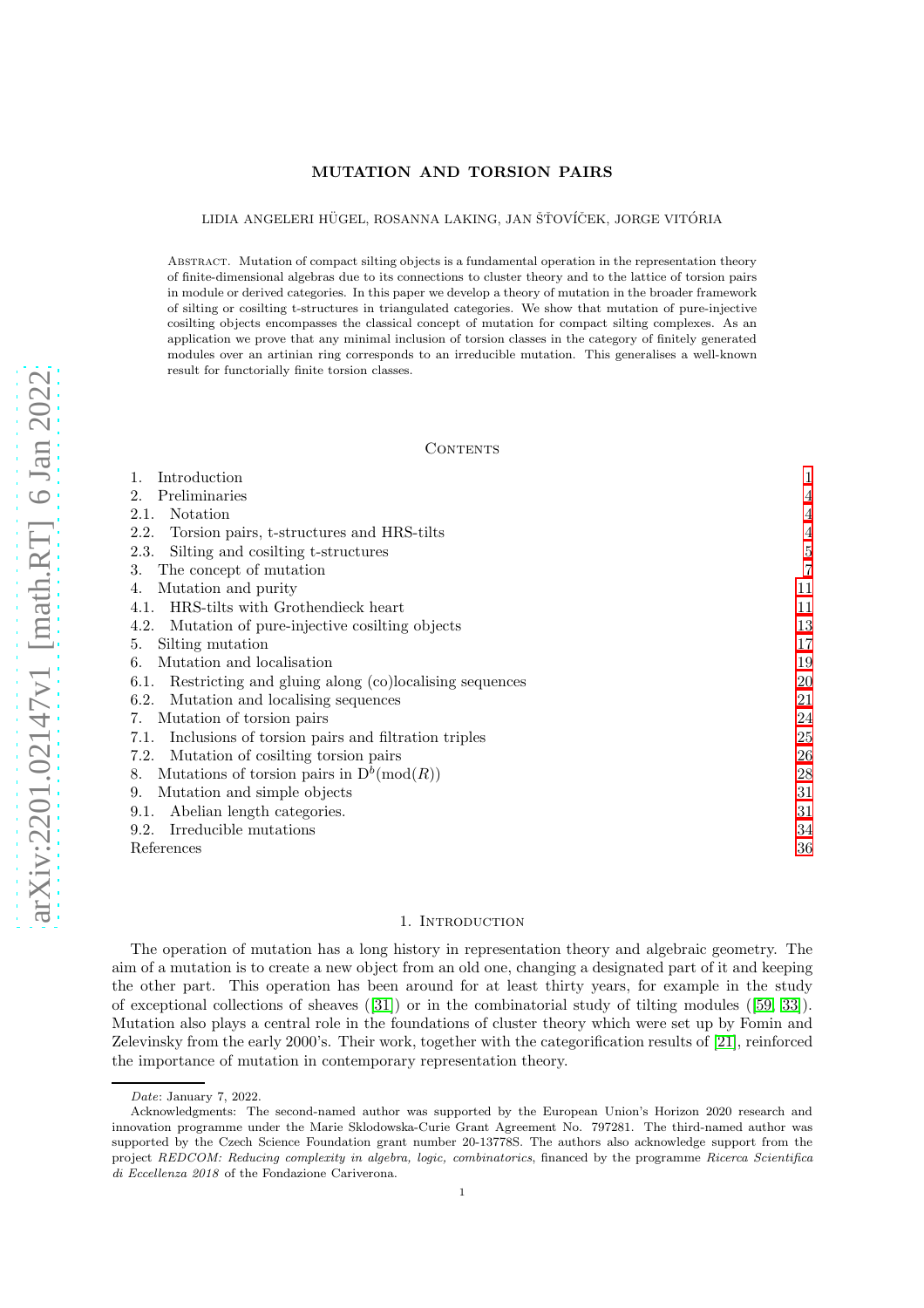As shown by Aihara and Iyama in [\[2\]](#page-35-4), the right framework to study mutation in derived categories of finite-dimensional algebras is provided by silting complexes, a significant generalisation of tilting modules which was introduced in [\[38\]](#page-35-5). Indeed, the categorification of cluster algebras allows us to interpret clusters as silting complexes and cluster mutation as an operation that produces a new silting complex from a given one by exchanging a summand. It turns out that mutation of silting objects also provides a deep insight into the structure of the lattice tors(A) of torsion pairs in the category  $mod(A)$  of finitedimensional modules over a finite-dimensional algebra A. In [\[1\]](#page-35-6) it is shown that minimal inclusions of functorially finite torsion classes correspond, in a suitable way, to a mutation operation on associated silting complexes. The following question was the initial motivation for this paper.

Question: Do minimal inclusions of arbitrary torsion classes correspond to an operation of mutation?

In order to answer this question, we are forced to leave the realm of finite-dimensional modules, but fortunately we can benefit from well-developed model theoretic methods [\[56,](#page-36-1) [41\]](#page-35-7). We approach the above question via cosilting theory, where small silting complexes are replaced by pure-injective cosilting objects. More recently, this concept has also appeared in the literature under the name derived injective (or just injective) object and turned out to be indispensable in various other contexts: in spectral algebraic geometry [\[43,](#page-36-2) Appendix C.5.7], deformation theory of dg categories [\[30\]](#page-35-8) or derived commutative algebra [\[67\]](#page-36-3).

Our starting point here is an observation based on [\[25,](#page-35-9) [20,](#page-35-10) [72\]](#page-36-4): every "small" torsion pair in  $mod(A)$ corresponds bijectively to a "large" torsion pair in the category  $Mod(A)$  of all A-modules, and the latter is determined by a large (i.e. not necessarily compact) pure-injective two-term cosilting complex  $\sigma$ . In other words, while two-term silting complexes in the sense of [\[1\]](#page-35-6) only detect functorially finite torsion pairs in  $mod(A)$ , two-term cosilting complexes detect all torsion pairs in  $mod(A)$ . In fact, pure-injective cosilting complexes give rise to a class of t-structures in the derived category that encompasses those associated to compact silting complexes.

Summary of main results. We first develop a general framework to study mutation of silting and cosilting objects in triangulated categories, without any compactness or pure-injectivity assumptions. Our Definitions [3.2](#page-6-1) and [5.1](#page-17-0) extend the concept of mutation in [\[2\]](#page-35-4) to the non-compact case, adopting the notion of (co)silting from [\[57,](#page-36-5) [49\]](#page-36-6).

Every cosilting object  $\sigma$  gives rise to a t-structure  $\mathbb{T}_{\sigma}$  and to an abelian category  $\mathcal{H}_{\sigma}$ , the heart of  $\mathbb{T}_{\sigma}$ . Moreover, every subset  $\mathscr{E}$  of Prod $(\sigma)$  induces a set of injectives  $H^0_{\sigma}(\mathscr{E})$  in  $\mathcal{H}_{\sigma}$  and thus a hereditary torsion pair  $(\mathcal{S}, \mathcal{R}) = ({}^{\perp_0} H^0_\sigma(\mathscr{E}), \text{Cogen}(H^0_\sigma(\mathscr{E})))$ . It turns out that such torsion pairs control the process of mutation via HRS-tilting.

**Theorem A** (Theorem [3.5\)](#page-7-0). Let  $D$  be a triangulated category with products, and let  $\sigma$  and  $\sigma'$  be two *cosilting objects in*  $D$ . Denote  $\mathscr{E} = \text{Prod}(\sigma) \cap \text{Prod}(\sigma')$ , and let  $(S, \mathcal{R})$  be the torsion pair in  $\mathcal{H}_{\sigma}$ *cogenerated by*  $H^0_\sigma(\mathscr{E})$ .

- (1)  $\sigma'$  is a right mutation of  $\sigma$  *if and only if*  $\sigma$  *admits an*  $\mathscr E$ -precover and  $\mathbb T_{\sigma'}$  is the right HRS-tilt *of*  $\mathbb{T}_{\sigma}$  *at the torsion pair*  $(S, \mathcal{R})$  *in*  $\mathcal{H}_{\sigma}$ *.*
- (2)  $\sigma'$  *is a left mutation of*  $\sigma$  *if and only if the class* S *is closed under products (hence a TTF-class) in*  $\mathcal{H}_{\sigma}$  *and*  $\mathbb{T}_{\sigma'}$  *is the left HRS-tilt of*  $\mathbb{T}_{\sigma}$  *at the torsion pair*  $(\mathcal{T}, \mathcal{S})$  *in*  $\mathcal{H}_{\sigma}$ *.*

An important difference with respect to the theory developed in [\[2\]](#page-35-4) is that, even for finite-dimensional algebras, mutation of large silting or cosilting objects is not always possible (Examples [4.10](#page-15-0) and [9.15\)](#page-34-0). Nevertheless, we show that cosilting mutation is, in itself, a generalisation of compact silting mutation. Indeed, any mutation of a compact silting object corresponds to a mutation of a pure-injective cosilting object (see Theorem [5.8\)](#page-18-1). The class of pure-injective cosilting objects, which includes bounded cosilting complexes in the derived category of a ring (see Example [2.8\)](#page-5-0), will play a distinguished role. The big advantage of working with a pure-injective cosilting object  $\sigma$  lies in the fact that the heart  $\mathcal{H}_{\sigma}$  is a Grothendieck category  $([5])$  $([5])$  $([5])$  — and in this case we can characterise the **existence of mutations** as follows.

**Theorem B** (Theorem [4.9\)](#page-14-0). Let  $\sigma$  be a pure-injective cosilting object in a compactly generated trian*gulated category*  $D$ , and  $\mathscr{E} = \text{Prod}(\mathscr{E})$  a subcategory of  $\text{Prod}(\sigma)$ . Let  $(\mathcal{S}, \mathcal{R})$  be the torsion pair in  $\mathcal{H}_{\sigma}$ *cogenerated by*  $H^0_\sigma(\mathscr{E})$ . The following statements are equivalent.

- (1)  $\sigma$  *admits* a right mutation  $\sigma'$  with respect to  $\mathscr E$ .
- (2) The torsion-free class  $\mathcal{R} = \text{Cogen}(H^0_\sigma(\mathscr{E}))$  in  $\mathcal{H}_\sigma$  is closed under direct limits.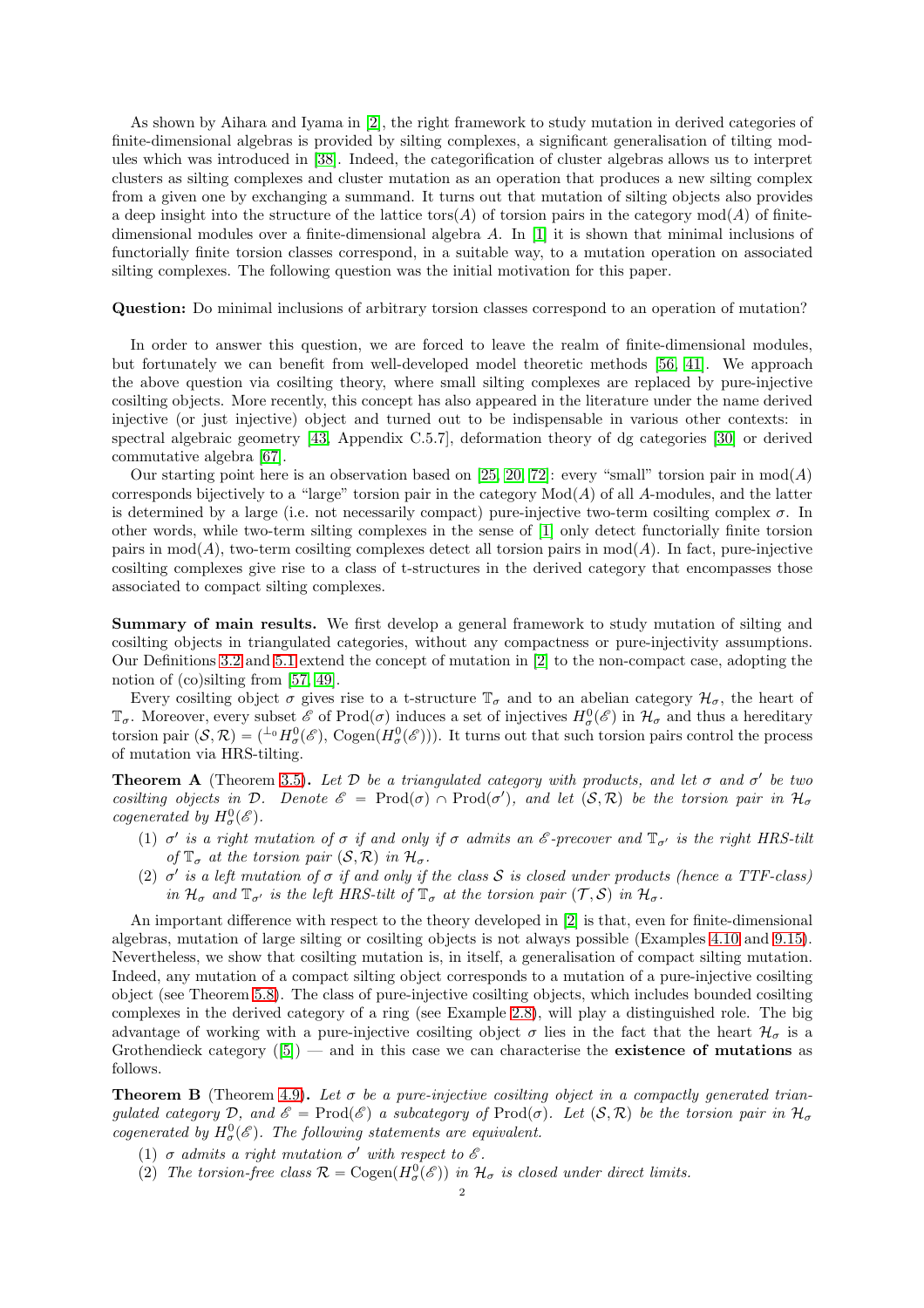(3) *The cosilting object*  $\sigma$  *admits an*  $\mathscr E$ -cover.

*Dually, the following statements are equivalent.*

- (1)  $\sigma$  *admits a left mutation*  $\sigma'$  *with respect to*  $\mathscr E$ *.*
- (2) The torsion class  $S = {}^{\perp_0}H^0_{\sigma}(\mathscr{E})$  in  $\mathcal{H}_{\sigma}$  is closed under products (that is, it is a TTF class).
- (3) *The object*  $\varepsilon_0 \oplus \varepsilon_1$  *arising from an*  $\varepsilon$ -envelope  $\sigma \to \varepsilon_0$  *and its cone*  $\varepsilon_1$  *is a cosilting object.*

*In both cases, if the equivalent conditions are satisfied, any mutation*  $\sigma'$  *as in* (1) *is pure-injective.* 

We also provide an interpretation of mutation of pure-injective cosilting objects in terms of localisation theory (see Section [6\)](#page-18-0), which essentially states that the operation of mutation can be understood as a three-step process: first restrict the associated t-structures to certain subcategories; then shift one of the restricted t-structures; finally glue them back together.

The whole machinery of cosilting mutation in triangulated categories leads to an answer to our motivating question concerning the study of the lattice of torsion pairs. In [\[27\]](#page-35-12) and [\[12\]](#page-35-13), it was shown that minimal inclusions of torsion classes (not necessarily functorially-finite) in  $mod(A)$ , for a finite-dimensional algebra A, are parametrised by bricks. These bricks turn out to correspond to certain indecomposable summands of the associated (two-term) cosilting objects. We show that minimal inclusions of torsion classes then correspond to swapping precisely this indecomposable summand. We call this irreducible mutation. This result generalises the phenomenon that is well-understood for minimal inclusions of functorially-finite torsion classes. While we prove the theorem below in a more general setting (see Setup [9.1](#page-30-2) and Corollary [9.14\)](#page-34-1), here we state it in the setting of artinian rings.

**Theorem C** (Corollary [9.14\)](#page-34-1). Let A be an artinian ring. Consider two cosilting torsion pairs  $\mathbf{t} = (\mathcal{T}, \mathcal{F})$  $\alpha$  and  $\mathfrak{u} = (\mathcal{U}, \mathcal{V})$  *in* mod(A) such that  $\mathcal{U} \subseteq \mathcal{T}$ . Let  $\sigma_t$  and  $\sigma_u$  be the two-term cosilting complexes associated *to* t *and* u*, respectively. Then the following statements are equivalent.*

- (1)  $\sigma_t$  *is an irreducible right mutation of*  $\sigma_u$ .
- (2)  $\sigma_{\rm u}$  *is an irreducible left mutation of*  $\sigma_{\rm t}$ *.*
- (3) The class  $S = \mathcal{T} \cap \mathcal{V}$  coincides with filt(M) for a brick M in mod(A).
- (4) The inclusion  $U \subseteq \mathcal{T}$  is a minimal inclusion of torsion classes.

In forthcoming work [\[7,](#page-35-14) [9\]](#page-35-15), we will specialise to the case of two-term cosilting complexes in the derived category of a finite-dimensional algebra A in order to obtain a more explicit description of the operation of mutation involving the approximation theory and the Ziegler spectrum of  $Mod(A)$ .

Structure of the paper. The paper is organised as follows.

- ' In Section [2](#page-3-0) we collect the necessary background on t-structures, HRS-tilts, silting and cosilting objects.
- ' In Section [3](#page-6-0) we define cosilting mutation and interpret these operations in terms of HRS-tilts. In particular, we prove Theorem A above (Theorem [3.5\)](#page-7-0).
- ' In Section [4](#page-10-0) we specialize to pure-injective cosilting objects in compactly generated triangulated categories. In this setting the situation becomes more tractable, and we are able to provide necessary and sufficient conditions of the existence of cosilting mutation, proving Theorem B (Theorem [4.9\)](#page-14-0).
- ' Section [5](#page-16-0) is devoted to the dual situation of silting objects and we prove there that cosilting mutation generalises the notion of mutation for compact silting objects, as set up in [\[2\]](#page-35-4) (see Theorem [5.8\)](#page-18-1).
- ' In Section [6,](#page-18-0) we interpret mutation from the point of view of localisation theory of triangulated categories and we observe that the operation of mutation can be broken into 3 parts: restriction, shifting and gluing (see Theorem [6.6\)](#page-21-0).
- ' In Section [7](#page-23-0) we consider general mutation of cosilting objects associated with torsion pairs in the heart of a pure-injective cosilting t-structure and we characterise this situation in terms of wide subcategories of the heart (Theorem [7.8\)](#page-26-0).
- ' Section [8](#page-27-0) clarifies the bijection between torsion pairs in "small" and "large" triangulated categories and describes mutation of "small" torsion pairs (Theorem [8.8\)](#page-29-0).
- ' In the final Section [9,](#page-30-0) we focus on mutation of torsion pairs in abelian length categories. It is in this framework that we prove, in particular, Theorem C (Corollary [9.14\)](#page-34-1).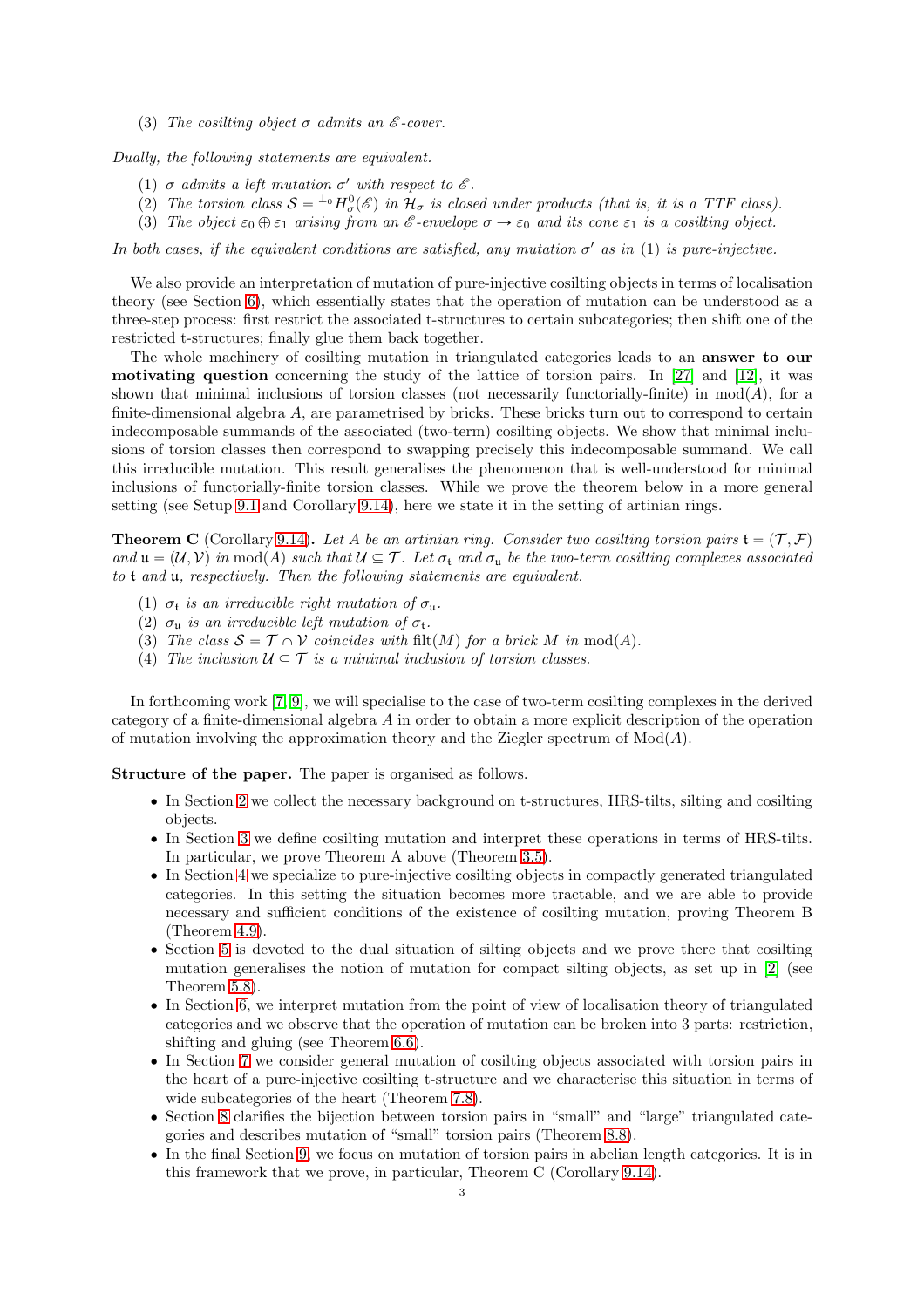## 2. Preliminaries

<span id="page-3-1"></span><span id="page-3-0"></span>2.1. **Notation.** All subcategories considered are strict and full. Given an object  $X$  in an additive category A, we denote by  $Add(X)$  the subcategory whose objects are summands of existing coproducts of copies of X. Dually, we write  $\text{Prod}(X)$  for the subcategory whose objects are summands of existing products of copies of X. We denote the isomorphism classes of indecomposable objects in A by Ind(A).

Let X be a class of objects in a complete and cocomplete abelian category A. We denote by  $Gen(X)$ (respectively,  $gen(X)$ ) the subcategory formed by all epimorphic images of coproducts (respectively, of finite coproducts) of objects in  $\mathcal{X}$ , and by Cogen $(\mathcal{X})$  the subcategory formed by all subobjects of products of objects in  $\mathcal X$ . We further write  $\lim \mathcal X$  for the subcategory of  $\mathcal A$  formed by direct limits of objects in  $\mathcal X$  and fp $\mathcal X$  for the collection of finitely presented objects in  $\mathcal X$ . Furthermore, we denote by Filt $(\mathcal X)$  the class of all objects M which admit an ascending chain  $(M_\lambda, \lambda \leq \mu)$  of subobjects indexed over an ordinal number  $\mu$  where  $M_0 = 0$ , all consecutive factors  $M_{\lambda+1}/M_{\lambda}$  with  $\lambda < \mu$  belong to X, and  $M = \bigcup_{\lambda \leq \mu} M_{\lambda}$ . The class of objects with a finite filtration of this form is denoted by filt $(X)$ .

For a pair of full subcategories M and N of an abelian (respectively, triangulated) category C, we use the notation  $M \star \mathcal{N}$  for the full subcategory of C consisting of objects X such that there exists a short exact sequence  $0 \to M \to X \to N \to 0$  (respectively, a triangle  $M \to X \to N \to M[1]$ ) with  $M \in \mathcal{M}$ and  $N \in \mathcal{N}$ .

Let  $M$  be a class of objects in a triangulated category  $D$ . Given a set of integers I (which is often expressed by symbols such as  $> n, \neq n$ , or just n), we write  $\perp^{I}M$  for the orthogonal class given by the objects X satisfying  $\text{Hom}_{\mathcal{D}}(X, M[i]) = 0$  for all  $M \in \mathcal{M}$  and  $i \in I$ , while  $\mathcal{M}^{\perp i}$  consists of the objects X such that  $\text{Hom}_{\mathcal{D}}(M, X[i]) = 0$  for all  $M \in \mathcal{M}$  and  $i \in I$ . If M is a class of objects in an abelian category A and I is a set of natural numbers, we similarly denote by  $\perp^{I}M$  the class given by the objects  $X \in \mathcal{A}$  such that  $\text{Ext}_{\mathcal{A}}^{i}(X, M) = 0$  and by  $\mathcal{M}^{\perp_{I}}$  the class of objects X satisfying  $\text{Ext}_{\mathcal{A}}^{i}(M, X) = 0$  for all  $M \in \mathcal{M}$  and  $i \in I$ .

Finally, when R is a ring,  $Mod(R)$  denotes the category of all left R-modules and  $D(R)$  the unbounded derived category of  $Mod(R)$ . If R is left coherent, then  $mod(R)$  denotes the abelian subcategory of finitely presented left R-modules and  $D^b(\text{mod}(R))$  its bounded derived category.

<span id="page-3-2"></span>2.2. Torsion pairs, t-structures and HRS-tilts. Recall that a torsion pair in an abelian (respectively, triangulated) category C is a pair of idempotent-complete subcategories  $\mathfrak{t} := (\mathcal{T}, \mathcal{F})$  such that  $\text{Hom}_{\mathcal{A}}(T, F) = 0$  for all T in T and F in F and, furthermore, with the property that  $\mathcal{C} = \mathcal{T} * \mathcal{F}$ . The subcategory  $\mathcal T$  is often called a torsion class while the subcategory  $\mathcal F$  is often referred to as a torsionfree class. If a torsion-free class  $\mathcal F$  is again a torsion class with respect to another torsion pair  $(\mathcal F, \mathcal G)$ , then we say that  $\mathcal F$  is a **torsion torsion-free class** (or TTF class, for short).

A torsion pair  $(\mathcal{T}, \mathcal{F})$  in an abelian or triangulated category C is said to be:

- cogenerated by a subcategory S if  $\mathcal{T} = {}^{\perp_0} \mathcal{S}$ ; and
- generated by a subcategory S if  $\mathcal{F} = \mathcal{S}^{\perp_0}$ .

If C is abelian, we say that  $(\mathcal{T}, \mathcal{F})$  is

- $\bullet$  hereditary if  $\mathcal T$  is closed under subobjects; and
- cohereditary if  $F$  is closed under quotient objects.

If C is furthermore AB5 (i.e., a cocomplete abelian category with exact direct limits), then  $(\mathcal{T}, \mathcal{F})$  is

• of finite type if  $\mathcal F$  is closed under direct limits in  $\mathcal C$ .

A subcategory M of an abelian (respectively, triangulated category) will be said to be extension-closed if  $M \star \mathcal{M} \subseteq \mathcal{M}$ . An extension-closed subcategory X of a triangulated category D is said to be **suspended** (respectively, **cosuspended**) if  $\mathcal{X}[1] \subseteq \mathcal{X}$  (respectively, if  $\mathcal{X}[-1] \subseteq \mathcal{X}$ ).

A torsion pair  $\mathbb{T} := (\mathcal{X}, \mathcal{Y})$  for which X is suspended is called a **t-structure**. Then X is called the aisle and  $\mathcal Y$  the coaisle of  $\mathbb T$ . Such torsion pairs give rise to an abelian subcategory of  $\mathcal D$ , the heart of the t-structure, which can be obtained as  $\mathcal{H}_{\mathbb{T}} := \mathcal{X}[-1] \cap \mathcal{Y}$ . Furthermore, there is a cohomological functor associated to  $\mathbb{T}$ , i.e. a functor  $H_{\mathbb{T}}^0: \mathcal{D} \longrightarrow \mathcal{H}_{\mathbb{T}}$  that sends triangles to long exact sequences, and we denote by  $H^i_{\mathbb{T}}: \mathcal{D} \longrightarrow \mathcal{H}_{\mathbb{T}}$  the functor given by  $H^i_{\mathbb{T}}(X) = H^0_{\mathbb{T}}(X[i])$ , for any i in  $\mathbb{Z}$ . The following useful lemma is a direct consequence of the construction of this cohomological functor.

<span id="page-3-3"></span>**Lemma 2.1.** Let  $\mathbb{T} = (\mathcal{X}, \mathcal{Y})$  be a t-structure in a triangulated category D. Let W be an object in the *heart* H, and let Y be in  $\mathcal Y$  and Z in  $\mathcal X[-1]$ . Then we have that  $\text{Hom}_{\mathcal D}(W, Y) \cong \text{Hom}_{\mathcal H}(W, H^0_{\mathbb T}(Y))$  and  $\text{Hom}_{\mathcal{D}}(Z, W) \cong \text{Hom}_{\mathcal{H}}(H^0_{\mathbb{T}}(Z), W).$ 

A t-structure  $\mathbb{T} = (\mathcal{X}, \mathcal{Y})$  is said to be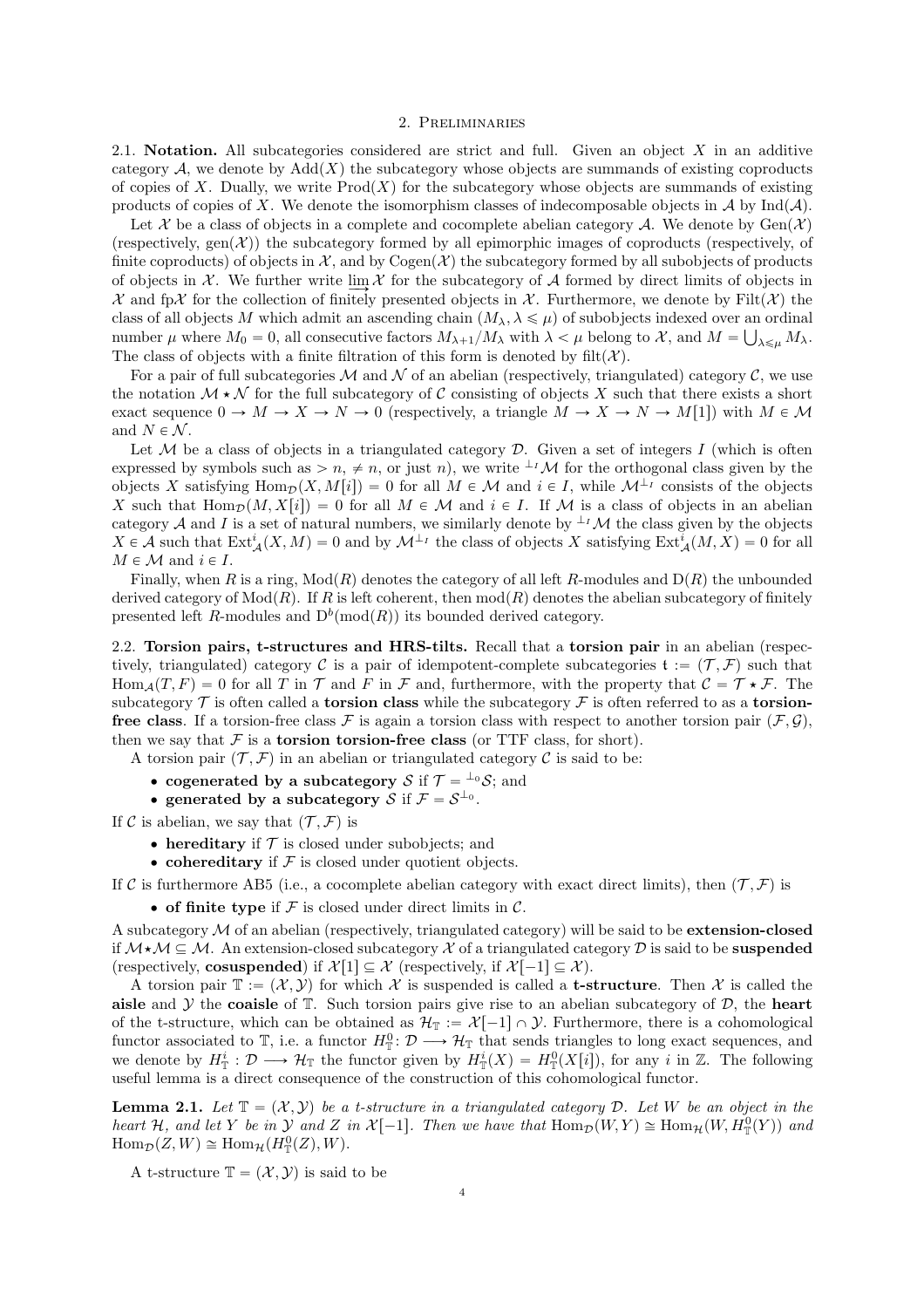• nondegenerate if  $\bigcap_{n\in\mathbb{Z}}\mathcal{X}[n]=0=\bigcap_{n\in\mathbb{Z}}\mathcal{Y}[n].$ 

It is easy to check that if  $\mathbb T$  is nondegenerate, then the aisle X consists of the objects X with  $H^k_{\mathbb T}(X) = 0$ for all  $k \geq 0$ , and the coaisle Y of those with  $H^k_{\mathbb{T}}(X) = 0$  for all  $k < 0$ .

- If  $\mathcal D$  is a triangulated category with coproducts (respectively, products), then we say that  $\mathbb T$  is
	- $\bullet$  smashing if the coaisle  $\mathcal Y$  is closed under coproducts; and
	- cosmashing if the aisle  $\mathcal X$  is closed under products.

A nondegenerate t-structure  $\mathbb T$  is smashing (respectively, cosmashing) if and only if the  $H_{\mathbb T}^0$  preserves coproducts (respectively, products), see [\[5,](#page-35-11) Lemma 3.3]. For more details on t-structures we refer to [\[15\]](#page-35-16).

For a torsion pair  $\mathfrak{t} := (\mathcal{T}, \mathcal{F})$  in the heart  $\mathcal{H}_{\mathbb{T}}$  of a t-structure  $\mathbb{T} = (\mathcal{X}, \mathcal{Y})$  we can build a new t-structure according to [\[32\]](#page-35-17). It is called the left HRS-tilt at t, and it is defined as follows:

$$
\mathbb{T}_{\mathfrak{t}^+} := (\mathcal{X}_{\mathfrak{t}^+} := \mathcal{X}[1] \star \mathcal{T}[1], \mathcal{Y}_{\mathfrak{t}^+} := \mathcal{F}[1] \star \mathcal{Y}).
$$

The corresponding heart is then given by  $\mathcal{H}_{t^+} = \mathcal{F}[1] \star \mathcal{T}$ , it is equipped with a torsion pair  $(\mathcal{F}[1], \mathcal{T})$ and the cohomological functor  $H^0_{\mathfrak{t}^+} : \mathcal{D} \longrightarrow \mathcal{H}_{\mathfrak{t}^+}$ . Dually, we denote the **right HRS-tilt** at t by

$$
\mathbb{T}_{\mathfrak{t}^-}:= (\mathcal{X}_{\mathfrak{t}^-}:= \mathcal{X} \star \mathcal{T}, \, \mathcal{Y}_{\mathfrak{t}^-}:= \mathcal{F} \star (\mathcal{Y}[-1])).
$$

The corresponding heart is then given by  $\mathcal{H}_{t^-} = \mathcal{F} \star \mathcal{T}[-1]$ , it is equipped with a torsion pair  $(\mathcal{F}, \mathcal{T}[-1])$ and the cohomological functor  $H_{\mathfrak{t}^-}^0: \mathcal{D} \longrightarrow \mathcal{H}_{\mathfrak{t}^-}$ .

<span id="page-4-2"></span>*Remark* 2.2. Note that  $\mathbb{T}_{t^+} = \mathbb{T}_{t^-}[1]$ , and  $\mathbb{T} = (\mathbb{T}_{t^-})_{s^+}$  for the torsion pair  $\mathfrak{s} = (\mathcal{F}, \mathcal{T}[-1])$  in  $\mathcal{H}_{t^-}$ . Furthermore, if T is nondegenerate, then the right HRS-tilt is given by

$$
\mathcal{X}_{\mathfrak{t}^-} = \{ X \in \mathcal{D} \mid H^0_{\mathbb{T}}(X) \in \mathcal{T} \text{ and } H^k_{\mathbb{T}}(X) = 0 \text{ for all } k > 0 \},
$$

$$
\mathcal{Y}_{\mathfrak{t}^-} = \{ X \in \mathcal{D} \mid H^0_{\mathbb{T}}(X) \in \mathcal{F} \text{ and } H^k_{\mathbb{T}}(X) = 0 \text{ for all } k < 0 \},
$$

and the corresponding statement holds true for the left HRS-tilt.

By construction, we have that  $\mathcal{Y} \subseteq \mathcal{Y}_{t^+} \subseteq \mathcal{Y}[1]$  and  $\mathcal{Y}[-1] \subseteq \mathcal{Y}_{t^-} \subseteq \mathcal{Y}$ . These properties completely characterise  $\mathbb{T}_{t+}$  as a left HRS-tilt and  $\mathbb{T}_{t-}$  as a right HRS-tilt.

<span id="page-4-3"></span>**Proposition 2.3.** [\[54,](#page-36-7) Lemma 1.1.2][\[71,](#page-36-8) Proposition 2.1] Let  $\mathbb{T} = (\mathcal{X}, \mathcal{Y})$  be a t-structure in a triangulated *category* D *with heart* H*.*

- (1) The assignment  $t \mapsto T_{t^+}$  defines a bijection between torsion pairs in H and t-structures  $T' =$  $(X', Y')$  in D with  $Y \subseteq Y' \subseteq Y[1]$ . The inverse assignment takes a t-structure  $\mathbb{T}'$  with heart  $\mathcal{H}'$ *to the torsion pair*  $\mathfrak{t} := (\mathcal{T}, \mathcal{F})$  *in*  $\mathcal{H}$  *given by*  $\mathcal{T} = \mathcal{H} \cap \mathcal{H}'$  *and*  $\mathcal{F} = \mathcal{H} \cap \mathcal{H}'[-1]$ *.*
- (2) The assignment  $t \mapsto T_{t}$  *defines a bijection between torsion pairs in* H *and t-structures*  $T' =$  $(X', Y')$  in D with  $Y[-1] \subseteq Y' \subseteq Y$ . The inverse assignment takes a t-structure  $T'$  with heart  $\mathcal{H}'$  to the torsion pair  $\mathfrak{t} := (\mathcal{T}, \mathcal{F})$  in  $\mathcal{H}$  given by  $\mathcal{T} = \mathcal{H} \cap \mathcal{H}'[1]$  and  $\mathcal{F} = \mathcal{H} \cap \mathcal{H}'.$

<span id="page-4-0"></span>2.3. Silting and cosilting t-structures. Recall that an object  $\sigma$  of a triangulated category  $\mathcal D$  with (set-indexed) coproducts is said to be **silting** if the pair  $(\sigma^{\perp_{\geq 0}}, \sigma^{\perp_{\leq 0}})$  is a t-structure in D. Dually, if D has (set-indexed) products, an object  $\sigma$  of  $\mathcal D$  is said to be **cosilting** if  $(1\leq \sigma, 1\leq \sigma)$  is a t-structure in D. In both cases we denote the associated (silting/cosilting) t-structure by  $\mathbb{T}_{\sigma}$ , its heart by  $\mathcal{H}_{\sigma}$  and its associated cohomological functor by  $H^0_\sigma: \mathcal{D} \longrightarrow \mathcal{H}_\sigma$ . Two (co)silting objects are said to be **equivalent** if they give rise to the same t-structure.

*Remark* 2.4*.* Note that it is our convention that the heart of a t-structure is contained in the coaisle, not in the aisle. This justifies the slight adaptation (by a shift) of the definition of the t-structure associated to a silting object presented above (compare with [\[57\]](#page-36-5)).

We say that a subcategory M generates D if  $M^{\perp_{\mathbb{Z}}} = 0$  and M cogenerates D if  $^{\perp_{\mathbb{Z}}}M = 0$ . It follows from the definition that if  $\sigma$  is a silting object, then Add $(\sigma)$  generates D, and if  $\sigma$  is a cosilting objects, then  $\text{Prod}(\sigma)$  cogenerates D. We recall the following properties of (co)silting t-structures.

<span id="page-4-1"></span>Proposition 2.5. [\[57,](#page-36-5) Proposition 4.3 and Lemma 4.5]*,*[\[5,](#page-35-11) Lemma 2.8, Theorem 3.5, and Corollary 3.8] Let  $\sigma$  be an object in a triangulated category  $\mathcal{D}$ .

(1) If D has coproducts and  $\sigma$  is a silting object, then the associated heart  $\mathcal{H}_{\sigma} = \sigma^{\perp_{\neq 0}}$  is an abelian category with enough projectives, and the functor  $H^0_\sigma$  induces an equivalence of categories be*tween*  $\text{Add}(\sigma)$  *and*  $\text{Proj}(\mathcal{H}_\sigma)$  *and a natural isomorphism*  $\text{Hom}_{\mathcal{D}}(\sigma, -) \cong \text{Hom}_{\mathcal{D}}(H^0_\sigma(\sigma), H^0_\sigma(-))$ . *Furthermore, if*  $\mathcal{X} = \sigma^{\perp_{>0}}$ *, then*  $\text{Add}(\sigma) = {}^{\perp_1}\mathcal{X} \cap \mathcal{X}$ *.*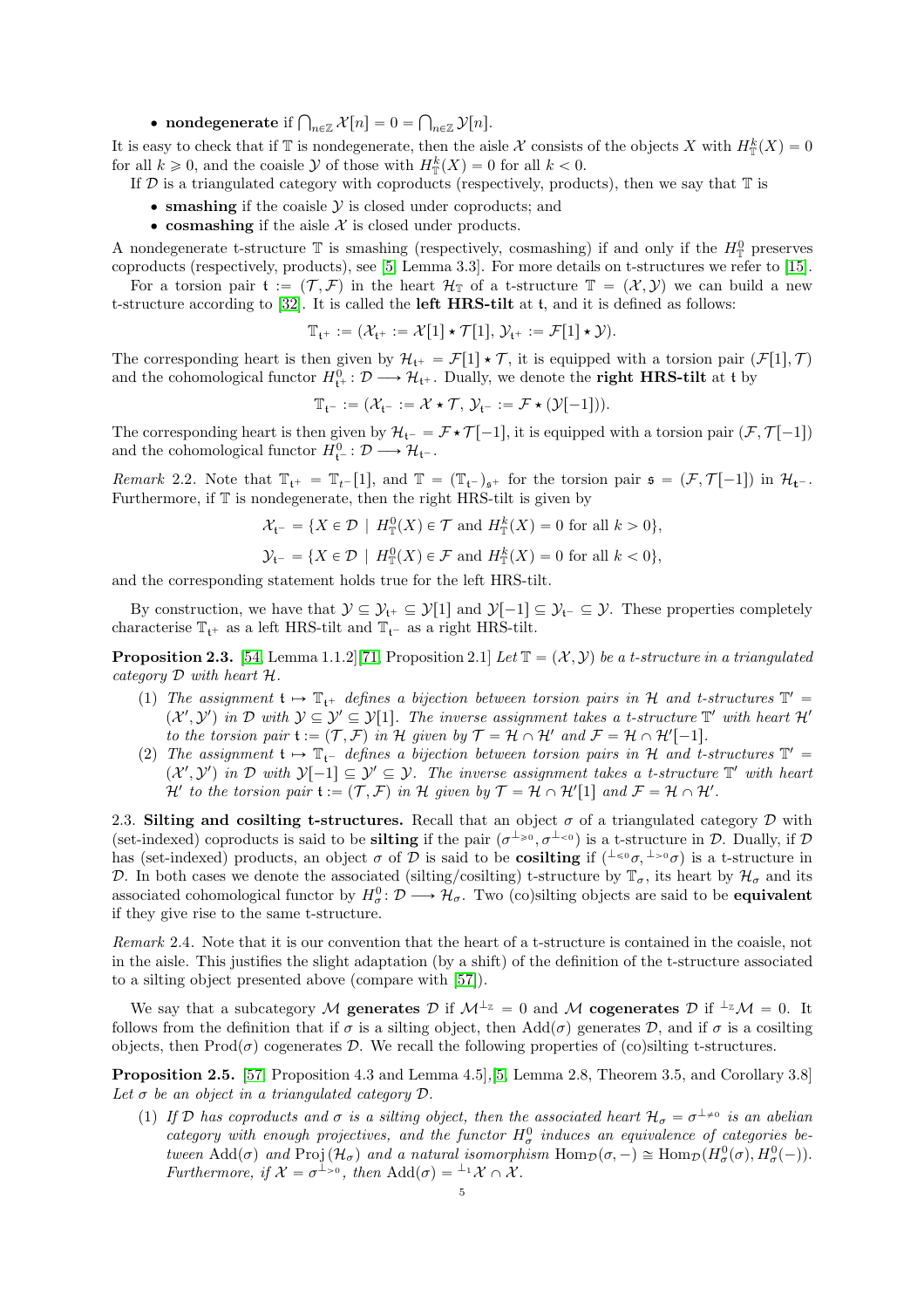(2) *If* D has products and  $\sigma$  *is a cosilting object, then the associated heart*  $\mathcal{H}_{\sigma} = {}^{\perp_{\neq 0}}\sigma$  *is an abelian category with enough injectives, and the functor*  $H^0_\sigma$  *induces an equivalence of categories between* Prod( $\sigma$ ) and Inj( $\mathcal{H}_{\sigma}$ ) and a natural isomorphism Hom $p(-, \sigma) \cong \text{Hom}_{\mathcal{D}}(H^0_{\sigma}(-), H^0_{\sigma}(\sigma)).$ *Furthermore, if*  $\mathcal{Y} = {}^{\perp_{>0}}\sigma$ *, then*  $\text{Prod}(\sigma) = \mathcal{Y} \cap \mathcal{Y}^{\perp_1}$ *.* 

<span id="page-5-1"></span>*Remark* 2.6. If  $D$  is a triangulated category with coproducts, then every heart is known to be cocomplete ([\[50,](#page-36-9) Proposition 3.2]). Moreover, if a given t-structure is associated to a silting object, then the corresponding heart  $H$  has a projective generator by the proposition above. Then Freyd's adjoint functor theorem implies that  $\mathcal{H}$  is also complete (see [\[29,](#page-35-18) Proposition 6.4]) and products are necessarily exact. Moreover,  $\mathcal{H}$  has the property of being well-powered, i.e. every object has a set of subobjects (see [\[68,](#page-36-10) Proposition IV.6.6]). Dually, if  $\mathcal D$  is a triangulated category with products, then the heart  $\mathcal H$ of any t-structure associated to a cosilting object is complete, cocomplete, with exact coproducts and well-powered.

It follows in both cases from [\[26\]](#page-35-19) that torsion classes are precisely those closed under coproducts, extensions and quotients, and torsion-free classes are precisely those closed under products, extensions and subobjects. Furthermore, in any complete, cocomplete and well-powered abelian category  $A$ , we then have that:

- if  $\mathscr E$  is a family of injective objects in A, then  $({}^{\perp_0}\mathscr E, \mathrm{Cogen}(\mathscr E))$  is a hereditary torsion pair in A; and
- if  $\mathscr P$  is a family of projective objects in A, then  $(\text{Gen}(\mathscr P), \mathscr P^{\perp_0})$  is a cohereditary torsion pair in A.

We close the section with a brief review of the notion of purity in triangulated categories. Assume now that  $\mathcal D$  admits (set-indexed) coproducts. Recall that an object X in  $\mathcal D$  is said to be **compact** if the functor  $\text{Hom}_{\mathcal{D}}(X, -)$  commutes with coproducts. If the subcategory  $\mathcal{D}^c$  of compact objects is skeletally small and generates  $D$ , then  $D$  is said to be **compactly generated**. It is well-known that  $D$  then also admits products.

When  $\mathcal D$  is a compactly generated triangulated category, the category of additive (contravariant) functors  $(\mathcal{D}^c)^{op} \longrightarrow Mod(\mathbb{Z})$ , denoted by  $Mod(\mathcal{D}^c)$ , is a locally coherent Grothendieck category with enough projectives. Recall that a Grothendieck category  $\mathcal G$  is said to be **locally coherent** if its subcategory of finitely presented objects fp $\mathcal G$  is an abelian subcategory and generates  $\mathcal G$ .

Moreover, the functor  $y: \mathcal{D} \longrightarrow Mod(\mathcal{D}^c)$ , defined by  $yX := Hom_{\mathcal{D}}(-, X)_{|\mathcal{D}^c}$ , sends triangles to long exact sequences. A pure triangle is a triangle in  $D$  of the form

$$
\Delta: \quad X \xrightarrow{f} Y \xrightarrow{g} Z \xrightarrow{h} X[1]
$$

such that  $y\Delta$  is a short exact sequence, i.e. y f is a monomorphism (and, hence, f is called a pure **monomorphism**), yg is an epimorphism (and, hence, g is called a pure epimorphism) and  $yh = 0$ (and, hence, h is called a **phantom map**). We say that an object X of  $\mathcal D$  is **pure-injective** (respectively, **pure-projective**) if  $yX$  is an injective (respectively, projective) object in Mod $(\mathcal{D}^c)$ . Equivalently, an object X of  $\mathcal D$  is pure-injective (respectively, pure-projective) if and only if every pure triangle starting in X (respectively, ending in X) splits. It is well-known that the pure-projective objects coincide precisely with  $\text{Add}(\mathcal{D}^c)$  ([\[16,](#page-35-20) Lemma 8.1]). The following theorem explains the benefits of considering pureinjective/pure-projective cosilting/silting objects.

<span id="page-5-2"></span>Theorem 2.7. [\[5,](#page-35-11) [49\]](#page-36-6) *Let* D *be a compactly generated triangulated category.*

- (1) *There is a bijection between equivalence classes of cosilting objects and smashing nondegenerate t-structures whose heart has an injective cogenerator. Furthermore, a cosilting object is pureinjective if and only if the heart of the associated t-structure is a Grothendieck category.*
- (2) *There is a bijection between equivalence classes of silting objects and cosmashing nondegenerate tstructures whose heart has a projective generator. Furthermore, a silting object is pure-projective if and only if the associated t-structure is smashing and its heart is a Grothendieck category with a projective generator.*

<span id="page-5-0"></span>**Example 2.8.** [\[72,](#page-36-4) [45\]](#page-36-11) An object  $\sigma$  in the category  $\mathsf{K}^b(\text{Inj}(R))$  of bounded complexes of injective Rmodules is cosilting in  $D(R)$  if and only if  $\text{Hom}_{D(R)}(\sigma^I, \sigma[i]) = 0$  for all sets I and  $i > 0$ , and  $K^b(\text{Inj}(R))$ is the smallest triangulated subcategory of  $D(R)$  containing  $\text{Prod}(\sigma)$ . Such cosilting complexes are pure injective objects of  $D(R)$  and thus give rise to t-structures with Grothendieck heart.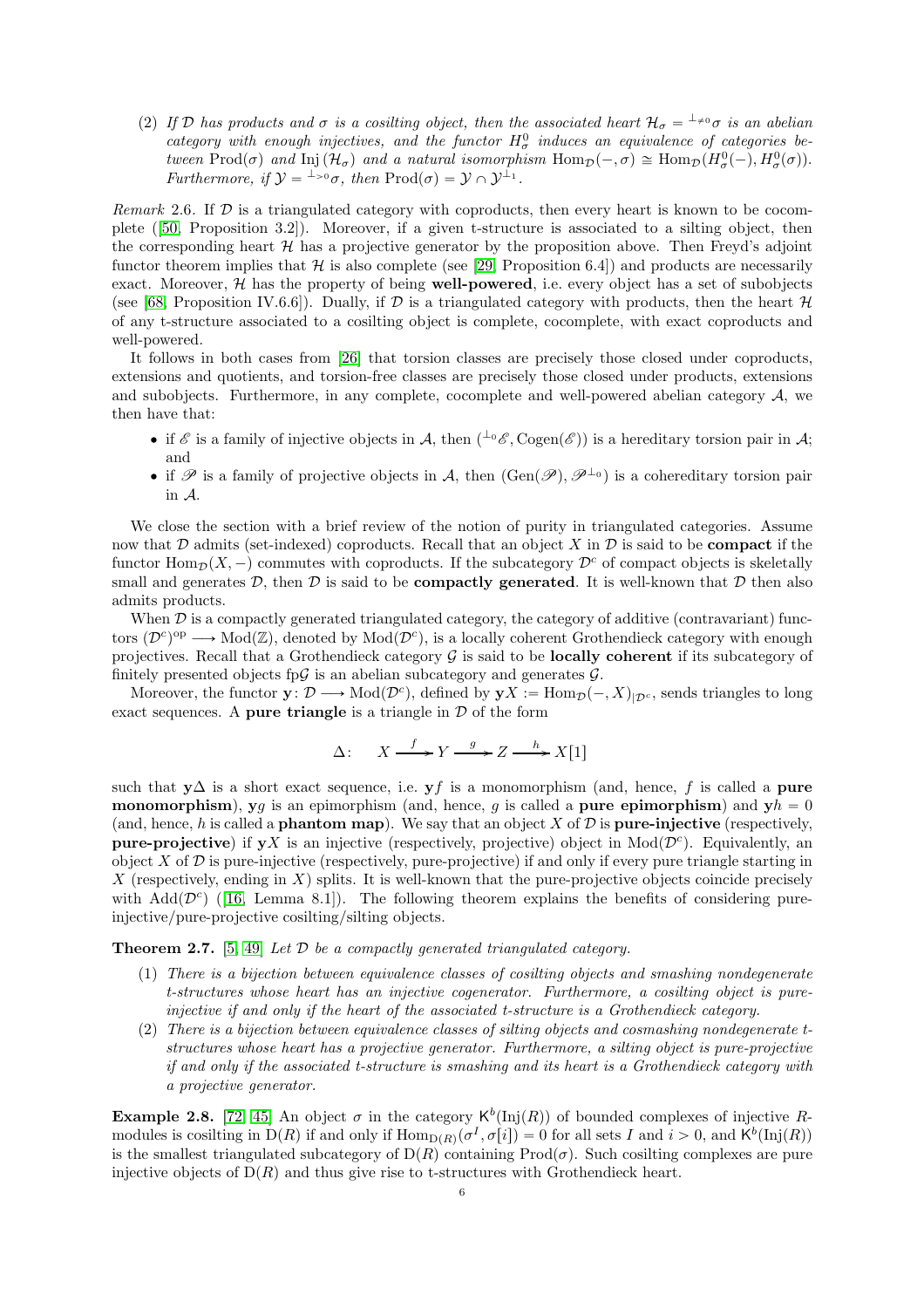## 3. The concept of mutation

<span id="page-6-0"></span>Silting mutation was introduced by Aihara and Iyama in [\[2\]](#page-35-4). In this section, we define mutation for large silting or cosilting objects, and in Theorem [5.8](#page-18-1) we will show that it extends Aihara-Iyama's silting mutation. We prove that a (co)silting object  $\sigma'$  is a mutation (left or right) of another (co)silting object  $\sigma$ if and only if the associated (co)silting t-structures are related by a suitable (left or right) HRS-tilt. The torsion pair at which the HRS-tilt is performed is determined by the intersection  $\mathcal{E} = \text{Prod}(\sigma) \cap \text{Prod}(\sigma')$ in the cosilting case, and by  $\mathcal{E} = \text{Add}(\sigma) \cap \text{Add}(\sigma')$  in the silting case.

We begin with a useful lemma. Recall that, given an object  $C$  in an additive category  $C$ , we say that a morphism  $g: M \to C$  with M in M is an M-precover (or a right M-approximation) if any other morphism  $M' \to C$  with M' in M factors through g. If, in addition, any endomorphism  $h: M \to M$ with  $gh = g$  is an isomorphism, then g is called an M-cover. Dually, one defines M-preenvelopes (or left M-approximations) and M-envelopes.

<span id="page-6-2"></span>**Lemma 3.1.** Let  $\sigma$  be an object in a triangulated category  $\mathcal{D}$ .

- (1) *If*  $\mathcal{D}$  *has products,*  $\sigma$  *is cosilting and*  $\mathcal{E} = \text{Prod}(\mathcal{E})$  *is a subcategory of*  $\text{Prod}(\sigma)$ *, then:* (a)  $\mathscr E$  *is preenveloping in*  $\text{Prod}(\sigma)$ *; and* 
	- (b) *if*  $\&$  *cogenerates*  $\mathcal{D}$ *, then*  $\&$  =  $\text{Prod}(\sigma)$ *.*
- (2) *If*  $\mathcal{D}$  *has coproducts,*  $\sigma$  *is silting and*  $\mathcal{P} = \text{Add}(\mathcal{P})$  *is a subcategory of*  $\text{Add}(\sigma)$ *, then:* 
	- (a)  $\mathscr P$  *is precovering in* Add( $\sigma$ ); and
	- (b) *if*  $\mathscr P$  *generates*  $\mathcal D$ *, then*  $\mathscr P = \text{Add}(\sigma)$ *.*

*Proof.* We prove the cosilting case; the silting case is analogous. (1)(a): Consider the torsion pair  $\mathfrak{s} := ({}^{\perp_0} H^0_\sigma(\mathscr{E}), \text{Cogen}(H^0_\sigma(\mathscr{E})))$  and take  $a \colon H^0_\sigma(\sigma) \longrightarrow A$  to be the epimorphism to a torsion-free object A with a torsion kernel (with respect to  $\mathfrak{s}$ ). Consider then a monomorphism  $\pi: A \longrightarrow H^0_{\sigma}(E)$ , for some E in  $\mathscr E$ . It is easy to observe that  $\pi \circ a$  is an  $H^0_\sigma(\mathscr E)$ -preenvelope of  $H^0_\sigma(\sigma)$ , and by Proposition [2.5](#page-4-1) the map  $\Psi: \sigma \longrightarrow E$  such that  $H^0_{\sigma}(\Psi) = \pi \circ a$  is a  $\mathscr{E}$ -preenvelope of  $\sigma$ .

(1)(b): Let  $\Psi: \sigma \longrightarrow E$  be the preenvelope obtained above. If  $\mathscr E$  cogenerates  $\mathcal D$ , then  $H^0_{\sigma}(\mathscr E)$  is a cogenerating class of injective objects in  $\mathcal{H}_{\sigma}$ . In particular,  $H_{\sigma}^{0}(\Psi)$  must be a monomorphism and, thus, a split map. Therefore also  $\Psi$  splits and we conclude that  $\mathscr{E} = \text{Prod}(\sigma)$ .

We will first discuss mutation of cosilting objects. Later we will restrict our attention to pure-injective cosilting objects, for which we can use some approximation-theoretic tools to simplify the definition below.

<span id="page-6-1"></span>**Definition 3.2.** Let  $D$  be a triangulated category with products. Let  $\sigma$  and  $\sigma'$  be two cosilting objects in  $\mathcal{D}$ , and let  $\mathscr{E} = \text{Prod}(\sigma) \cap \text{Prod}(\sigma')$ . We say that

- (1)  $\sigma'$  is a left mutation of  $\sigma$  if there is a triangle  $\sigma \xrightarrow{\Phi} \varepsilon_0 \longrightarrow \varepsilon_1 \longrightarrow \sigma[1]$  such that:
	- $\bullet$   $\Phi$  is an  $\mathscr E$ -preenvelope of  $\sigma$  in  $\mathscr D$ ; and
	- $\varepsilon_0 \oplus \varepsilon_1$  is a cosilting object equivalent to  $\sigma'$ .
- (2)  $\sigma'$  is a **right mutation** of  $\sigma$  if there is a triangle  $\sigma[-1] \longrightarrow \gamma_1 \longrightarrow \gamma_0 \longrightarrow \sigma$  such that:
	- $\Phi$  is an  $\mathscr{E}\text{-precover}$  of  $\sigma$  in  $\mathcal{D}$ ; and
	- $\gamma_0 \oplus \gamma_1$  is a cosilting object equivalent to  $\sigma'$ .

We will also say that  $\sigma'$  is a left (or right) mutation of  $\sigma$  with respect to  $\mathscr E$ .

Our first aim is to clarify the relation between mutations and HRS-tilts. This will allow us to see, in particular, that mutation is defined up to equivalence of cosilting objects. For that purpose, we will make use of the following lemma.

<span id="page-6-3"></span>**Lemma 3.3.** Let  $\sigma$  be a cosilting object in a triangulated category  $\mathcal D$  with products, and let  $\mathcal E = \text{Prod}(\mathcal E)$ *be a subcategory of*  $\text{Prod}(\sigma)$ *. Denote by* 

$$
\mathfrak{t} = (\mathcal{S}, \mathcal{R}) = ({}^{\perp_0} H^0_\sigma(\mathscr{E}), \text{Cogen}(H^0_\sigma(\mathscr{E})))
$$

*the torsion pair in*  $H_{\sigma}$  *cogenerated by the set of injective objects*  $H_{\sigma}^{0}(\mathscr{E})$ *, and let*  $\mathbb{T} = (\mathcal{X}', \mathcal{Y}')$  *be the right HRS-tilt of*  $\mathbb{T}_{\sigma}$  *at* **t***. The following statements are equivalent for a map*  $\Phi: E \longrightarrow \sigma$  *with* E *in*  $\mathscr{E}$ *.* 

- (1)  $\Phi$  *is an*  $\mathscr E$ *-precover of*  $\sigma$  *in*  $\mathscr D$ *.*
- (2)  $\phi := H^0_\sigma(\Phi)$  is an R-precover of  $H^0_\sigma(\sigma)$  in  $\mathcal{H}_\sigma$ .
- (3)  $\Phi$  *is a*  $\mathcal{Y}'$ -precover of  $\sigma$  *in*  $\mathcal{D}$ *.*

*Proof.* (1) $\Rightarrow$ (2): The map  $\phi$  is an  $H^0_\sigma(\mathscr{E})$ -precover because  $H^0_\sigma$  induces an equivalence of categories between  $\text{Prod}(\sigma)$  and  $\text{Inj}(\mathcal{H}_{\sigma})$ . Let  $g: X \longrightarrow H^0_{\sigma}(\sigma)$  be a map in  $\mathcal{H}_{\sigma}$  with X in  $\mathcal{R} = \text{Cogen}(H^0_{\sigma}(\mathscr{E}))$ .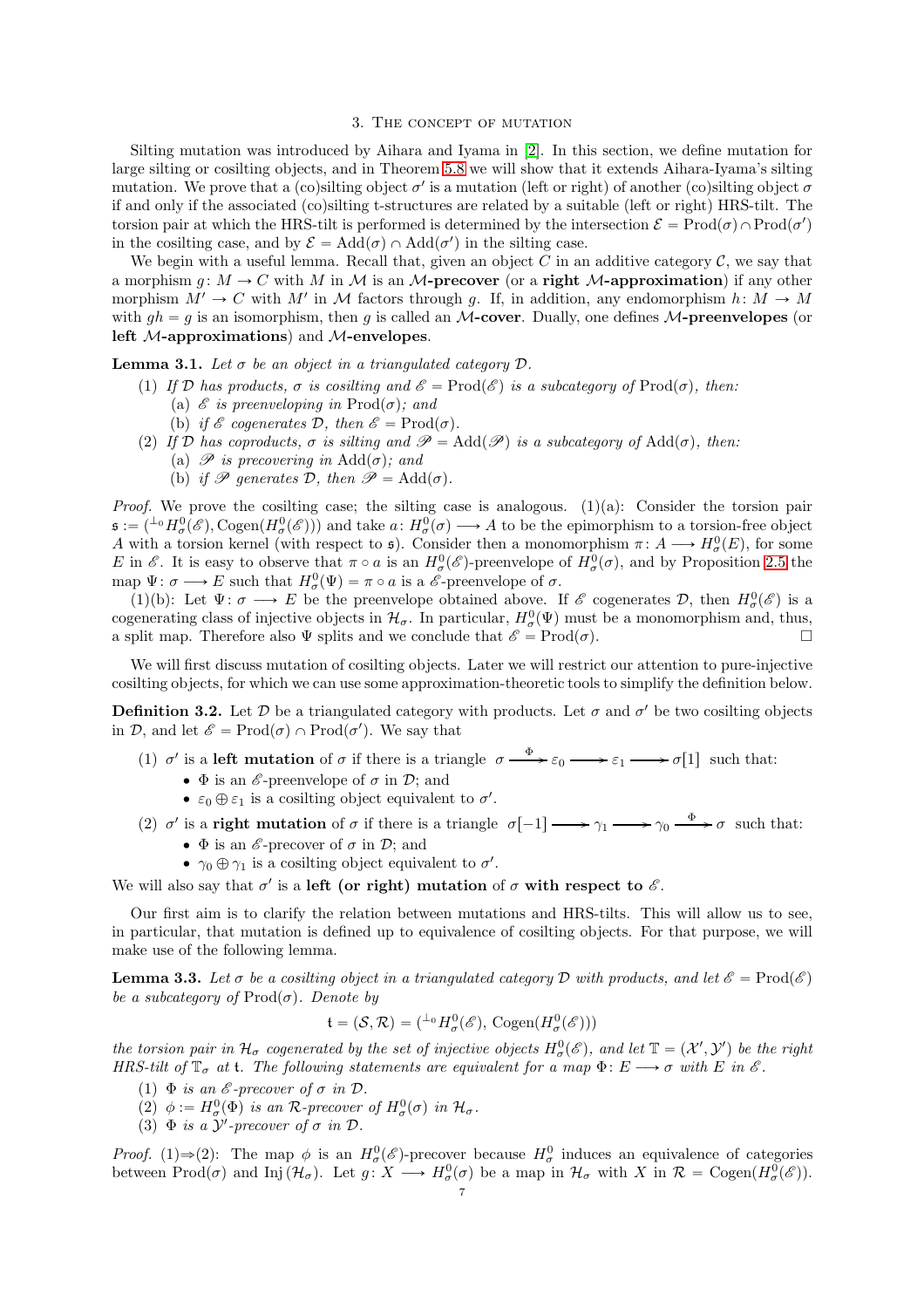Since  $H^0_\sigma(\sigma)$  is injective, g extends along any monomorphism  $h: X \longrightarrow H^0_\sigma(E')$  with E' in  $\mathscr{E}$ , that is, there is  $t: H^0_\sigma(E') \longrightarrow H^0_\sigma(\sigma)$  such that  $t \circ h = g$ . But then t must factor through  $\phi$ , so there is  $\psi: H^0_{\sigma}(E') \longrightarrow H^0_{\sigma}(E)$  such that  $\phi \circ \psi = t$ . This shows that  $g = \phi \circ \psi \circ h$ , as wanted.

(2)  $\Rightarrow$  (3): Suppose that  $\phi$  is an R-precover of  $H^0_\sigma(\sigma)$  in  $\mathcal{H}_\sigma$  and let  $f : X \longrightarrow \sigma$  be a map with X in  $\mathcal{Y}'$ . Applying  $H^0_\sigma$  to the triangle induced by f we get an exact sequence

$$
0 \longrightarrow H^0_{\sigma}(K) \longrightarrow H^0_{\sigma}(X) \xrightarrow{H^0_{\sigma}(f)} H^0_{\sigma}(\sigma) .
$$

Now  $H^0_{\sigma}(X)$  lies in R by Remark [2.2,](#page-4-2) so the map  $H^0_{\sigma}(f)$  factors through  $\phi$ , that is, there is a map  $\psi: H^0_{\sigma}(X) \to H^0_{\sigma}(E)$  such that  $H^0_{\sigma}(f) = \phi \circ \psi$ . Since E lies in Prod( $\sigma$ ), we know from Proposition [2.5\(](#page-4-1)2) that the functor  $H^0_\sigma$  induces an isomorphism  $\text{Hom}(X, E) \cong \text{Hom}(H^0_\sigma(X), H^0_\sigma(E))$ . Hence there is a unique map  $\Psi: X \to E$  such that  $H^0_{\sigma}(\Psi) = \psi$ . Clearly, it follows that  $f = \Phi \Psi$  as wanted.

 $(3) \Rightarrow (1)$ : This is clear from the fact that  $\mathscr E$  is contained in  $\mathcal Y'$  and E, by assumption, lies in  $\mathscr E$ .  $\Box$ 

*Remark* 3.4. It is clear that the class R in the torsion pair  $f = (S, R)$  above is enveloping (as every torsion-free class is!), but without further assumptions on the cosilting object it may be hard to say whether it is precovering or not. We will discuss the approximation properties of such torsion pairs in Section [4](#page-10-0) (compare also with the silting case in Remark [5.6\)](#page-17-1).

We are now ready for our first theorem.

<span id="page-7-0"></span>**Theorem 3.5.** Let  $D$  be a triangulated category with products. Let  $\sigma$  and  $\sigma'$  be two cosilting objects in  $\mathcal{D}$ *, and let*  $\mathscr{E} = \text{Prod}(\sigma) \cap \text{Prod}(\sigma')$ *.* 

- (1)  $\sigma'$  is a left mutation of  $\sigma$  if and only if  ${}^{\perp_0}H^0_{\sigma}(\mathscr{E})$  is closed under products in  $\mathcal{H}_{\sigma}$  and  $\mathbb{T}_{\sigma'}$  is the *left HRS-tilt of*  $\mathbb{T}_{\sigma}$  *at the torsion pair*  $\mathfrak{t} = (\mathcal{T},{}^{\perp_0}H^0_{\sigma}(\mathscr{E}))$  *in*  $\mathcal{H}_{\sigma}$ .
- (2)  $\sigma'$  *is a right mutation of*  $\sigma$  *if and only if*  $\sigma$  *admits an*  $\mathscr E$ -precover and  $\mathbb T_{\sigma'}$  *is the right HRS-tilt of*  $\mathbb{T}_{\sigma}$  *at the torsion pair*  $\mathfrak{t} = (\perp^0 H^0_{\sigma}(\mathscr{E}), \text{Cogen}(H^0_{\sigma}(\mathscr{E})))$  *in*  $\mathcal{H}_{\sigma}$ *.*

*In both cases, the torsion pairs involved do not depend on the triangle in Definition [3.2.](#page-6-1)*

*Proof.* Let  $\mathbb{T} = \mathbb{T}_{\sigma} = (X, Y)$  be the cosilting t-structure associated to  $\sigma$  with heart  $\mathcal{H} = \mathcal{H}_{\sigma}$ , and  $\mathbb{T}' = \mathbb{T}_{\sigma'} = (\mathcal{X}', \mathcal{Y}')$  the cosilting t-structure associated to  $\sigma'$  with heart  $\mathcal{H}' = \mathcal{H}_{\sigma'}$ .

(1): Suppose first that  $\sigma'$  is a left mutation of  $\sigma$ . Let  $\Phi$  be an  $\mathscr E$ -preenvelope of  $\sigma$  in  $\mathcal D$  and consider the cosilting object  $\tilde{\sigma} = \varepsilon_0 \oplus \varepsilon_1$ , equivalent to  $\sigma'$ , where  $\varepsilon_1$  is defined via the triangle

<span id="page-7-1"></span>
$$
(\Delta_1) \qquad \sigma \xrightarrow{\Phi} \varepsilon_0 \longrightarrow \varepsilon_1 \longrightarrow \sigma[1]
$$

Then  $\mathbb{T}' = (I_{\leq \mathfrak{O}} \tilde{\sigma}, I_{\geq \mathfrak{O}} \tilde{\sigma})$ , and it is easy to see that  $\mathcal{Y} \subseteq \mathcal{Y}' \subseteq \mathcal{Y}[1]$ . From Proposition [2.3\(](#page-4-3)1) we infer that  $\mathbb{T}' = \mathbb{T}_{\mathfrak{t}^+}$  is the left HRS-tilt of  $\mathbb{T}$  at the torsion pair  $\mathfrak{t} := (\mathcal{T}, \mathcal{F})$  in H given by  $\mathcal{F} = \mathcal{H} \cap \mathcal{H}'[-1] =$  $\mathcal{H} \cap \mathcal{Y}'[-1]$ . Note that t only depends on  $\sigma$  and  $\sigma'$ . It remains to verify that  $\mathcal{F} = {}^{\perp_0}H^0_{\sigma}(\mathscr{E})$ .

In fact, we first observe that  $\mathcal{F} = {}^{\perp_0} H^0_\sigma(\varepsilon_0)$ . An object X of H lies in F if and only if X[1] lies in  $\mathcal{Y}'$ . In particular, Hom $\mathcal{D}(X[1], \tilde{\sigma}[1]) = 0$  and, thus,  $\text{Hom}_{\mathcal{D}}(X, \tilde{\sigma}) = 0$ . By Lemma [2.1](#page-3-3) we conclude that  $\text{Hom}_{\mathcal{H}}(X, H^0_\sigma(\varepsilon_0)) \cong \text{Hom}_{\mathcal{D}}(X, \varepsilon_0) = 0.$  Conversely, if X belongs to  ${}^{\perp_0}H^0_\sigma(\varepsilon_0)$ , that is,  $\text{Hom}_{\mathcal{D}}(X, \varepsilon_0) = 0$ , then applying Hom $\mathcal{D}(X[1], -)$  to the triangle above and keeping in mind that X lies in  $\mathcal{Y} = \perp_{\geq 0} \sigma$  and  $\varepsilon_0$  lies in Prod( $\sigma$ ), we see that X[1] lies indeed in  $\perp >0 \tilde{\sigma} = \mathcal{Y}'$ , which amounts to X lying in F.

Finally, we show that  ${}^{\perp_0}H^0_\sigma(\varepsilon_0) = {}^{\perp_0}H^0_\sigma(\mathscr{E})$ , thus proving our claim. Note that, being left orthogonal to (classes of) injective objects in  $H$ , both these classes are torsion (see Remark [2.6\)](#page-5-1), and it is clear that  $\pm \{0,1\}$   $\leq \pm \{0,1\}$   $\leq \pm \{0,1\}$  So, in order to prove the desired equality, it is enough to show that the corresponding torsion-free classes satisfy  $({}^{\perp_0}H^0_\sigma(\mathscr{E}))^{\perp_0} \subseteq ({}^{\perp_0}H^0_\sigma(\varepsilon_0))^{\perp_0}$ , and for that it suffices to show<br>corresponding torsion-free classes satisfy  $({}^{\perp_0}H^0_\sigma(\mathscr{E}))^{\perp_0} \subseteq ({}^{\perp_0}H^0$ that  $H^0_\sigma(\mathscr{E})$  lies in  $({}^{\perp_0}H^0_\sigma(\varepsilon_0))^{\perp_0} = \mathcal{F}^{\perp_0}$ . Recall that  $\mathcal{Y}' = \mathcal{F}[1] \star \mathcal{Y}$ , and that  $\text{Prod}(\sigma) = \mathcal{Y} \cap (\mathcal{Y}[-1])^{\perp_0}$ by Proposition [2.5.](#page-4-1) Therefore, we have

$$
\mathrm{Prod}(\sigma) \cap \mathcal{F}^{\perp_0} = \mathcal{Y} \cap (\mathcal{Y}[-1])^{\perp_0} \cap \mathcal{F}^{\perp_0} = \mathcal{Y} \cap (\mathcal{F} \star \mathcal{Y}[-1])^{\perp_0} = \mathcal{Y} \cap (\mathcal{Y}'[-1])^{\perp_0}
$$

But the latter class coincides with  $\mathscr{E}$ . Indeed, since  $\mathcal{Y} \subseteq \mathcal{Y}'$  (and, thus,  $(\mathcal{Y}[-1])^{\perp_0} \supseteq (\mathcal{Y}'[-1])^{\perp_0}$ ) we have

$$
\mathcal{E} = \mathrm{Prod}(\sigma) \cap \mathrm{Prod}(\sigma') = (\mathcal{Y} \cap (\mathcal{Y}[-1])^{\perp_0}) \cap (\mathcal{Y}' \cap (\mathcal{Y}'[-1])^{\perp_0}) = \mathcal{Y} \cap (\mathcal{Y}'[-1])^{\perp_0}
$$

.

So we have shown that, in fact, Inj $(\mathcal{H}) \cap \mathcal{F}^{\perp_0} = H^0_{\sigma}(\mathscr{E})$ .

Conversely, assume now that  $\mathbb{T}'$  is the left HRS-tilt of  $\mathbb T$  at the torsion pair  $\mathfrak{t} = (\mathcal{T}, \mathcal{F})$  in  $\mathcal{H}_{\sigma}$  where  $\mathcal{F} = {}^{\perp_0}H^0_\sigma(\mathscr{E})$ . Note here that since the hereditary torsion class  ${}^{\perp_0}H^0_\sigma(\mathscr{E})$  is assumed to be closed under products, it is also a torsion-free class (see Remark [2.6\)](#page-5-1), so the torsion pair t is well-defined and the condition makes sense. Consider an  $\mathscr{E}\text{-preenvelope}\ \Phi: \sigma \longrightarrow \varepsilon_0$  of  $\sigma$  in D (see Lemma [3.1](#page-6-2) for the existence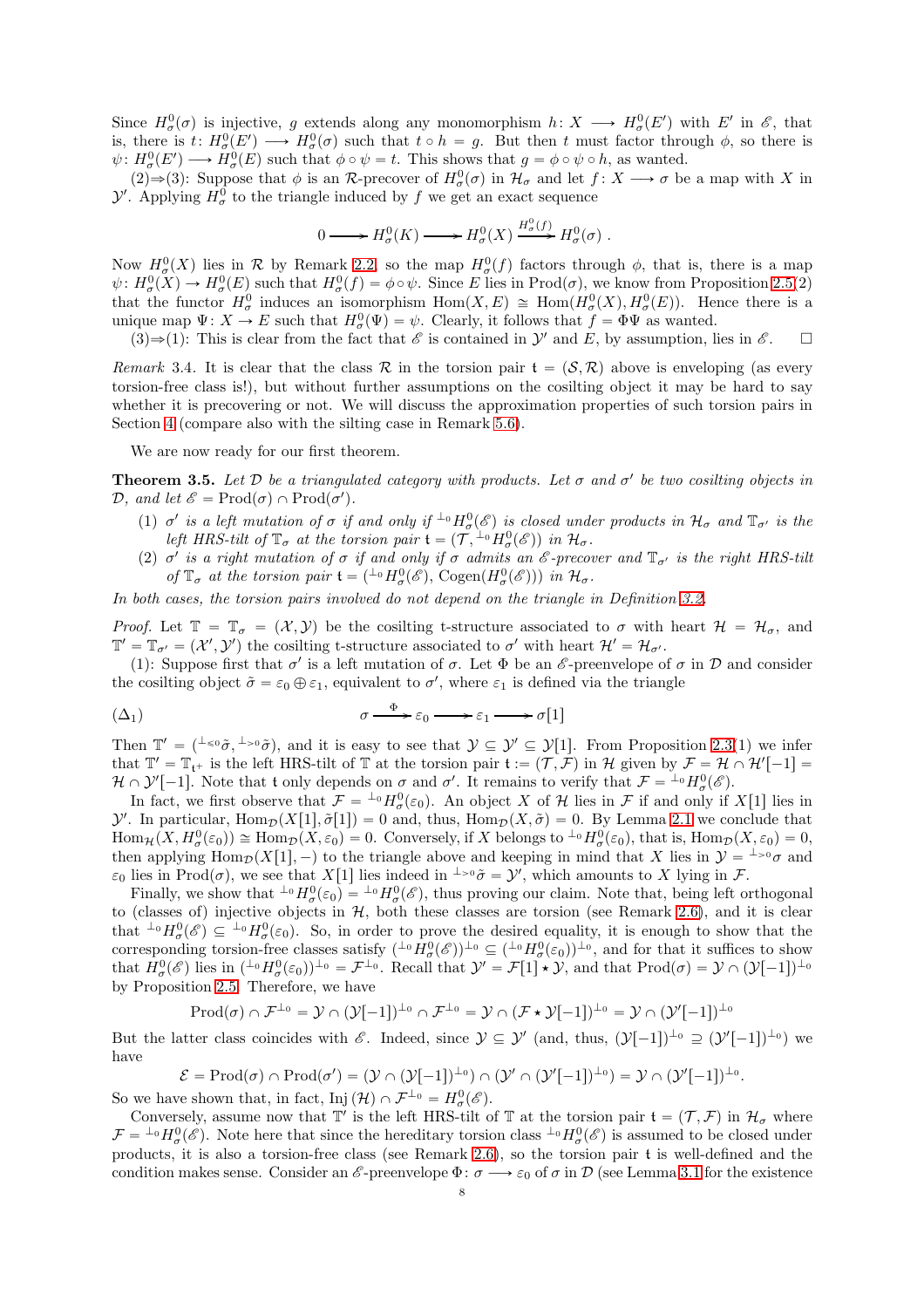of such a map). We complete  $\Phi$  to a triangle of the form  $(\Delta_1)$  and set  $\tilde{\sigma} = \varepsilon_0 \oplus \varepsilon_1$ . We will show that Prod $(\sigma') = \text{Prod}(\tilde{\sigma})$ . Note that since  $\sigma$  cogenerates D, so does  $\tilde{\sigma}$ . Hence, if we show that Prod $(\tilde{\sigma})$  is contained in  $\text{Prod}(\sigma')$ , Proposition [3.1\(](#page-6-2)1)(b) guarantees the equality. For this purpose we show that  $\tilde{\sigma}$ lies in  $\mathcal{Y}' \cap \mathcal{Y}'[-1]^{L_0}$ , which coincides with  $\text{Prod}(\sigma')$  by Proposition [2.5.](#page-4-1) Recall from Remark [2.2](#page-4-2) that

$$
\mathcal{Y}' = \mathcal{Y}_{\mathfrak{t}^+} = \mathcal{F}[1] \star \mathcal{Y} = \{ X \in \mathcal{D} \mid H_{\sigma}^{-1}(X) \in \mathcal{F}, \text{ and } H_{\sigma}^k(X) = 0 \text{ for all } k < -1 \}.
$$

It is clear that  $\varepsilon_0$  lies in  $\mathcal{Y} \subset \mathcal{Y}'$ . We claim that also  $\varepsilon_1$  lies in  $\mathcal{Y}'$ . Indeed, we infer from the triangle above that  $H^k_\sigma(\varepsilon_1) = 0$  for all  $k < -1$ , and moreover, since  $H^0_\sigma(\Phi)$  is an  $H^0_\sigma(\mathscr{E})$ -preenvelope of  $H^0_\sigma(\sigma)$ , we also have that  $H_{\sigma}^{-1}(\varepsilon_1)$  lies in  ${}^{\perp_0}H_{\sigma}^0(\mathscr{E}) = \mathcal{F}$ . Hence,  $\tilde{\sigma}$  belongs to  $\mathcal{Y}'$ . Next, we pick an object Y in  $\mathcal{Y}'$ . Then  $H_{\sigma}^{-1}(Y)$  lies in  $\mathcal F$  and, thus,  $\text{Hom}_{\mathcal{D}}(Y, \varepsilon_0[1]) \cong \text{Hom}_{\mathcal{D}}(H_{\sigma}^{-1}(Y), H_{\sigma}^0(\varepsilon_0)) = 0$ . Moreover, as  $\mathcal{Y}' \subset \mathcal{Y}[1]$ , we also have  $\text{Hom}_{\mathcal{D}}(Y, \sigma[2]) = 0$ . Thus, we infer from a rotation of the triangle above that  $\text{Hom}_{\mathcal{D}}(Y, \varepsilon_1[1]) = 0$ . This shows that  $\tilde{\sigma}$  belongs to  $\mathcal{Y}^{\perp_1}$  and completes the proof.

(2): Suppose that  $\sigma'$  is a right mutation of  $\sigma$ . By definition, there is an  $\mathscr{E}\text{-precover } \Phi: \gamma_0 \longrightarrow \sigma$  in  $\mathcal{D}$ and  $\tilde{\sigma} = \gamma_0 \oplus \gamma_1$  is a cosilting object equivalent to  $\sigma'$ , where  $\gamma_1$  is defined by the triangle

<span id="page-8-0"></span>
$$
\sigma[-1] \longrightarrow \gamma_1 \longrightarrow \gamma_0 \stackrel{\Phi}{\longrightarrow} \sigma.
$$

As in the previous part, one verifies that  $\mathcal{Y}[-1] \subseteq \mathcal{Y}' \subseteq \mathcal{Y}$  and  $\mathbb{T}' = \mathbb{T}_{t^-}$  is the right HRS-tilt of  $\mathbb{T}$  at a torsion pair  $\mathfrak{t} = (\mathcal{T}, \mathcal{F})$  in H where  $\mathcal{T} = \frac{1}{\rho} H_{\sigma}^0(\gamma_0)$ . Consequently,  $\mathcal{F} = \text{Cogen}(H_{\sigma}^0(\gamma_0))$  by Remark [2.6.](#page-5-1) It remains to check that  $\mathcal{F} = \text{Cogen}(H^0_\sigma(\mathscr{E}))$ . However, we know from Lemma [3.3](#page-6-3) that  $H^0_\sigma(\Phi)$  is a Cogen $(H^0_\sigma(\mathscr{E}))$ -precover of  $H^0_\sigma(\sigma)$ . Since  $H^0_\sigma(\sigma)$  is an injective cogenerator of H, it follows that indeed  $\mathcal{F} = \text{Cogen}(H^0_{\sigma}(\mathscr{E}))$ .

Conversely, suppose that  $\sigma$  admits an  $\mathscr{E}$ -precover  $\Phi: \gamma_0 \longrightarrow \sigma$  and that  $\mathbb{T}_{\sigma'}$  is the right HRS-tilt of  $\mathbb{T}_{\sigma}$  at the torsion pair t in  $\mathcal{H}_{\sigma}$  given by  $\mathfrak{t} = (\perp^0 H^0_{\sigma}(\mathscr{E}), \text{Cogen}(H^0_{\sigma}(\mathscr{E})))$ . Complete  $\Phi$  to a triangle of the form  $(\Delta_2)$  and set  $\tilde{\sigma} = \gamma_0 \oplus \gamma_1$ . We have to show that  $\text{Prod}(\sigma') = \text{Prod}(\tilde{\sigma})$ . As in (1), it will suffice to show that  $\tilde{\sigma}$  belongs to  $\mathcal{Y}' \cap (\mathcal{Y}'[-1])^{\perp_0}$ . Since  $\gamma_0$  lies in  $\mathcal{Y}$ , there is a truncation triangle of the form

$$
H^0_{\sigma}(\gamma_0) \longrightarrow \gamma_0 \longrightarrow Y[-1] \longrightarrow H^0_{\sigma}(\gamma_0)[1]
$$

with Y in Y and, thus,  $\gamma_0$  lies in  $\mathcal{F} \star \mathcal{Y}[-1] = \mathcal{Y}_{t^-} = \mathcal{Y}'$ . Since  $\gamma_1$  is an extension of  $\sigma[-1]$  (which lies in  $\mathcal{Y}[-1] \subseteq \mathcal{Y}'$  and  $\gamma_0$ , we conclude that also  $\gamma_1$  (and, hence,  $\tilde{\sigma}$ ) belongs to  $\mathcal{Y}'$ . Next, we pick an object Y in Y' and apply  $\text{Hom}_{\mathcal{D}}(Y, -)$  to the following rotation of the triangle  $(\Delta_2)$ 

$$
\gamma_0 \xrightarrow{\Phi} \sigma \longrightarrow \gamma_1[1] \longrightarrow \gamma_0[1].
$$

Since, from Lemma [3.3,](#page-6-3)  $\Phi$  is an  $\mathcal{Y}'$ -precover, and since  $\mathcal{Y}' \subseteq \mathcal{Y} = {}^{\perp_{>0}}\sigma$  and  $\gamma_0$  lies in Prod( $\sigma$ ), we conclude that  $\tilde{\sigma}$  belongs to  $(\mathcal{Y}'[-1])^{\perp_0}$ , completing the proof.

<span id="page-8-2"></span>*Remark* 3.6. Note that the HRS-tilts discussed above involve torsion pairs in  $\mathcal{H}_{\sigma}$  of different flavours: in the case of left mutation,  $\mathbb{T}_{\sigma'}$  is the HRS-tilt of  $\mathbb{T}_{\sigma}$  at a torsion pair  $(\mathcal{T}, \mathcal{F})$  for which  $\mathcal F$  is a TTF class; in the case of right mutation,  $\mathbb{T}_{\sigma'}$  is the HRS-tilt of  $\mathbb{T}_{\sigma}$  at a hereditary torsion pair  $(S, \mathcal{R})$ . Moreover, if there exists both a left and a right mutation with respect to  $\mathscr{E}$ , then  $(\mathcal{T}, \mathcal{F})$  is left adjacent to  $(\mathcal{S}, \mathcal{R})$ , i.e.  $S = \mathcal{F} (= {}^{\perp_0} H^0_{\sigma}(\mathscr{E}))$ .

<span id="page-8-1"></span>Corollary 3.7. *Let* D *be a triangulated category with products. Then both left and right mutation of cosilting objects in* D *are well-defined up to equivalence. Moreover, the induced operations on equivalence classes of cosilting objects are inverse of each other.*

*Proof.* Theorem [3.5](#page-7-0) characterises the fact that two cosilting objects  $\sigma$  and  $\sigma'$  are mutations of each other in terms of properties of the associated cosilting t-structures and of the class  $\mathscr{E} = \text{Prod}(\sigma) \cap \text{Prod}(\sigma')$ . These t-structures and  $\mathscr E$  depend exclusively on the equivalence class of the cosilting objects considered. Moreover, using the fact that products of  $\mathscr{E}$ -precovers are  $\mathscr{E}$ -precovers, we note that if  $\sigma$  admits an  $\mathscr{E}\text{-precover}$ , then so does any cosilting object equivalent to  $\sigma$ .

For the second statement, we observe that  $\sigma'$  is a left mutation of  $\sigma$  if and only if  $\sigma$  is a right mutation of  $\sigma'$ . Indeed, if  $\mathscr{E} = \text{Prod}(\sigma) \cap \text{Prod}(\sigma')$ , consider the triangle induced by an  $\mathscr{E}$ -preenvelope  $\Phi$  as follows

$$
\sigma \xrightarrow{\Phi} \varepsilon_0 \xrightarrow{\Psi} \varepsilon_1 \longrightarrow \sigma[1],
$$

and the cosilting object  $\tilde{\sigma} = \varepsilon_0 \oplus \varepsilon_1$  which, by assumption, is equivalent to  $\sigma'$ . It then follows that  $\Psi$  is an  $\mathscr{E}\text{-precover of }\varepsilon_1$  (since  $\text{Hom}_{\mathcal{D}}(\mathscr{E}, \sigma[1]) = 0$ ), and  $\theta = \Psi \oplus 1_{\varepsilon_0}$  is an  $\mathscr{E}\text{-precover of }\tilde{\sigma}$ . Therefore, the induced triangle

$$
\sigma \longrightarrow \varepsilon_0 \oplus \varepsilon_0 \xrightarrow{\theta} \tilde{\sigma} \longrightarrow \tilde{\sigma}[1]
$$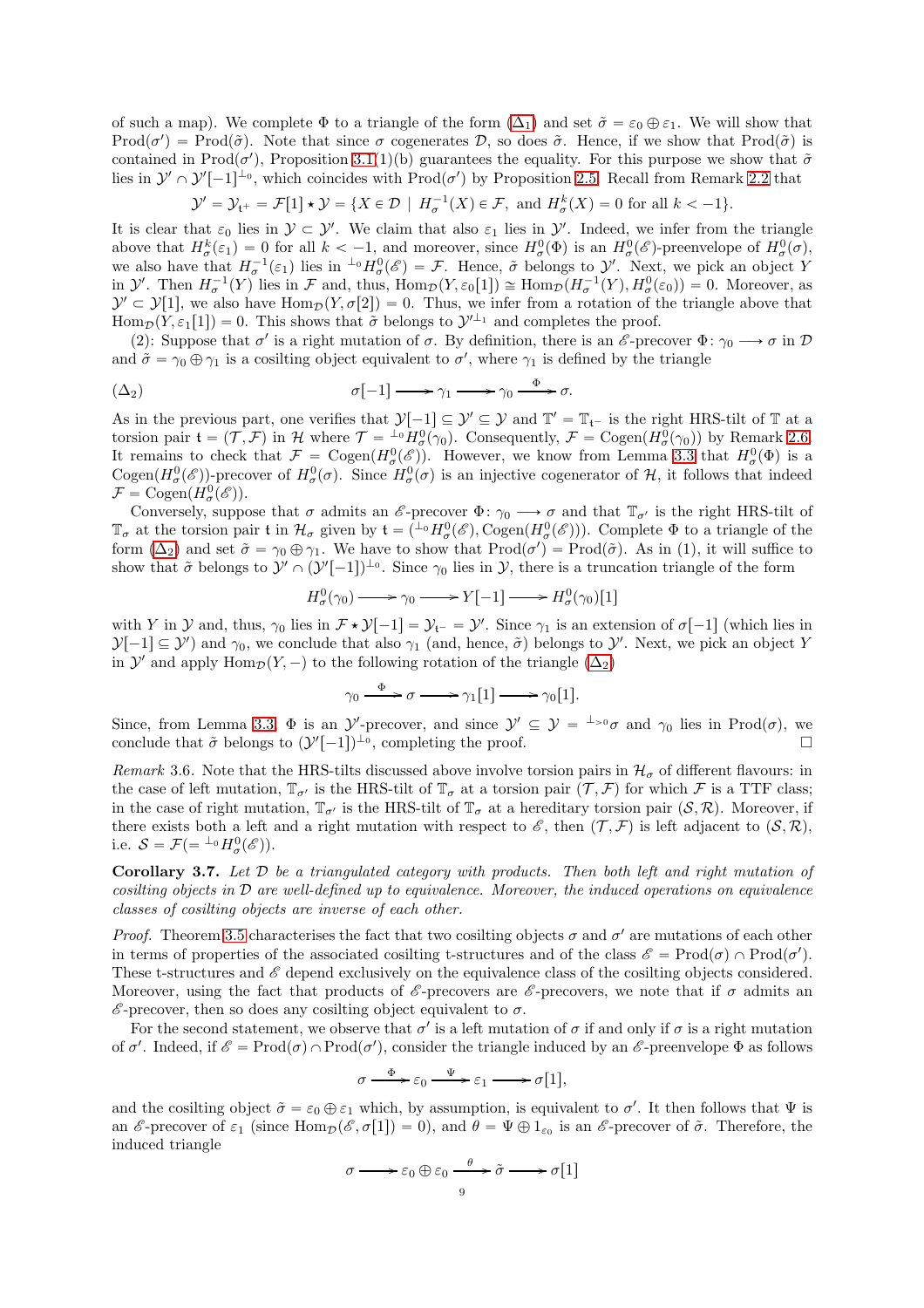shows that  $\sigma$  is a right mutation of  $\tilde{\sigma}$ . The other implication is obtained by dual arguments.

The torsion pairs appearing the theorem above are determined by the cosilting objects involved in the mutation process. In general it is difficult to characterise when a torsion pair arises in this way, although we will see later that this is possible in the setting of Section [4.](#page-10-0) Nevertheless, the following definition is helpful in characterising when mutation is possible.

<span id="page-9-2"></span>**Definition 3.8.** Let  $\mathcal{D}$  be a triangulated category with products and  $\mathbb{T}$  a t-structure with heart  $\mathcal{H}$ . A torsion pair  $\mathfrak{t} := (\mathcal{T}, \mathcal{F})$  in H is said to be a **cosilting torsion pair** if and only if there is a cosilting object  $\sigma$  in D such that  $\mathbb{T}_{t^-} = \mathbb{T}_{\sigma}$ . We denote the collection of cosilting torsion pairs in H by Cosilt(H). If D is compactly generated, then we denote the set of cosilting torsion pairs in  $H$  arising from pure-injective cosilting objects by Cosilt $_{*}(\mathcal{H})$ .

<span id="page-9-1"></span>**Example 3.9.** Let R be a ring. The modules  $C = H^0(\sigma)$  arising as zero cohomologies of a cosilting complex  $\sigma: I^0 \to I^1$  of length two, concentrated in degrees 0 and 1, are precisely the **cosilting modules** introduced in [\[19\]](#page-35-21). The t-structure  $\mathbb{T}_{\sigma}$  then coincides with the right HRS-tilt of the standard t-structure  $\mathbb{T} = (D^{\leq -1}, D^{\geq 0})$  of  $D(R)$  at the torsion pair  $\mathfrak{t} := {^{\perp_0}C, \, \text{Cogen}(C)}$  in  $\text{Mod}(R)$  cogenerated by C. In other words, t is contained in  $\text{Cosilt}(R) := \text{Cosilt}(\text{Mod}(R)).$ 

Furthermore, any cosilting torsion pair in  $Mod(R)$  is actually of this form. Indeed, let  $\sigma \in D(R)$  be an associated cosilting complex and  $\mathbb{T}_{\sigma} = (\mathcal{X}, \mathcal{Y})$  the cosilting t-structure. Then  $\sigma \in \mathcal{Y} \subseteq D^{\geq 0}$  is isomorphic to a complex of injectives concentrated in non-negative cohomological degrees. As on the other hand  $D^{\geq 1} \subseteq \mathcal{Y}$ , we have

$$
\sigma \in \mathcal{Y}^{\perp_1} \subseteq (D^{\geq 1})^{\perp_1} = (D^{\geq 2})^{\perp_0},
$$

which implies that such a complex of injectives is homotopy equivalent to a 2-term complex concentrated in degrees 0 and 1 (see e.g. [\[52,](#page-36-12) Lemma 4.12]).

Recall further that all cosilting complexes of length two in  $D(R)$  are pure-injective (Example [2.8\)](#page-5-0). Thus  $\text{Cosilt}(R) = \text{Cosilt}_*(\text{Mod}(R))$ . In fact, it follows from [\[20,](#page-35-10) [72\]](#page-36-4) that a torsion pair in  $\text{Mod}(R)$  is cosilting if and only if it is of finite type. We are going to see in Proposition [4.5](#page-13-0) that this is a special instance of a general phenomenon.

The following proposition explains the relation between cosilting torsion pairs and mutation, providing a criterion for the existence of mutation.

<span id="page-9-0"></span>**Proposition 3.10.** Let  $D$  be a triangulated category with products. Let  $\sigma$  be a cosilting object and  $\mathscr{E} = \text{Prod}(\mathscr{E})$  *a subcategory of*  $\text{Prod}(\sigma)$ *. Then we have:* 

- (1)  $\sigma$  *admits a left mutation*  $\sigma'$  *with respect to*  $\mathscr E$  *if and only if there is a cosilting torsion pair of the*  $\mathit{form}\; \mathfrak{t} := (\mathcal{T},{}^{\bot_0}H^0_\sigma(\mathscr{E}))\; \mathit{in}\; \mathcal{H}_\sigma\text{; and}$
- (2)  $\sigma$  *admits* a right mutation  $\sigma'$  with respect to  $\mathscr E$  if and only if  $\sigma$  admits an  $\mathscr E$ -precover and the *torsion pair*  $\mathfrak{t} = (\mathcal{S}, \mathcal{R}) = ({}^{\perp_0} H^0_\sigma(\mathscr{E}), \text{Cogen}(H^0_\sigma(\mathscr{E})))$  in  $\mathcal{H}_\sigma$  is a cosilting torsion pair.

*Proof.* (1): By Theorem [3.5,](#page-7-0) we only need to prove the if-part. Suppose that there is a cosilting torsion pair  $\mathfrak{t} = (\mathcal{T}, \mathcal{F})$  in  $\mathcal{H}_{\sigma}$  where  $\mathcal{F} = {}^{\perp_0}H^0_{\sigma}(\mathscr{E})$ . By definition, there is a cosilting object  $\sigma'$  such that  $\mathbb{T}_{\sigma'}$ coincides with the left HRS-tilt  $\mathbb{T}_{t^+} = (\mathcal{X}', \mathcal{Y}')$  of the t-structure  $\mathbb{T} = \mathbb{T}_{\sigma} = (\mathcal{X}, \mathcal{Y})$  associated to  $\sigma$ . As in the proof of Theorem [3.5,](#page-7-0) we see that  $\text{Prod}(\sigma')$  coincides with  $\text{Prod}(\tilde{\sigma})$  where  $\tilde{\sigma} = \varepsilon_0 \oplus \varepsilon_1$  is obtained from a triangle

$$
\sigma \xrightarrow{\Phi} \varepsilon_0 \longrightarrow \varepsilon_1 \longrightarrow \sigma[1]
$$

where  $\Phi$  is an  $\mathscr{E}\text{-preenvelope}$ . By Theorem [3.5,](#page-7-0) it thus only remains to show that  $\mathscr{E} = \text{Prod}(\sigma) \cap \text{Prod}(\sigma')$ . For the inclusion  $\mathscr{E} \subseteq \text{Prod}(\sigma) \cap \text{Prod}(\sigma')$  we have to show that  $\mathscr{E} \subseteq \text{Prod}(\sigma') = \mathcal{Y}' \cap \mathcal{Y}'^{\perp_1}$ . Of course,  $\mathscr E$  is contained in  $\mathcal Y \subseteq \mathcal Y'$ . Now pick E in  $\mathscr E$  and X in  $\mathcal Y'$ , and consider a decomposition triangle with respect to the t-structure T

$$
A \longrightarrow X \longrightarrow B \longrightarrow A[1]
$$

where A in X and B in  $\mathcal{Y} \subseteq \mathcal{Y}'$ . In particular, we have that A lies in  $\mathcal{X} \cap \mathcal{Y}' = \mathcal{F}[1]$ , because  $\mathcal{Y}' = \mathcal{Y}_{t^+} = \mathcal{F}[1] \star \mathcal{Y}$ . Applying Hom $\mathcal{D}(-, E[1])$  to the triangle, it follows that

$$
\operatorname{Hom}_{\mathcal{D}}(A, E[1]) \cong \operatorname{Hom}_{\mathcal{H}_{\sigma}}(A[-1], H_{\sigma}^{0}(E)) = 0.
$$

Further, since E lies in  $\text{Prod}(\sigma)$ , we have  $\text{Hom}_{\mathcal{D}}(B, E[1]) = 0$  and, thus,  $\text{Hom}_{\mathcal{D}}(X, E[1]) = 0$ . To prove the other inclusion, let X be an object in  $\text{Prod}(\sigma) \cap \text{Prod}(\sigma')$ . Clearly,  $H^0_\sigma(X)$  is injective in  $\mathcal{H}_\sigma$ , because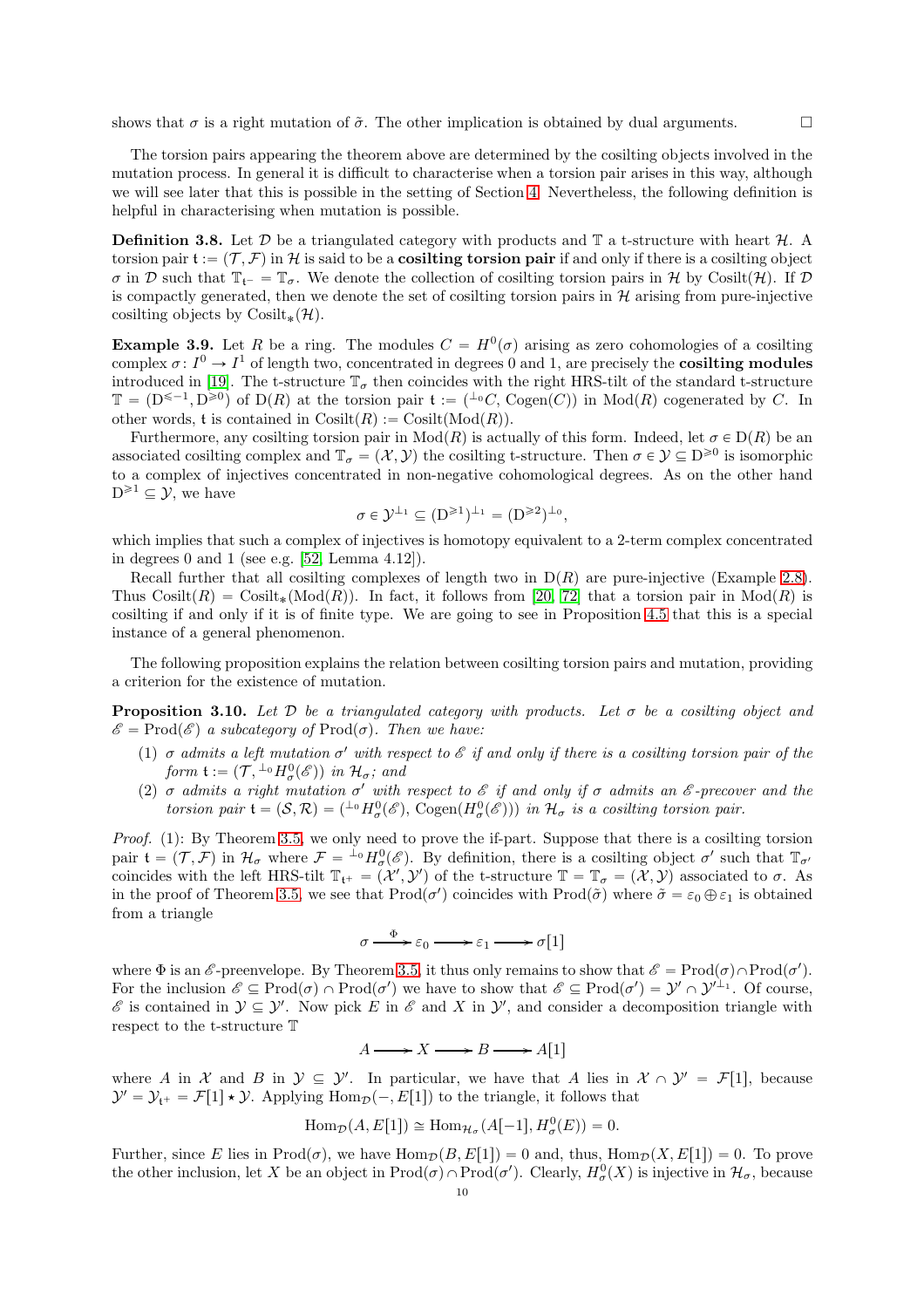X lies in Prod( $\sigma$ ). Furthermore, if F is an object in F, since F[1] lies in  $\mathcal{Y}' = {}^{\perp_{>0}}\sigma'$  and X lies in  $\text{Prod}(\sigma')$ , we have

$$
\operatorname{Hom}_{\mathcal{D}}(F, H^0_{\sigma}(X)) \cong \operatorname{Hom}_{\mathcal{D}}(F, X) \cong \operatorname{Hom}_{\mathcal{D}}(F[1], X[1]) = 0.
$$

It follows that  $H^0_\sigma(X)$  lies in  $\mathcal{F}^{\perp_0} = \text{Cogen}(H^0_\sigma(\mathscr{E}))$ . We conclude that  $H^0_\sigma(X)$  lies in  $H^0_\sigma(\mathscr{E})$  and, thus, X lies in  $\mathscr E$ .

(2): By Theorem [3.5,](#page-7-0) we only need to prove the if-part. Suppose that  $\mathfrak{t} = (\perp_0 H^0_{\sigma}(\mathscr{E}), \text{Cogen}(H^0(\mathscr{E})))$ is a cosilting torsion pair in  $\mathcal{H}_{\sigma}$ . Then there is a cosilting object  $\sigma'$  such that  $\mathbb{T}_{\sigma'}$  coincides with the right HRS-tilt  $\mathbb{T}_{\mathfrak{t}^-} = (\mathcal{X}', \mathcal{Y}')$  of the t-structure  $\mathbb{T} = (\mathcal{X}, \mathcal{Y})$  associated to  $\sigma$ . By Theorem [3.5,](#page-7-0) it only remains to show that  $\mathscr{E} = \text{Prod}(\sigma) \cap \text{Prod}(\sigma')$ . Now  $\mathscr{E}$  is contained in  $\text{Prod}(\sigma)$ , and also in  $\mathcal{Y}'$ , which consists of those objects X in  $\mathcal Y$  for which  $H^0_\sigma(X)$  lies in Cogen $(H^0_\sigma(\mathscr{E}))$  by Remark [2.2.](#page-4-2) Moreover, given E in  $\mathscr E$ and X in  $\mathcal{Y}'$ , we have  $\text{Hom}_{\mathcal{D}}(X, E[1]) = 0$  since X lies in  $\mathcal{Y} = {}^{\perp_{>0}}\sigma$  and E lies in  $\text{Prod}(\sigma)$ . We conclude that E is an object of  $\mathcal{Y}' \cap \mathcal{Y}'^{\perp_1} = \text{Prod}(\sigma')$ . Conversely, take X in  $\text{Prod}(\sigma) \cap \text{Prod}(\sigma')$ . Then  $H^0_\sigma(X)$ is injective in  $\mathcal{H}_{\sigma}$ , because X lies in Prod $(\sigma)$ . Furthermore, it lies in Cogen $(H_{\sigma}^0(\mathscr{E}))$ , because X lies in  $\text{Prod}(\sigma') \subseteq \mathcal{Y}'$ . Hence  $H^0_{\sigma}(X)$  lies in  $H^0_{\sigma}(\mathcal{E})$  and, thus, X lies in  $\mathcal{E}$ .

## 4. MUTATION AND PURITY

<span id="page-10-0"></span>As recalled in Theorem [2.7,](#page-5-2) pure-injective cosilting objects or pure-projective silting objects give rise to Grothendieck hearts. In order to investigate mutations of these objects, we need to understand when HRS-tilts are Grothendieck categories. Recall that a cocomplete abelian category is said to be AB4 if coproducts are exact and it is said to be AB5 if all direct limits are exact.

<span id="page-10-1"></span>4.1. HRS-tilts with Grothendieck heart. Our aim in this subsection is to generalise [\[51,](#page-36-13) Theorem 1.2], which characterises when the heart of an HRS-tilt is a Grothendieck category. This requires some preparation, however. Suppose that  $H$  is an AB4 abelian category, I a directed poset and  $\mathcal{X} = (X_i, f_{ij} : X_i \to X_j \mid i, j \in I, i \geq j)$  a direct system in H. This system gives rise to a complex

$$
B\mathcal{X}_{\text{aug}}:\quad \cdots \longrightarrow \coprod_{i_0
$$

in H, where  $d_0$  is the canonical morphism and  $d_n: \coprod_{i_0 < \dots < i_n} X_{i_0} \to \coprod_{j_0 < \dots < j_{n-1}} X_{j_0}$  for  $n \geq 1$  are described as follows: if  $(j_0 < \cdots < j_{n-1})$  is obtained from  $(i_0 < \cdots < i_n)$  by removing  $i_k$  for some  $0 \leq k \leq n$ , then the component of  $d_n$  between the corresponding summands of the coproducts is equal to  $(-1)^k f_{i_0j_0}$ :  $X_{i_0} \to X_{j_0}$  (we stress that  $f_{i_0j_0} = id_{X_{i_0}}$  if  $k > 0$  as then  $i_0 = j_0$ ). All the other components of  $d_n$  vanish by definition.

We denote by  $B\mathcal{X}$  the complex obtained from  $B\mathcal{X}_{\text{aug}}$  by deleting the last term with the direct limit. Hence  $B\mathcal{X}$  is a complex over  $\mathcal{H}$  which consists just of coproducts of objects in  $\mathcal{X}$  and we place the term  $\prod_{i_0 \in I} X_{i_0}$  in cohomological degree 0. Now we define for  $n \geq 0$  functors

$$
\mathop{\underline{\lim}}_{n} : \mathcal{H}^{I} \longrightarrow \mathcal{H}
$$

by putting  $\underline{\lim}_{n} \mathcal{X} := H^{-n}(B\mathcal{X})$ . We summarise some well-known properties of these functors.

<span id="page-10-2"></span>**Lemma 4.1.** *Given a short exact sequence*  $0 \to \mathcal{X} \to \mathcal{Y} \to \mathcal{Z} \to 0$  *of I*-shaped direct systems in an AB4 *abelian category* H*, there is a natural long exact sequence*

$$
\cdots \rightarrow \underline{\lim}_{2} \mathcal{X} \rightarrow \underline{\lim}_{2} \mathcal{Y} \rightarrow \underline{\lim}_{2} \mathcal{Z} \rightarrow \underline{\lim}_{1} \mathcal{X} \rightarrow \underline{\lim}_{1} \mathcal{Y} \rightarrow \underline{\lim}_{1} \mathcal{Z} \rightarrow \underline{\lim}_{1} \mathcal{X} \rightarrow \underline{\lim}_{1} \mathcal{Y} \rightarrow \underline{\lim}_{1} \mathcal{Y} \rightarrow \underline{\lim}_{1} \mathcal{Z} \rightarrow 0.
$$

*Moreover, the following statements are equivalent:*

(1) H *is AB5,*

- (2)  $\lim_{\epsilon \to 0} \mathcal{X} = 0$  *for each directed poset* I *and an* I-shaped direct system X,
- (3)  $\lim_{n \to \infty} X = 0$  *for each directed poset I*, an *I*-shaped direct system X and  $n > 0$ .

*Proof.* The short exact sequence  $0 \to \mathcal{X} \to \mathcal{Y} \to \mathcal{Z} \to 0$  yields a short exact sequence of complexes  $0 \to B\mathcal{X} \to B\mathcal{Y} \to B\mathcal{Z} \to 0$  since we assume H to be AB4. The moreover part is standard: The implications (3)  $\Rightarrow$  (2)  $\Rightarrow$  (1) are straightforward. Regarding (1)  $\Rightarrow$  (3), one obeserves that BX<sub>aug</sub> is a direct limit of contractible complexes, hence exact assuming  $(1)$ . Indeed, I is easily seen to be a direct union of finite directed subsets  $F \subseteq I$ , and each such F has a unique maximal element max $(F) \in F$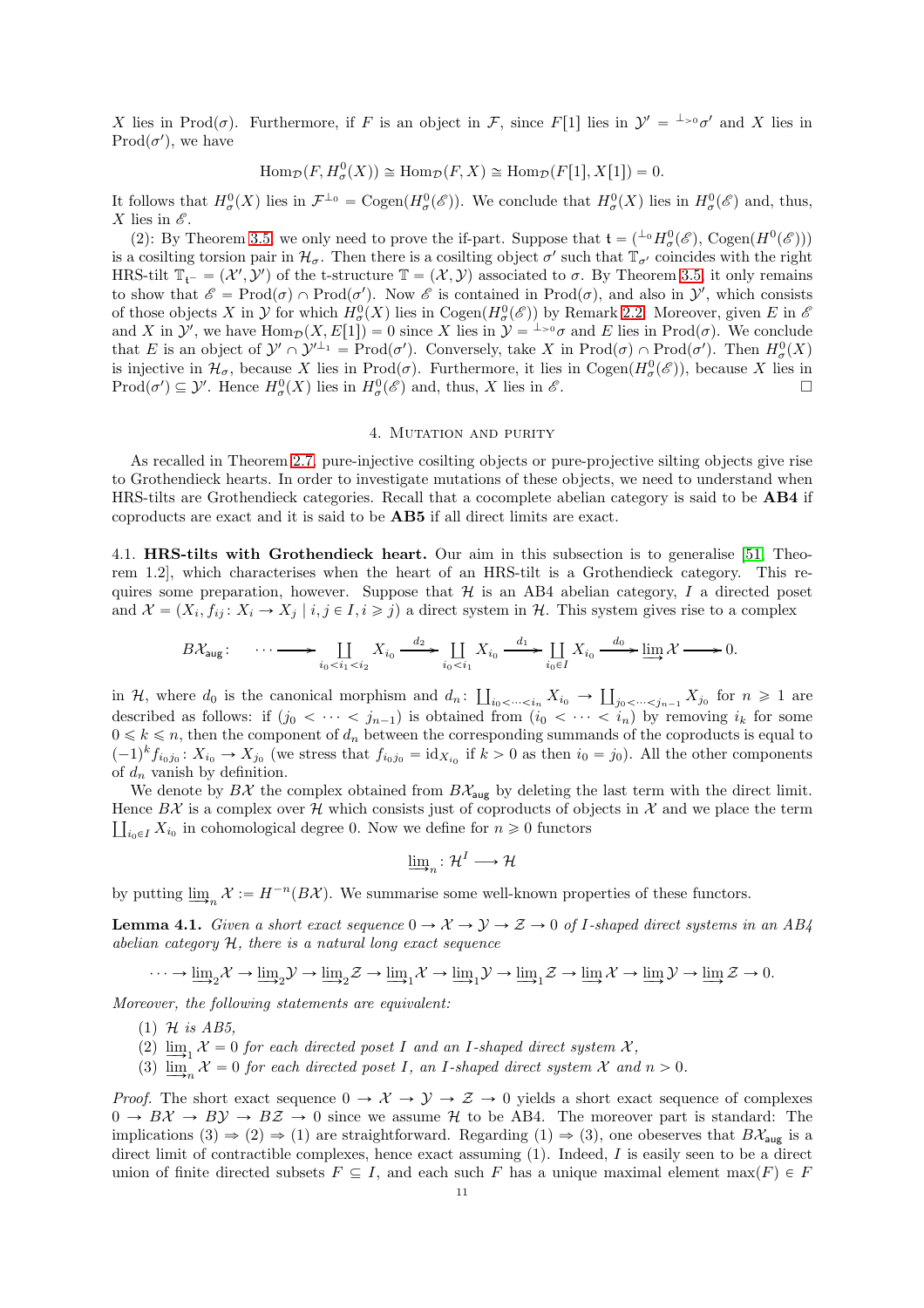(which is an upper bound of all the elements in  $F$ ). The corresponding complex for the restricted direct system  $\mathcal{X}|_F$  is canonically identified with a subcomplex of  $B\mathcal{X}_{\text{aug}}$  of the form

$$
B(\mathcal{X}|_F)_{\text{aug}}: \quad \cdots \longrightarrow \coprod_{i_0 < i_1 < i_2} X_{i_0} \xrightarrow{d_2} \coprod_{i_0 < i_1} X_{i_0} \xrightarrow{d_1} \coprod_{i_0 \in F} X_{i_0} \xrightarrow{d_0} X_{\max(F)} \longrightarrow 0
$$

and is contractible. A particular nullhomotopy is given by  $(s_n)_{n\geq 0}$ , where

$$
s_n\colon \coprod_{j_0<\cdots< j_{n-1}} X_{j_0} \longrightarrow \coprod_{i_0<\cdots< i_n} X_{i_0}
$$

with the components  $(-1)^n \mathrm{id}_{X_{j_0}}$  if  $(i_0 < \cdots < i_{n-1} < i_n) = (j_0 < \cdots < j_{n-1} < \max(F))$ , and zero maps otherwise. The special case of  $s_0: X_{\max(F)} \to \coprod_{i_0 \in F} X_{i_0}$  is the obvious split inclusion. Finally, one observes that  $B\mathcal{X}_{\text{aug}} = \varinjlim_{F} B(\mathcal{X}|_{F})_{\text{aug}}$ , where F runs over all finite directed subsets of I, ordered by inclusion.  $\square$ 

Now we focus on how the  $\varinjlim_n$ -functors interact with HRS tilting.

<span id="page-11-0"></span>Lemma 4.2. *Let* D *be a triangulated category with coproducts,* T *be a smashing t-structure with an AB5 heart* H, and let  $\mathfrak{t} = (\mathcal{T}, \mathcal{F})$  be a torsion pair in H. We recall that the heart  $\mathcal{H}_{\mathfrak{t}}$  of the right HRS-tilt *has a torsion pair*  $(F, \mathcal{T}[-1])$ *. Then the following hold:* 

- (1) If X is a direct system in  $\mathcal{T}$  and  $T = \lim_{n \to \infty} \mathcal{X}$  in  $\mathcal{H}$ , then  $T[-1]$  is the direct limit of  $\mathcal{X}[-1]$  in  $\mathcal{H}_{t^-}$  and  $\underline{\lim}_n \mathcal{X}[-1] = 0$  in  $\mathcal{H}_{t^-}$  for each  $n > 0$ .
- (2) Assume moreover that  $(T, \mathcal{F})$  is of finite type in H. If X is a direct system in  $\mathcal{F}$  and  $F = \lim_{\Delta} X$ *in* H, then F *is also the direct limit of*  $\mathcal{X}$  *in*  $\mathcal{H}_{t-}$  *and*  $\lim_{n \to \infty} \mathcal{X} = 0$  *in*  $\mathcal{H}_{t-}$  *for each*  $n > 0$ *. The*

*Proof.* We prove (2) only as the proof of (1) is completely analogous. Since the complex  $B\mathcal{X}_{\text{aug}}$  is acyclic in  $H$  by Lemma [4.1,](#page-10-2) we have induced triangles in  $D$ ,

$$
Z_{n+1} \longrightarrow \coprod_{i_0 < \cdots < i_n} X_{i_0} \longrightarrow Z_n \longrightarrow Z_{n+1}[1]
$$

for all  $n \geq 0$ . Here,  $Z_n = \text{Im}(d_n)$  are the images in H and the coproducts can be taken equally well in H and in D as  $\mathbb T$  is smashing. Since F is closed under coproducts (H is AB5) and subobjects, we have  $Z_n \in \mathcal{F}$  for each  $n > 1$ . We also have  $Z_0 \in \mathcal{F}$  since we assume  $\mathbf{t} = (\mathcal{T}, \mathcal{F})$  to be of finite type. Consequently, the triangles above induce short exact sequences in  $\mathcal{H}_{t}$ . Note further that  $T_{t}$  is a smashing t-structure and  $H_{t-}$  is closed under coproducts in D. It follows that  $H_{t-}$  is AB4, that the coproducts in the triangles above are also coproducts in  $\mathcal{H}_{t}$ . Thus, the complexes  $B\mathcal{X}_{\text{aug}}$  taken in  $\mathcal{H}$ and  $\mathcal{H}_{t^-}$  coincide and are both acyclic in the corresponding hearts.

Now we can give the promised generalisation of [\[51,](#page-36-13) Theorem 1.2].

<span id="page-11-1"></span>Theorem 4.3. *Let* D *be a triangulated category with coproducts,* T *be a smashing t-structure with an AB5 heart* H, and let  $\mathfrak{t} = (\mathcal{T}, \mathcal{F})$  be a torsion pair in H. Then the torsion pair  $(\mathcal{F}, \mathcal{T}[-1])$  is of finite *type in the right HRS-tilt*  $H_t$ - *and the following statements are equivalent.* 

- (1)  $\mathcal{H}_{t}$  *is AB5.*
- (2) The torsion pair  $\mathfrak{t} = (\mathcal{T}, \mathcal{F})$  is of finite type in H.

*If* D *is compactly generated, the conditions above are further equivalent to*

(3)  $\mathcal{H}_{t}$  *is a Grothendieck category.* 

*Proof.* The torsion pair  $(F, \mathcal{T}[-1])$  is of finite type in  $\mathcal{H}_{t-}$  thanks to Lemma [4.2\(](#page-11-0)1). If  $(\mathcal{T}, \mathcal{F})$  is of finite type in H, then  $\lim_{\Delta t \to 1}$  vanishes in  $\mathcal{H}_{t}$  on all direct systems in F or  $\mathcal{T}[-1]$  by Lemma [4.2.](#page-11-0) If X is any direct system in  $\mathcal{H}_{t}^-$ , we obtain a short exact sequence of direct systems as follows

$$
0 \longrightarrow \mathcal{X}_{\mathcal{F}} \longrightarrow \mathcal{X} \longrightarrow \mathcal{X}_{\mathcal{T}[-1]} \longrightarrow 0,
$$

where  $\mathcal{X}_{\mathcal{T}}$  and  $\mathcal{X}_{\mathcal{T}[-1]}$  are the direct system of torsion and torsion-free parts of X with respect to  $(F, \mathcal{T}[-1])$ , respectively. If we take the direct limit, by Lemma [4.1,](#page-10-2) we obtain an exact sequence

$$
0 = \underline{\lim}_{1} \mathcal{X}_{\mathcal{F}} \to \underline{\lim}_{1} \mathcal{X} \to \underline{\lim}_{1} \mathcal{X}_{\mathcal{T}[-1]} = 0.
$$

and the same lemma tells us (since, by [\[50,](#page-36-9) Proposition 3.3],  $\mathcal{H}_{t-}$  is AB4), that  $\mathcal{H}_{t-}$  is also AB5.

Suppose conversely that  $\mathcal{H}_{t-}$  is AB5. Then we can apply the previous arguments to  $\mathcal{H}_{t-}$  with torsion pair  $(F, \mathcal{T}[-1])$ . As the HRS-tilt is equivalent to H with  $(\mathcal{T}, \mathcal{F})$ , it follows that the latter torsion pair is of finite type.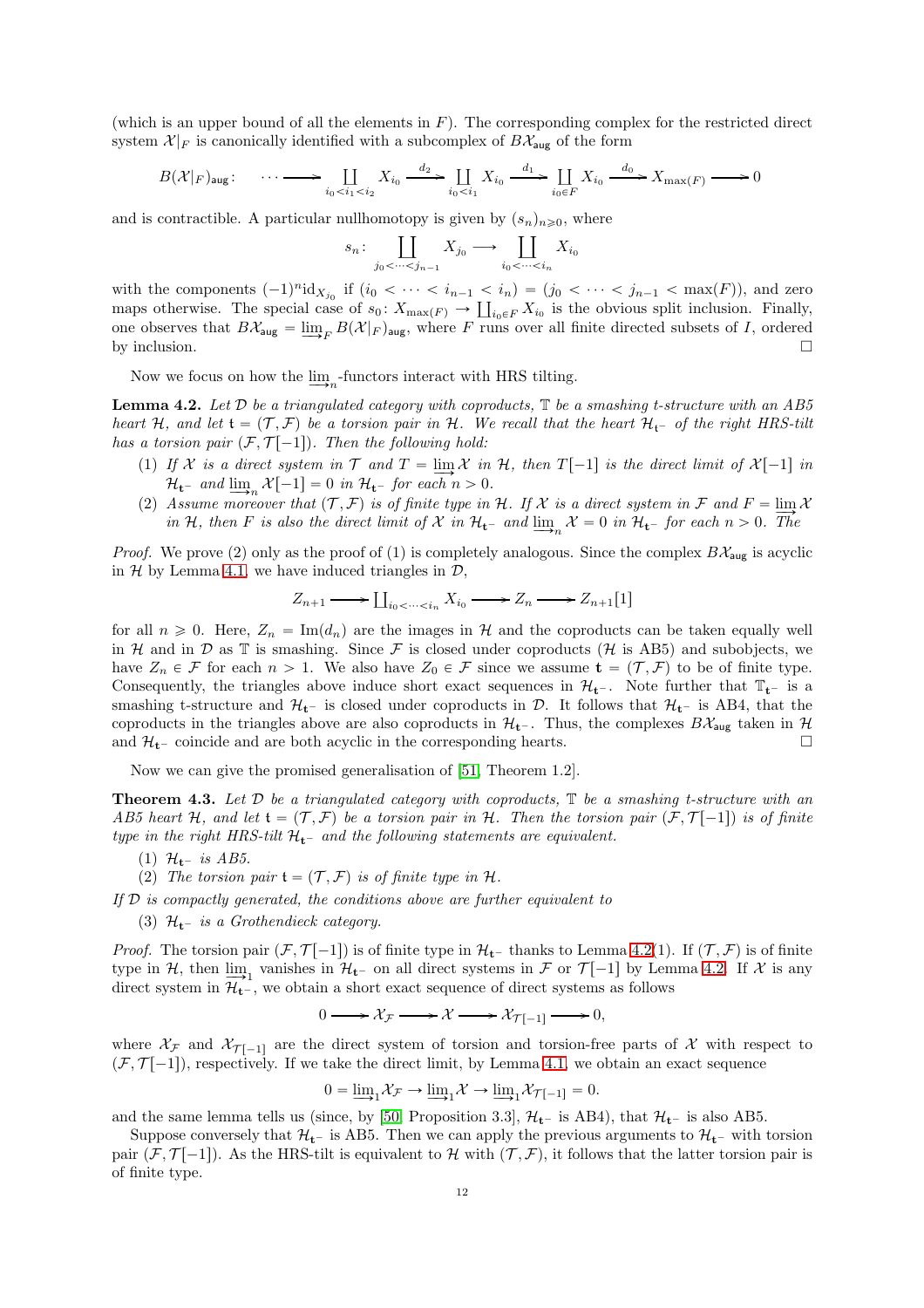Now assume that  $\mathcal D$  is compactly generated, with  $\mathcal D^c$  denoting its subcategory of compact objects. Suppose that (1) holds true. In order to prove that  $\mathcal{H}_{t-}$  is a Grothendieck category, it remains to exhibit a generator. We claim that  $\coprod H_{t-}^0(C)$ , where the coproduct runs over all isoclasses of compact objects C in D, is a generator of  $\mathcal{H}_{t-}$ . Indeed, given any X in  $\mathcal{H}_{t-}$ , the canonical map

$$
\Phi\colon \coprod C^{(\text{Hom}_{\mathcal{D}}(C,X))} \longrightarrow X
$$

is a pure epimorphism. Note that  $H_{t-}^0 : \mathcal{D} \longrightarrow \mathcal{H}_{t-}$  sends pure triangles in  $\mathcal D$  to short exact sequences by [\[40,](#page-35-22) Corollary 2.5]. Therefore,  $H_{t-}^{0}(\Phi)$  is an epimorphism, which proves the claim.

<span id="page-12-0"></span>4.2. Mutation of pure-injective cosilting objects. We are now ready to examine mutation of pureinjective cosilting objects. We will see that this setting is somewhat nicer than the general setting explored in Section 3.

In view of Proposition [3.10,](#page-9-0) we begin by investigating cosilting torsion pairs in Grothendieck hearts. As indicated in Example [3.9,](#page-9-1) when  $\mathfrak{t} = (\mathcal{T}, \mathcal{F})$  is a cosilting torsion pair in the heart H of a t-structure  $\mathbb T$  in  $\mathcal D$ , and  $\sigma$  is a cosilting object such that  $\mathbb T_{\mathfrak t}$  =  $\mathbb T_{\sigma}$ , it is interesting to study properties of the object  $C = H_{\mathbb{T}}^0(\sigma)$ . As the following lemma says, this object in fact determines the torsion pair t and hence the cosilting object  $\sigma$  up to equivalence. To this end, recall that an object C in a complete abelian category  $\mathcal H$ is called **quasi-cotilting** if  $Cogen(C)$  = gen( $Cogen(C)$ )  $\cap$  <sup> $\perp$ </sup> C (one can also define quasi-tilting objects and prove a dual analogous version of the following lemma, but it is not needed here).

<span id="page-12-1"></span>**Lemma 4.4.** Let D be a triangulated category with products and  $\mathbb{T} = (\mathcal{X}, \mathcal{Y})$  be a t-structure with heart H. Suppose that H is complete and that  $\mathfrak{t} = (\mathcal{T}, \mathcal{F})$  *is a cosilting torsion pair in* H, and  $\sigma$  *is a cosilting object such that*  $\mathbb{T}_{t^-} = \mathbb{T}_{\sigma}$ . Then the object  $C = H^0(\sigma)$  is quasi-cotilting in H and  $\mathcal{F} = \text{Cogen}(C)$ .

*Proof.* We will adapt the argument for [\[52,](#page-36-12) Theorem 4.1(3) $\Rightarrow$ (2)]. Recall that there is a torsion pair  $(\mathcal{F}, \mathcal{T}[-1])$  in the heart  $\mathcal{H}_{\sigma}$  of  $\mathbb{T}_{t^-} = (\mathcal{X}_{t^-}, \mathcal{Y}_{t^-})$ , and that the torsion part of  $X \in \mathcal{H}_{\sigma}$  with respect to this torsion pair equals  $H_{\mathbb{T}}^0(X)$  [\[32,](#page-35-17) Corollary 2.2]. Hence the functor  $H_{\mathbb{T}}^0|_{\mathcal{H}_{\sigma}}: \mathcal{H}_{\sigma} \longrightarrow \mathcal{H}$ , being a composition of the right adjoints  $\mathcal{H}_{\sigma} \longrightarrow \mathcal{F}$  and inc:  $\mathcal{F} \longrightarrow \mathcal{H}$ , is itself a right adjoint. Since  $E := H_{\sigma}^0(\sigma)$  is an injective cogenerator of  $\mathcal{H}_{\sigma}$  by Proposition [2.5,](#page-4-1) any object  $F \in \mathcal{F}$  admits a monomorphism  $F \longrightarrow E^{I}$  for some set I, which induces a monomorphism  $F = H_{\mathbb{T}}^0(F) \longrightarrow H_{\mathbb{T}}^0(E)^I$  in H. Moreover, since  $\sigma \in \mathcal{Y}_{t^-} \subseteq \mathcal{Y}$ , we observe that E is an  $\mathcal{X}_{t-}[-1]$ -coreflection of  $\sigma$  and C is an  $\mathcal{X}[-1]$ -coreflection of  $\sigma$ , which is the same as an  $\mathcal{X}[-1]$ -coreflection of  $E \in \mathcal{Y}_{t-}$ . In particular,  $C = H_{\mathbb{T}}^0(E)$ , the object F embeds in  $C^I$  and, hence,  $\mathcal{F} \subseteq \text{Cogen}(C)$ . Since clearly  $C \in \mathcal{F}$  and  $\mathcal{F}$  is closed under products and subobjects, we obtain the equality  $\mathcal{F} = \text{Cogen}(C)$ .

In order to prove that C is quasi-cotilting, we first claim that  $\text{Ext}^1_{\mathcal{H}}(F, C) = \text{Hom}_{\mathcal{D}}(F[-1], C) = 0$  for each F in  $\mathcal{F} = \mathcal{X}[-1] \cap \mathcal{Y}_{t}$ . To see this, recall from the discussion above that there is a decomposition triangle

$$
Y[-2] \longrightarrow C \longrightarrow \sigma \longrightarrow Y[-1],
$$

where  $Y \in \mathcal{Y}$  (and  $C \in \mathcal{X}[-1]$ ). Notice now that  $\text{Hom}_{\mathcal{D}}(F[-1], Y[-2]) = 0$  since  $F[-1] \in \mathcal{X}[-2]$ , and that  $\text{Hom}_{\mathcal{D}}(F[-1], \sigma) = 0$  as  $F[-1] \in \mathcal{Y}_{t}$   $[-1]$  and  $\sigma \in (\mathcal{Y}_{t-})^{\perp_1}$ . It follows from the decomposition triangle that  $\text{Hom}_{\mathcal{D}}(F[-1], C) = 0$ , proving the claim.

It remains to check that every object  $X \in \text{gen}(\text{Cogen}(C)) \cap {}^{\perp_1}C$  lies in F. Each such X is part of a short exact sequence in  $H$  of the form

$$
0 \longrightarrow F' \longrightarrow F \longrightarrow X \longrightarrow 0
$$

with  $F', F \in \mathcal{F}$ . First note that since C is an  $\mathcal{X}[-1]$ -coreflection of  $\sigma$ , we have a natural isomorphism  $\text{Hom}_{\mathcal{H}}(-, C) \cong \text{Hom}_{\mathcal{D}}(-, \sigma)|_{\mathcal{H}}$ . Applying  $\text{Hom}_{\mathcal{H}}(-, C)$  to the above exact sequence and using this natural isomorphism, we obtain a commutative diagram with exact rows,

$$
\text{Hom}_{\mathcal{H}}(F, C) \longrightarrow \text{Hom}_{\mathcal{H}}(F', C) \longrightarrow \text{Ext}^1_{\mathcal{H}}(X, C) = 0
$$
\n
$$
\cong \qquad \qquad \downarrow \cong
$$
\n
$$
\text{Hom}_{\mathcal{D}}(F, \sigma) \longrightarrow \text{Hom}_{\mathcal{D}}(F', \sigma) \longrightarrow \text{Hom}_{\mathcal{D}}(X[-1], \sigma) \longrightarrow \text{Hom}_{\mathcal{D}}(F[-1], \sigma) = 0.
$$

It follows that  $\text{Hom}_{\mathcal{H}_\sigma}(H_\sigma^{-1}(X), E) \cong \text{Hom}_{\mathcal{D}}(X[-1], \sigma) = 0$ , so  $H_\sigma^{-1}(X) = 0$  and  $X \in \mathcal{H} \cap \mathcal{H}_\sigma = \mathcal{F}$ .  $\Box$ 

We now characterise cosilting torsion pairs in Grothendieck hearts coming from pure-injective cosilting objects. A similar result is proved in [\[52,](#page-36-12) Theorem A] (see also [\[53,](#page-36-14) Proposition 5.19]) when the ambient category  $\mathcal D$  is the derived category of  $\mathcal H$ .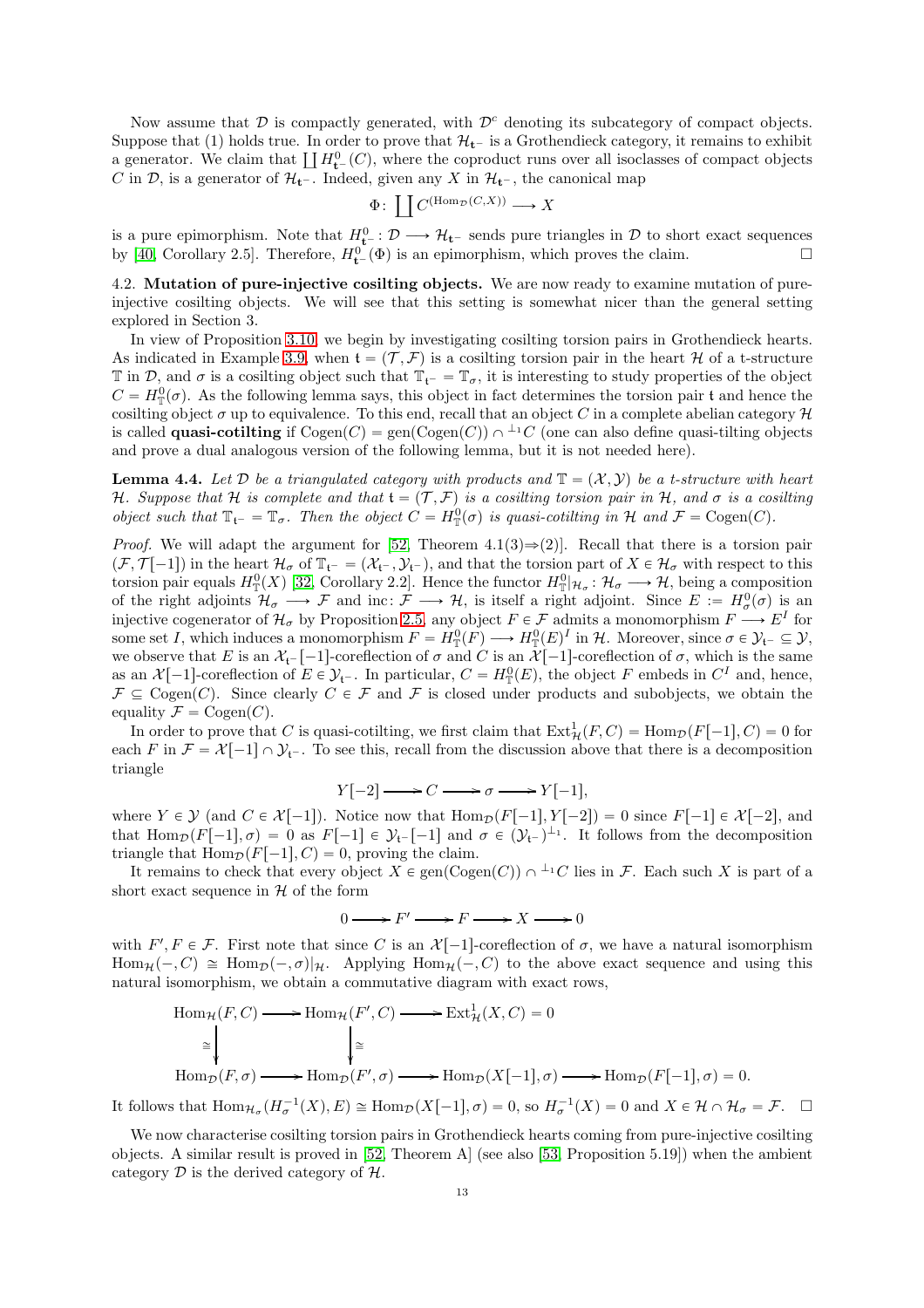<span id="page-13-0"></span>Proposition 4.5. *Let* σ *be a pure-injective cosilting object in a compactly generated triangulated category* D. Let H be the heart of the associated t-structure and let  $\mathfrak{t} = (\mathcal{T}, \mathcal{F})$  be a torsion pair in H. The following *statements are equivalent.*

- (1) *The torsion pair* t *is of finite type.*
- (2) The torsion-free class  $\mathcal F$  is covering in  $\mathcal H$ .
- (3) *Any injective cogenerator of* H *admits an* F*-cover.*
- (4) *There is a quasi-cotilting object* C in H *such that*  $\mathcal{F} = \text{Cogen}(C)$ *.*
- (5) *The torsion pair* t *is a cosilting torsion pair arising from a pure-injective cosilting object.*
- (6) *The torsion pair* t *is cosilting.*

Before we prove the proposition, we point out an immediate corollary, which goes back to [\[14,](#page-35-23) Theorem 2.8], later generalised in [\[24,](#page-35-24) Theorem 3.9].

<span id="page-13-1"></span>Corollary 4.6. Let  $\sigma$  be a pure-injective cosilting object in a compactly generated triangulated category D *and let* H *be the heart of the associated t-structure. Then every cosilting torsion pair in* H *arises from a pure-injective cosilting object, i.e.*  $\text{Cosilt}(\mathcal{H}) = \text{Cosilt}_{*}(\mathcal{H})$ .

*Proof of Proposition* [4.5.](#page-13-0) Let  $\mathbb T$  denote the t-structure associated to  $\sigma$ . Recall from Theorem [2.7](#page-5-2) that  $\mathbb T$ is a smashing nondegenerate t-structure and that  $\mathcal{H}$  is a Grothendieck category.

- $(1) \Rightarrow (2)$ : If F is closed under direct limits, it follows from [\[28,](#page-35-25) Theorem 3.2] that F is covering.
- $(2) \Rightarrow (3)$ : This is trivial.
- $(4) \Rightarrow (1)$ : This follows from [\[52,](#page-36-12) Theorem A].

 $(3) \Rightarrow (4)$ : Let E be an injective cogenerator of H and let  $f: F \longrightarrow E$  be an F-cover. Consider the exact sequence

$$
0 \longrightarrow K \xrightarrow{h} F \xrightarrow{f} E .
$$

We claim that  $C = F \oplus K$  is quasi-cotilting. First note that  $\mathcal{F} = \text{Cogen}(F) = \text{Cogen}(C)$ . Indeed Cogen(F) is clearly contained in F and, conversely, for any object X in F, any given monomorphism  $g: X \longrightarrow E^I$  (which exists for some set I) will factor through the precover  $f^I$  via a monomorphism.

Next, we show the equality  $Cogen(C)$  = gen( $Cogen(C)$ )  $\cap$  <sup>1</sup>+C. Let us first verify that  $Cogen(C)$  $\perp$ <sup>1</sup>C. If X lies in F, consider an exact sequence

$$
0 \longrightarrow F \xrightarrow{\alpha} Y \xrightarrow{\beta} X \longrightarrow 0 .
$$

Since  $\mathcal{F} = \text{Cogen}(F)$  is extension-closed, there is a monomorphism  $\epsilon \colon Y \longrightarrow F^J$  for some set J. Since E is injective, the map f extends along  $\epsilon \circ \alpha$  to a map  $g \colon F^I \longrightarrow E$ , i.e.  $g \circ \epsilon \circ \alpha = f$ . Since f is an F-(pre)cover of E, there is  $h: F^I \longrightarrow F$  such that  $f \circ h = g$ . Finally, we observe that since f is right minimal,  $f \circ h \circ \epsilon \circ \alpha = f$  implies that  $h \circ \epsilon \circ \alpha$  is an isomorphism and, therefore,  $\alpha$  splits. This shows that  $\text{Ext}^1_{\mathcal{H}}(X, F) = 0$ . The condition  $\text{Ext}^1_{\mathcal{H}}(X, K) = 0$  follows from the fact that f is an F-cover by a result known as Wakamatsu's Lemma. This completes the proof of this inclusion.

Let now X be an object in gen(Cogen(F))  $\cap$  <sup> $\perp$ </sup> K and consider a short exact sequence

$$
0 \longrightarrow L \xrightarrow{a} Y \xrightarrow{b} X \longrightarrow 0
$$

with Y in Cogen(F). Let  $\phi: X \longrightarrow E$  be a non-zero map. Then  $\phi \circ b$  factors through f since f is an  $\mathcal{F}\text{-}\text{(pre)cover, i.e. there is map } d: Y \longrightarrow F \text{ such that } f \circ d = \phi \circ b.$  This induces a map  $c: L \longrightarrow K$  such that  $h \circ c = d \circ a$ . Since  $\text{Ext}^1_{\mathcal{H}}(X, K) = 0$ , it follows that  $\text{Hom}_{\mathcal{H}}(a, K)$  is surjective and, thus, there is a map  $g: Y \longrightarrow K$  such that  $g \circ a = c$ . In summary, up to this moment, we have the solid part of the following diagram with exact rows

$$
0 \longrightarrow L \xrightarrow{a} Y \xrightarrow{b} X \longrightarrow 0
$$
  

$$
\downarrow c \xrightarrow{g} \downarrow d \xrightarrow{a} \downarrow \downarrow
$$
  

$$
0 \longrightarrow K \xrightarrow{h} F \xrightarrow{f} E
$$

Now a standard argument (using for example a dual version of [\[69,](#page-36-15) Lemma 2.8]) yields a map  $\alpha: X \longrightarrow F$ , indicated by the dotted arrow above, such that  $f \circ \alpha = \phi$ . We have shown that  $\text{Hom}_{\mathcal{H}}(X, f)$  is a surjective map. As above, we infer that any given monomorphism  $g: X \longrightarrow E^I$  factors through  $f^I$  via a monomorphism, showing that X lies in  $Cogen(F)$ , as wanted.

 $(1) \Rightarrow (5)$ : If t is of finite type,  $T_{t-}$  is a smashing t-structure with a Grothendieck heart by Theorem [4.3,](#page-11-1) so it corresponds to a pure-injective cosilting object in  $D$  by Theorem [2.7.](#page-5-2)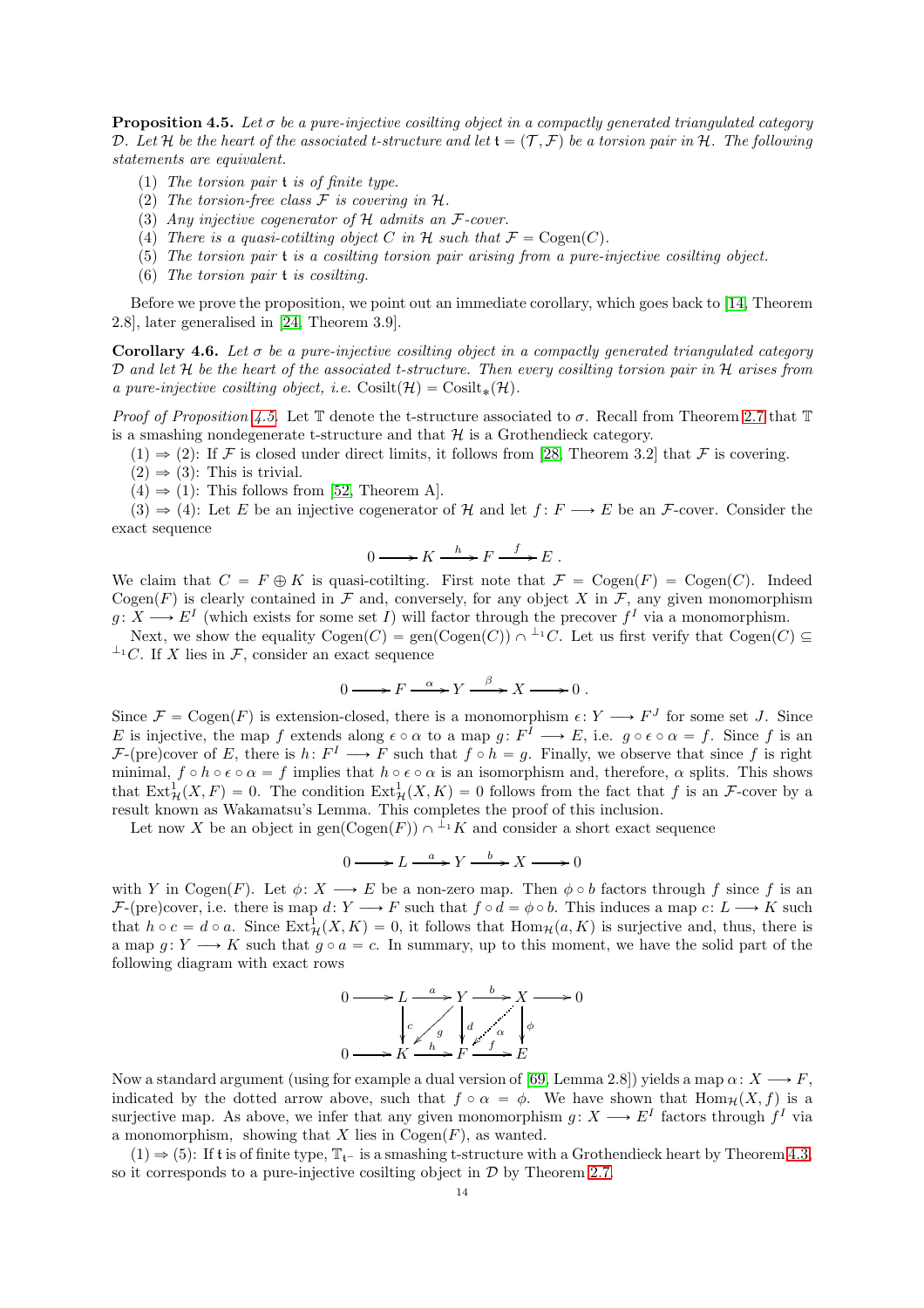- $(5) \Rightarrow (6)$ : This is trivial.
- $(6) \Rightarrow (4)$ : This is has been proved in Lemma [4.4.](#page-12-1)

For pure-injective cosilting objects in compactly generated triangulated categories, we can now provide a more convenient characterisation for the existence of left or right mutation. We first need some preliminary results on the existence of approximations.

<span id="page-14-1"></span>Lemma 4.7. *Let* A *be a (not necessarily additive) category,* R *a covering class and* I *an enveloping class. The class* R *is closed under* I*-envelopes if and only if the class* I *is closed under* R*-covers.*

*Proof.* Suppose that  $\mathcal R$  is closed under  $\mathcal I$ -envelopes. First we show that  $\mathcal I$  is closed under retracts. Suppose that we have an object  $J$  in  $\mathcal I$  together with a retraction  $\pi: J \to I$  and its left inverse  $\iota: I \to J$ . Consider an I-envelope  $f: I \to E_{\mathcal{I}}(I)$  of I. As f is an I-envelope, there exists a factorisation  $\iota = gf$ for some g:  $E_{\mathcal{I}}(I) \to J$ . Then  $(\pi g)f = \pi \iota = id$  and so f has a left inverse. Moreover, we have that  $f(\pi g)f = f\pi \iota = f$  so, by the minimality of f, we have that  $f(\pi g)$  is an isomorphism, so f has a right inverse. Thus, we conclude that f is an isomorphism and I lies in I. Now, let  $h: C_{\mathcal{R}}(I) \to I$  be an R-cover of an object I in I and let  $e: C_{\mathcal{R}}(I) \to E_{\mathcal{I}}(C_{\mathcal{R}}(I))$  be an I-envelope of  $C_{\mathcal{R}}(I)$ . Since e is an L-envelope and h is a morphism to L, we have a factorisation  $h = me$  for some  $m \nvert E_{\mathcal{I}}(C_{\mathcal{R}}(I)) \to I$ . Moveover, since  $E_T(C_R(I))$  lies in R and h is an R-cover, there is a factorisation  $m = hk$  for some  $k: E_{\mathcal{I}}(C_{\mathcal{R}}(I)) \to C_{\mathcal{R}}(I)$ . Then we have  $hke = me = h$ , and so ke is an isomorphism because h is minimal. We have shown that  $C_{\mathcal{R}}(I)$  is a retract of  $E_{\mathcal{I}}(C_{\mathcal{R}}(I))$  and so  $C_{\mathcal{R}}(I)$  lies in  $\mathcal{I}$ . The converse statement is dual.

<span id="page-14-2"></span>**Lemma 4.8.** Let  $\sigma$  be a pure-injective cosilting object in a compactly generated triangulated category  $D$ ,  $\text{and } \mathscr{E} = \text{Prod}(\mathscr{E})$  a subcategory of  $\text{Prod}(\sigma)$ . Let  $(\mathcal{S}, \mathcal{R})$  be the torsion pair in  $\mathcal{H}_{\sigma}$  cogenerated by  $H_{\sigma}^{0}(\mathscr{E})$ .

- (1) E *is an enveloping class;*
- (2) *If*  $(S, \mathcal{R})$  *is a cosilting torsion pair, then every object in* Prod $(\sigma)$  *admits an*  $\mathcal{E}$ -cover.

*Proof.* (1) Recall from Lemma [3.1](#page-6-2) that  $\mathscr E$  is preenveloping. Since  $\sigma$  is pure-injective and  $\mathcal H_{\sigma}$  is a Grothendieck category, it follows that, in fact,  $\mathscr E$  is enveloping. Indeed, this is the same as proving that  $H^0_\sigma(\mathscr{E})$  is enveloping in  $\mathcal{H}_\sigma$ , and such envelopes can be constructed as injective envelopes of the torsion-free part with respect to the hereditary torsion pair  $(S, \mathcal{R})$ .

(2) By Proposition [4.5,](#page-13-0) the torsion-free class  $\mathcal R$  is a covering class in  $\mathcal H_{\sigma}$ . Hence, if  $\gamma$  is in Prod $(\sigma)$ , the injective object  $H^0_\sigma(\gamma)$  of  $\mathcal{H}_\sigma$  admits an  $\mathcal{R}$ -cover. Moreover, since  $(\mathcal{S}, \mathcal{R})$  is a hereditary torsion pair,  $\mathcal R$  is closed under injective envelopes and, thus, by Lemma [4.7,](#page-14-1) injectives are closed under  $\mathcal R$ -covers. The assertion then follows by Lemma [3.3.](#page-6-3)

The following theorem refines Proposition [3.10](#page-9-0) in case the ambient category is compactly generated and the cosilting object is pure-injective. It also says that mutation of such objects is automatically again pure-injective.

<span id="page-14-0"></span>Theorem 4.9. *Let* σ *be a pure-injective cosilting object in a compactly generated triangulated category* D*,* and  $\mathscr{E} = \text{Prod}(\mathscr{E})$  a subcategory of  $\text{Prod}(\sigma)$ . Let  $(S, \mathcal{R})$  be the torsion pair in  $\mathcal{H}_{\sigma}$  cogenerated by  $H_{\sigma}^{0}(\mathscr{E})$ .

- (1) *The following statements are equivalent.*
	- (a)  $\sigma$  *admits a left mutation*  $\sigma'$  *with respect to*  $\mathscr{E}$ ;
	- (b) the torsion class  $S = {}^{\perp_0} H^0_\sigma(\mathscr{E})$  in  $\mathcal{H}_\sigma$  is closed under products (that is, it is a TTF class);
	- (c) the object  $\varepsilon_0 \oplus \varepsilon_1$  arising from an  $\varepsilon$ -envelope  $\sigma \to \varepsilon_0$  and its cone  $\varepsilon_1$  is a cosilting object.
- (2) *The following statements are equivalent.*
	- (a)  $\sigma$  *admits* a right mutation  $\sigma'$  with respect to  $\mathscr{E}$ ;
	- (b) the torsion-free class  $\mathcal{R} = \text{Cogen}(H^0_\sigma(\mathscr{E}))$  in  $\mathcal{H}_\sigma$  is closed under direct limits;
	- (c) *the cosilting object*  $\sigma$  *admits an*  $\mathscr{E}\text{-cover.}$

*In both cases, if the equivalent conditions are satisfied, any mutation*  $\sigma'$  *as in* (a) *is pure-injective.* 

*Proof.* The last assertion of the theorem is a consequence of Corollary [4.6.](#page-13-1)

(1): (a) $\Rightarrow$ (c): By definition, there a cosilting object  $\sigma'$  and an approximation triangle relating  $\sigma$  and σ'. Since  $\sigma'' = \varepsilon_0 \oplus \varepsilon_1$  is a direct summand of product of copies of  $\sigma'$  and  $\sigma''$  cogenerates of D, we infer from Lemma [3.1](#page-6-2) that  $\text{Prod}(\sigma'') = \text{Prod}(\sigma')$ , which proves the claim.

The implications (a) $\Rightarrow$ (b) and (c) $\Rightarrow$ (b) follow immediately from Theorem [3.5\(](#page-7-0)1).

(b)  $\Rightarrow$  (a): Since  $\perp^0 H^0_\sigma(\mathscr{E})$  is a torsion class,  $\mathfrak{t} := (\mathcal{T}, \perp^0 H^0_\sigma(\mathscr{E}))$  is a torsion pair of finite type in the Grothendieck category  $\mathcal{H}_{\sigma}$ , hence a cosilting torsion pair associated to a pure-injective cosilting object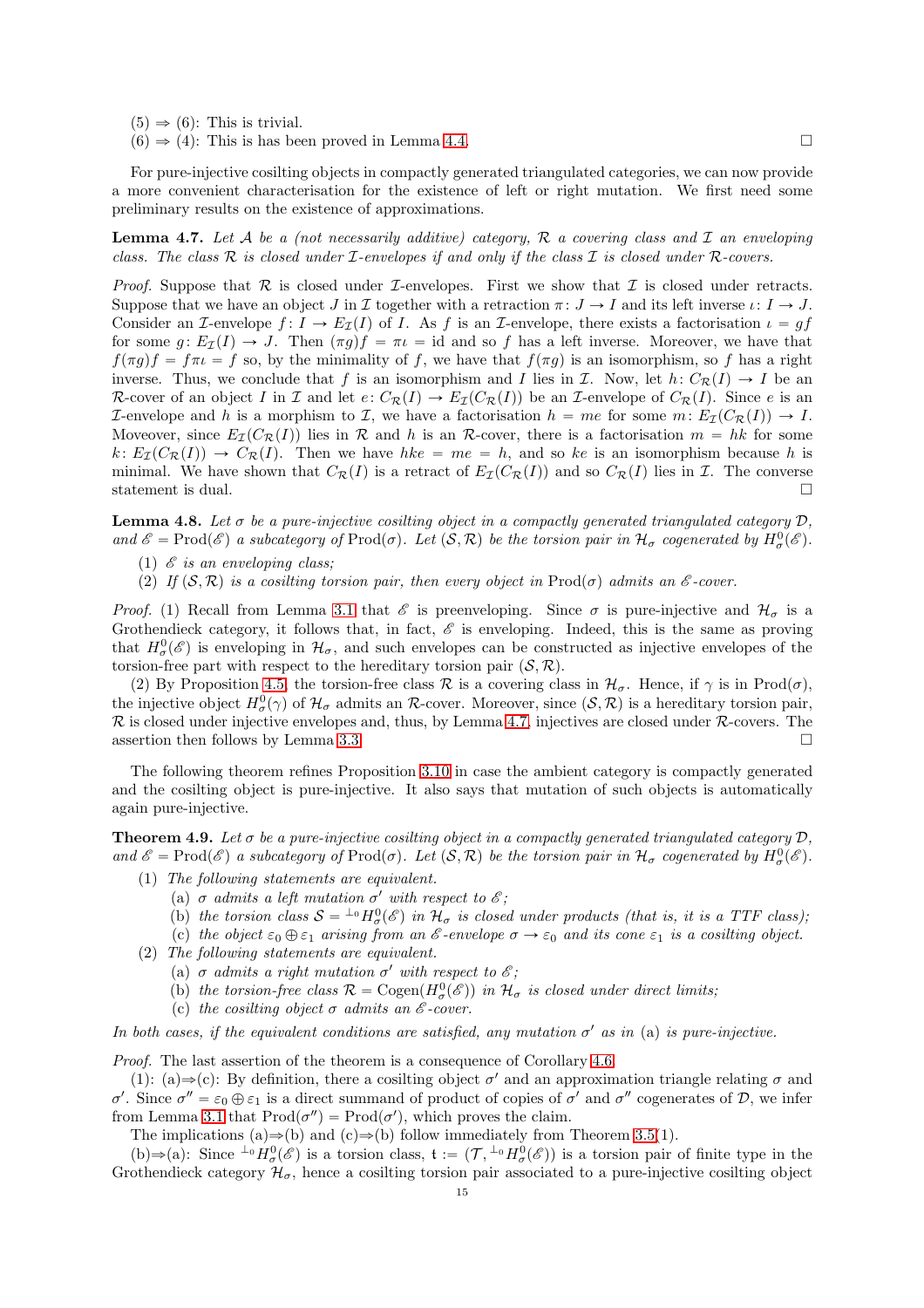by Proposition [4.5.](#page-13-0) It follows from Proposition [3.10\(](#page-9-0)1) that  $\sigma$  admits a left mutation  $\sigma'$  with respect to  $\mathscr{E}.$ 

(2): Recall from Theorem [2.7\(](#page-5-2)1) that  $\mathcal{H}_{\sigma}$  is a Grothendieck category. We apply Proposition [4.5](#page-13-0) to the torsion pair  $(S, \mathcal{R})$  in  $\mathcal{H}_{\sigma}$ .

(a) $\Leftrightarrow$ (b): By Proposition [4.5,](#page-13-0) a torsion pair in  $\mathcal{H}_{\sigma}$  is cosilting if and only if it is of finite type, and the associated cosilting object must be pure-injective in this case. It follows from Proposition [3.10](#page-9-0) and Lemma [4.8](#page-14-2) that (b) amounts to the existence of a right mutation  $\sigma'$  of  $\sigma$  with respect to  $\mathscr{E}$ .

 $(b) \Leftrightarrow (c)$ : This follows combining Proposition [4.5](#page-13-0) with Lemma [4.8](#page-14-2) and Lemma [3.3.](#page-6-3)

<span id="page-15-0"></span>Example 4.10. Let A be the path algebra over an algebraically closed field k of the Kronecker quiver  $\cdot \Longrightarrow$ 

Recall that the finite-dimensional indecomposable regular modules form a tubular family  $(\mathbf{t}_x)_{x\in\mathbb{X}}$  indexed by the projective line  $\mathbb{X} = \mathbb{P}^1(k)$ . We pick a subset  $P \subseteq \mathbb{X}$ , denote by  $\overline{P} = \mathbb{X} \backslash P$  its complement, and consider the torsion pair  $(\mathcal{T}_P, \mathcal{F}_P)$  in Mod(A) generated by  $\mathbf{t}_P = \bigcup_{x \in P} \mathbf{t}_x$ . If  $P = \emptyset$ , we take the torsion pair generated by the preinjective modules (whose torsion class is indeed contained in  $\mathcal{T}_Q$  for all  $Q \neq \emptyset$ ). It is a cosilting torsion pair cogenerated by the cosilting (in fact, even cotilting) module

$$
C_P = G \oplus \prod \{S[-\infty] \mid S \in \mathbf{t}_P\} \oplus \prod \{S[\infty] \mid S \in \mathbf{t}_{\bar{P}}\},\
$$

where  $S[-\infty]$  and  $S[\infty]$  denote the adic and the Prüfer module corresponding to the simple regular module  $S$ , respectively, and  $G$  is the generic module. Notice that the corresponding cosilting complex  $\sigma_P$  is quasi-isomorphic to  $C_P$  and lies in the heart  $\mathcal{H}_{\sigma_P} = \sigma_P^{-1}$ .

Let us look at the two extreme cases

$$
C_{\emptyset} = G \oplus \coprod \{ S[\infty] \mid S \in \mathbf{t}_{\mathbb{X}} \}, \quad \text{and} \quad C_{\mathbb{X}} = G \oplus \prod \{ S[-\infty] \mid S \in \mathbf{t}_{\mathbb{X}} \}.
$$

For any  $P \subseteq \mathbb{X}$ , we have that  $\sigma_P$  is a right mutation of  $\sigma_{\emptyset}$  at the set

$$
\mathscr{E} = \operatorname{Add}(G \oplus \coprod \{S[\infty] \ | \ S \in \mathbf{t}_{\bar{P}}\})
$$

(if  $P \neq \mathbb{X}$ , we can also express  $\mathscr{E}$  as Prod $(\{S[\infty] \mid S \in \mathbf{t}_{\bar{P}}\})$ ). Indeed, we can construct an  $\mathscr{E}$ -cover of  $\sigma_{\varnothing}$  from the canonical sequences

$$
0 \longrightarrow S[-\infty] \longrightarrow G^{(I)} \longrightarrow S[\infty] \longrightarrow 0, \quad S \in \mathbf{t}_P
$$

as in [\[22,](#page-35-26) Lemma 2.4], which are easily seen to be  $\mathscr{E}\text{-} \text{covers since } \text{Ext}^1_A(G, S[-\infty]) = 0$  and  $S[-\infty]$  is indecomposable. When taking a product of these short exact sequences for all  $S \in P$  together with the trivial short exact sequences  $0 \longrightarrow 0 \longrightarrow S[\infty] \longrightarrow S[\infty] \longrightarrow 0$  for all  $S \in \overline{P}$ , we obtain a short exact sequence of the form

$$
0 \longrightarrow \prod\{S[-\infty] \mid S \in \mathbf{t}_P\} \longrightarrow G^{(J)} \oplus \prod\{S[\infty] \mid S \in \mathbf{t}_P\} \stackrel{\phi}{\longrightarrow} \prod_{S \in \mathbb{X}} S[\infty] \longrightarrow 0.
$$

Since the middle term lies in  $\mathscr{E}$ , the map  $\phi$  is an  $\mathscr{E}$ -precover. Moreover, the right hand side term is a cotilting module equivalent to  $C_{\emptyset}$  (the generic module is a summand of the term by [\[61,](#page-36-16) Proposition 4]) while the sum of the left hand and the middle terms is a cotilting module equivalent to  $C_P$ , so the last short exact sequence yields an approximation triangle witnessing that  $\sigma_P$  is a right mutation of  $\sigma_{\varnothing}$ .

On the other hand,  $\sigma_{\mathbb{X}}$  does *not* admit right mutation at  $\mathscr{E} = \text{Prod}(\{S[-\infty] \mid S \in \mathbf{t}_P\})$  for any non-empty subset  $P \subset \mathbb{X}$ . In fact, condition (1)(b) in Theorem [4.9](#page-14-0) fails, due to the fact that the generic module G is not contained in the torsion-free class  $Cogen(\mathscr{E})$  in  $\mathcal{H}_{\sigma_{\mathbb{X}}}$ , although it can be realised as a direct summand of a direct limit of a direct system  $S[-\infty] \longrightarrow S[-\infty] \longrightarrow \cdots$  for any simple regular S by [\[61,](#page-36-16) Proposition 4].

Similarly,  $\sigma_{\emptyset}$  does not admit a left mutation at  $\mathscr{E} = \text{Prod}(\{S[\infty] \mid S \in \mathbf{t}_P\})$  for any proper subset  $P \subset \mathbb{X}$ , because condition (2)(b) in Theorem [4.9](#page-14-0) fails. Namely,  ${}^{L_0}H^0_{\sigma_{\varnothing}}(\mathscr{E})$  contains any  $S[\infty]$  with  $S \in \mathbf{t}_{\bar{P}}$ , but the generic module G is not contained in  ${}^{\perp_0}H_{\sigma_{\varnothing}}^0(\mathscr{E})$ , although it can be realised as a direct summand of a direct product of  $S[\infty]$  for any simple regular S by [\[61,](#page-36-16) Proposition 4].

**Example 4.11.** Let  $\mathcal{D}$  be a compactly generated triangulated category and let  $\sigma$  be a pure-injective cosilting object in D. Recall from Theorems [2.7](#page-5-2) and [4.9](#page-14-0) that the associated t-structure has a Grothendieck heart H, and right mutations of  $\sigma$  bijectively correspond to hereditary torsion pair of finite type in H. When  $\mathcal{D} = D(R)$  for a commutative noetherian ring R, it follows from [\[3,](#page-35-27) Theorem 5.1] that every two-term cosilting complex in  $D(R)$  is a right mutation of the injective minimal cogenerator of  $Mod(R)$ .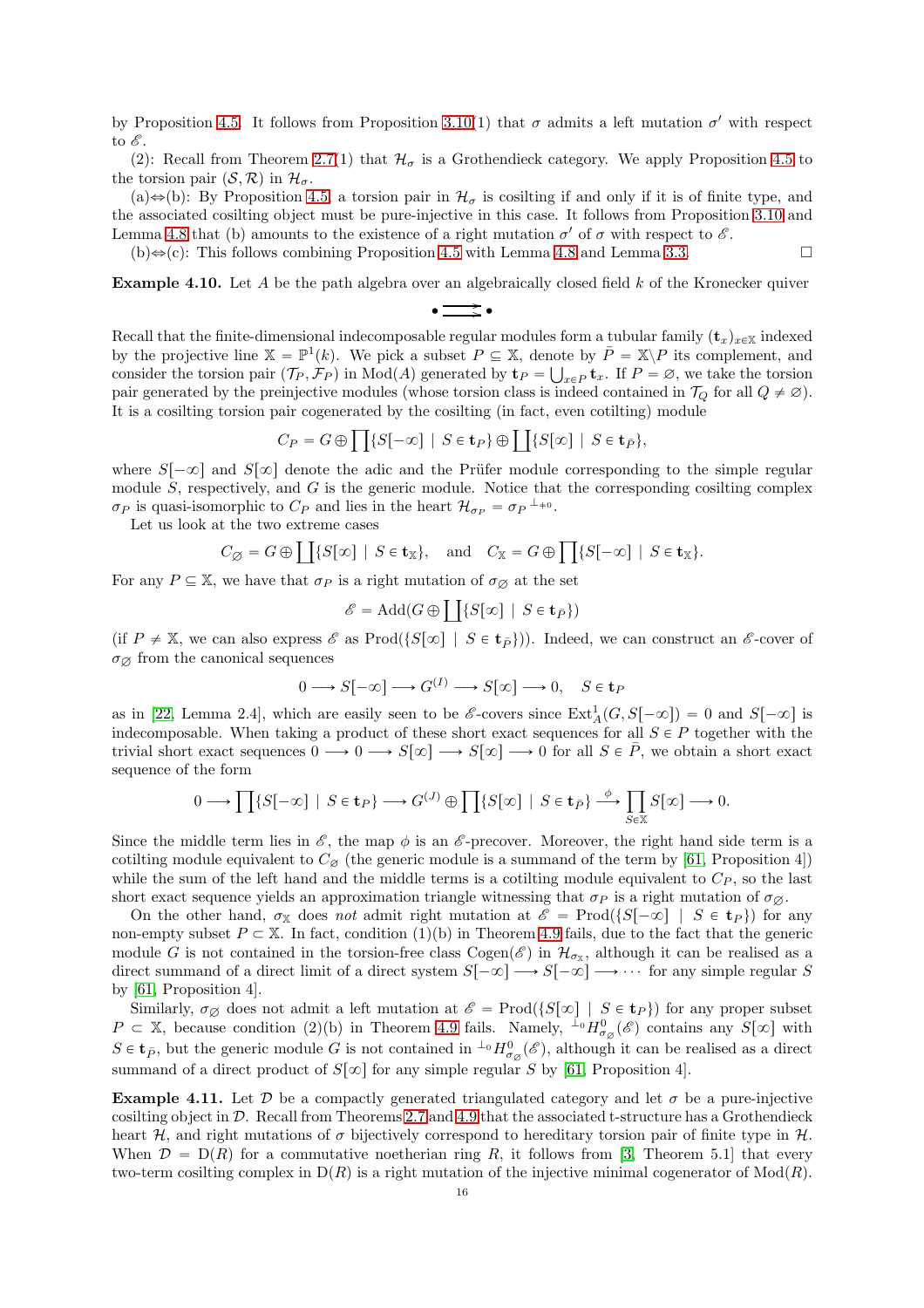When  $\mathcal{D} = D(Qcoh(X))$  for a noetherian scheme X, a class of mutations of the injective cogenerator of  $Qcoh(X)$  was studied in [\[24,](#page-35-24) §6] (albeit not in this terminology). However, in this case there can be more 2-term cosilting complexes than hereditary torsion pairs of finite type (see [\[24,](#page-35-24) Example 6.14], which is closely related to Example [4.10](#page-15-0) as  $D(Qcoh(\mathbb{P}^1_k)) \simeq D(A)$ .

Moreover, all cotilting modules over a commutative noetherian ring, and more generally, all cotilting modules of cofinite type over an arbitrary commutative ring can be constructed as iterated right mutations of an injective cogenerator of  $Mod(R)$ , see [\[69,](#page-36-15) §4] and [\[36,](#page-35-28) §8].

In the following proposition, we will use the notation  $\text{Ind}(\sigma)$  for the collection of isoclasses of indecomposable objects in  $\text{Prod}(\sigma)$  where  $\sigma$  is a pure-injective cosilting object. Observe that, by Proposition [2.5,](#page-4-1) we have that  $\text{Ind}(\sigma)$  is a set because the isomorphism classes of the indecomposable injective objects in the Grothendieck category  $\mathcal{H}_{\sigma}$  form a set. We will show that if pure-injective cosilting objects  $\sigma$  and  $\sigma'$ are related by a mutation, there is a natural bijection between  $\text{Ind}(\sigma)$  and  $\text{Ind}(\sigma')$ . While in the case of silting mutation of compact silting objects over a finite-dimensional algebra this was implicit from the very beginning (see for example [\[2,](#page-35-4) Corollary 2.28]), in the case of cosilting mutation in our context, this phenomenon was noticed for derived categories of modules over commutative noetherian rings [\[69,](#page-36-15) Theorem 5.4] and quasi-coherent sheaves on noetherian schemes [\[24,](#page-35-24) Remark 6.5].

<span id="page-16-1"></span>Proposition 4.12. *Let* σ *be a pure-injective cosilting object in a compactly generated triangulated cate* $gory \mathcal{D}$  *and*  $\mathscr{E} = \text{Prod}(\mathscr{E})$  *a subcategory of*  $\text{Prod}(\sigma)$  *such that there is a right mutation of*  $\sigma$  *at*  $\mathscr{E}$ *, say*  $\sigma'$ *. For each object*  $\alpha$  *in*  $\text{Ind}(\sigma)\text{Ind}(\mathscr{E})$ *, consider the triangle induced by an*  $\mathscr{E}$ -cover  $\Phi$  of  $\alpha$ 

<span id="page-16-2"></span>
$$
(\Delta_3) \qquad \alpha' \xrightarrow{\Omega} e_0 \xrightarrow{\Phi} \alpha \longrightarrow \alpha'[1].
$$

Then, the assignment  $\alpha \mapsto \alpha'$  defines a bijection between  $\text{Ind}(\sigma)\text{Ind}(\mathscr{E})$  and  $\text{Ind}(\mathscr{E})$  and the *map*  $\Omega$  *in each such triangle is an*  $\mathscr E$ -envelope. As a consequence, there is a bijection between Ind $(\sigma)$  and  $\text{Ind}(\sigma').$ 

Note that by Corollary [3.7](#page-8-1) a result analogous to the one above is available for left mutations.

Example 4.13. While reading the proof of the proposition, it is instructive to keep in mind that it also covers the case of trivial right mutations where  $\mathscr{E} = 0$  and  $\sigma' = \sigma[-1]$ .

*Proof of Proposition [4.12.](#page-16-1)* We first show that the assignment is well-defined. Let  $\alpha$  be an indecomposable object in  $\text{Prod}(\sigma)\&$ ; this implies that  $\alpha' \neq 0$ . Note also since  $\Phi$  is an  $\mathscr{E}\text{-cover}$  of an indecomposable object,  $\Phi$  is an indecomposable object in the category of morphisms in D. To see that, if  $\Phi = \Phi_0 \oplus \Phi_1$ , then one of the  $\Phi_i$  must be of the form  $e_{0,i} \longrightarrow 0$ , which contradicts the fact that  $\Phi$  is a cover. Since the completion of a direct sum of maps to a triangle is isomorphic to the direct sum of the two triangles completing the summands, it follows that  $(\Delta_3)$  is an indecomposable triangle (this makes sense since triangles in D themselves form an additive category). Now it quickly follows that  $\Omega$  is an  $\mathscr E$ -envelope. Indeed, an  $\mathcal{E}$ -envelope exists (Lemma [4.8\)](#page-14-2) and is a summand of  $\Omega$ . However,  $\Omega$  must be indecomposable in the category of morphisms, or else  $(\Delta_3)$  could not be indecomposable in the category of triangles. By the same token,  $\alpha'$  is indecomposable since otherwise that  $\mathscr E$ -envelope  $\Omega$  could be expressed as a direct sum of  $\mathscr E$ -envelopes of summands of  $\alpha'$ . Finally,  $\alpha'$  cannot lie in  $\mathscr E$  as otherwise  $\Omega$  had to be an isomorphism and  $\alpha$  the zero object. This completes a proof of the fact that the assignment from the statement of the proposition is well-defined.

Further observe that, in particular, we have shown that  $\alpha$  is determined up to isomorphism from  $\alpha'$ , and the assignment is injective. Regarding the surjectivity, suppose that  $\alpha'$  is an indecomposable object in Prod $(\sigma')\backslash \mathscr{E}$ . Since  $\sigma'$  is (up to equivalence) the right mutation of  $\sigma$  at  $\mathscr{E}$ , then  $\sigma$  is (up to equivalence) the left mutation of  $\sigma$  at  $\mathscr E$  (see Corollary [3.7\)](#page-8-1). As every object in Prod( $\sigma'$ ) admits an  $\mathscr E$ -envelope (see Lemma [4.8\)](#page-14-2) we can take  $\Omega: \alpha' \longrightarrow e_0$  to be this envelope and let  $\alpha$  be its cone. We therefore obtain a triangle as in the statement of the proposition, and dual arguments to the ones presented above can be used to show that  $\Phi$  is an  $\mathcal{E}$ -cover (which we know to exist, see Lemma [4.8\)](#page-14-2) and that  $\alpha$  is indecomposable in  $\text{Prod}(\sigma)\&$ , thus finishing the proof.

## 5. Silting mutation

<span id="page-16-0"></span>In this section, we state the dual results for silting objects. Then we establish a compatibility between silting and cosilting mutation, showing that cosilting mutation encompasses mutation between compact silting objects.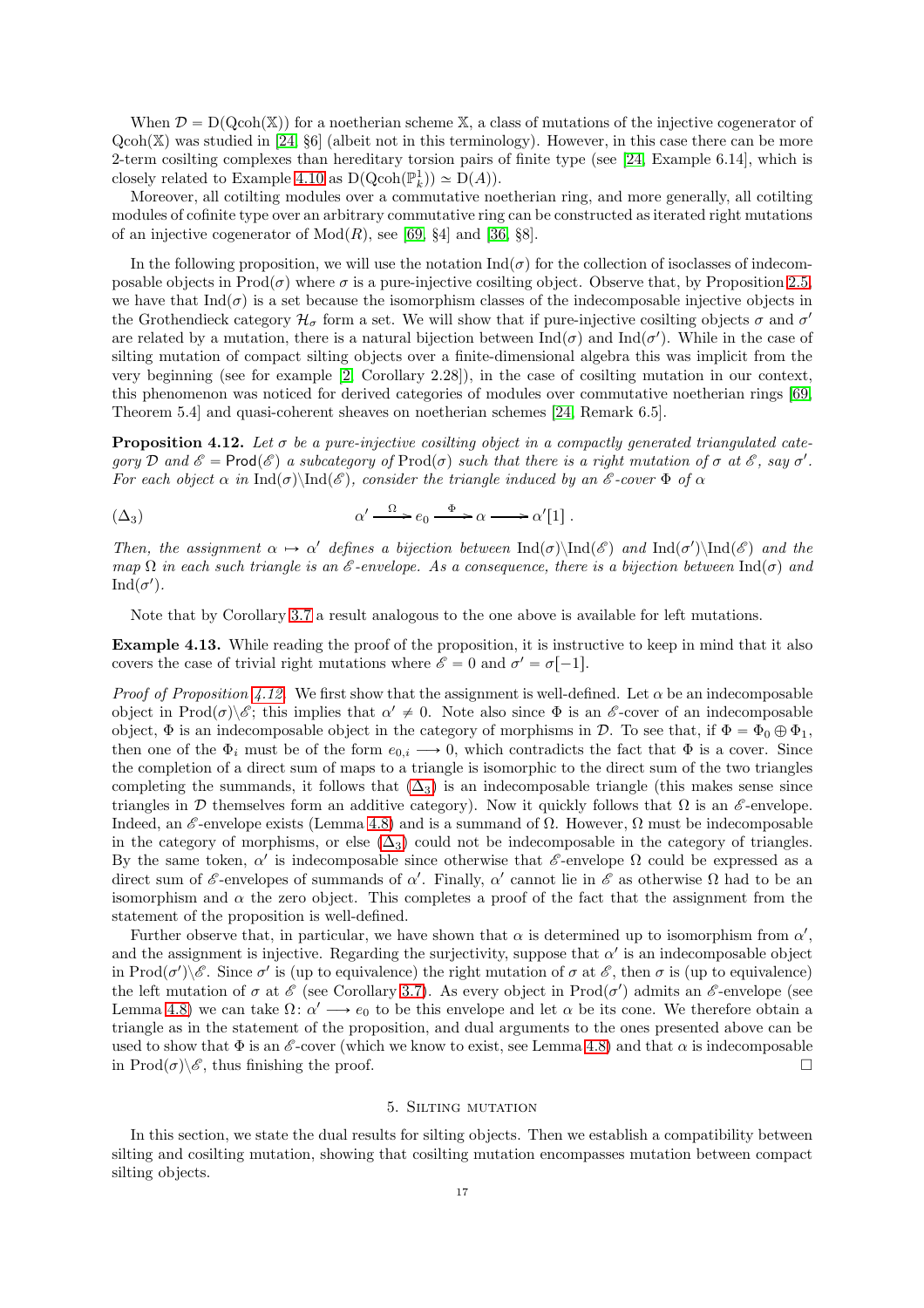<span id="page-17-0"></span>**Definition 5.1.** Let  $D$  be a triangulated category with coproducts. Let  $\sigma$  and  $\sigma'$  be two silting objects in  $\mathcal{D}$ , and let  $\mathscr{P} = \text{Add}(\sigma) \cap \text{Add}(\sigma')$ . We say that

- (1)  $\sigma'$  is a left mutation of  $\sigma$  if there is a triangle  $\sigma \xrightarrow{\Phi} \varepsilon_0 \longrightarrow \varepsilon_1 \longrightarrow \sigma[1]$  such that:
	- $\Phi$  is a  $\mathscr{P}$ -preenvelope of  $\sigma$  in  $\mathcal{D}$ ; and
	- $\varepsilon_0 \oplus \varepsilon_1$  is a silting object equivalent to  $\sigma'$ .
- (2)  $\sigma'$  is a **right mutation** of  $\sigma$  if there is a triangle  $\sigma[-1] \longrightarrow \gamma_1 \longrightarrow \gamma_0 \stackrel{\Phi}{\longrightarrow} \sigma$  such that:
	- $\Phi$  is a  $\mathscr{P}\text{-precover}$  of  $\sigma$  in  $\mathcal{D}$ ; and
	- $\gamma_0 \oplus \gamma_1$  is a silting object equivalent to  $\sigma'$ .

We will also say that  $\sigma'$  is a left (or right) mutation of  $\sigma$  with respect to  $\mathscr{P}$ .

Silting mutation can also be expressed in terms of HRS-tilts. The proof of the following theorem is dual to the one of Theorem [3.5.](#page-7-0)

<span id="page-17-3"></span>**Theorem 5.2.** Let  $D$  be a triangulated category with coproducts,  $\sigma$  and  $\sigma'$  be two silting objects in  $D$ , *and let*  $\mathscr{P} = \text{Add}(\sigma) \cap \text{Add}(\sigma')$ . Then we have that:

- (1)  $\sigma'$  *is a left mutation of*  $\sigma$  *if and only if*  $\sigma$  *admits a*  $\mathcal{P}$ -preenvelope and  $\mathbb{T}_{\sigma'}$  *is the left HRS-tilt of*  $\mathbb{T}_{\sigma}$  *at the torsion pair*  $\mathfrak{t} = (\text{Gen}(H_{\sigma}^0(\mathscr{P}))$ ,  $H_{\sigma}^0(\mathscr{P})^{\perp_0}$ ) in  $\mathcal{H}_{\sigma}$ ; and
- (2)  $\sigma'$  is a right mutation of  $\sigma$  if and only if  $H^0_\sigma(\mathscr{P})^{\perp_0}$  is closed under coproducts in  $\mathcal{H}_\sigma$  and  $\mathbb{T}_{\sigma'}$  is *the right HRS-tilt of*  $\mathbb{T}_{\sigma}$  *at the torsion pair*  $\mathfrak{t} = (H^0_{\sigma}(\mathscr{P})^{\perp_0}, \mathcal{F})$  *in*  $\mathcal{H}_{\sigma}$ .

*In both cases, the torsion pairs involved do not depend on the choice of the triangle in Definition [5.1.](#page-17-0)*

Again, as noted for cosilting mutation in Remark [3.6,](#page-8-2) the torsion pairs involved have different flavours: left mutation will yield an HRS-tilt at a cohereditary torsion pair, while right mutation will give rise to an HRS-tilt at a torsion pair  $(\mathcal{T}, \mathcal{F})$  for which  $\mathcal{T}$  is a TTF class.

**Definition 5.3.** Let  $\mathcal{D}$  be a triangulated category with coproducts and  $\mathbb{T}$  a t-structure with heart  $\mathcal{H}$ . A torsion pair  $\mathfrak{t} := (\mathcal{T}, \mathcal{F})$  in H is said to be a **silting torsion pair** if and only if there is a silting object  $\sigma$  in D such that  $\mathbb{T}_{\mathfrak{t}^+} = \mathbb{T}_{\sigma}$ .

**Example 5.4.** Let R be a ring. The modules  $T = H^0(\sigma)$  arising as zero cohomologies of a silting complex  $\sigma : P_1 \to P_0$  of length two concentrated in cohomological degrees  $-1$  and 0 are precisely the silting modules introduced in [\[4\]](#page-35-29). The t-structure  $\mathbb{T}_{\sigma}$  then coincides with the left HRS-tilt of the standard t-structure of  $D(R)$  at the torsion pair  $\mathfrak{t} := (\text{Gen}(T), T^{\perp_0})$  in  $\text{Mod}(R)$  generated by T. In other words, t is a silting torsion pair in the sense of the definition above, and as in Example [3.9,](#page-9-1) one can show that all silting torsion pairs in the sense of the definition are of this form.

Again, we can extract from the theorem above a criterion for the existence of a mutation with respect to a given subset  $\mathscr{P}$ . Once again, we omit the proof as it is dual to the proof of Proposition [3.10.](#page-9-0)

<span id="page-17-2"></span>**Proposition 5.5.** Let D *be a triangulated category with coproducts. Let*  $\sigma$  *be a silting object and*  $\mathscr{P}$  $Add(\mathscr{P})$  *a subcategory of*  $Add(\sigma)$ *. Then we have that:* 

- (1)  $\sigma$  *admits a left mutation*  $\sigma'$  *with respect to*  $\mathscr P$  *if and only if*  $\sigma$  *admits a*  $\mathscr P$ -preenvelope and the  $pair \; (\text{Gen}(H^0_\sigma(\mathscr{P})), H^0_\sigma(\mathscr{P})^{\perp_0}) \; in \; \mathcal{H}_\sigma \; \; is \; a \; silting \; torsion \; pair; \; and$
- (2)  $\sigma$  *admits a right mutation*  $\sigma'$  *with respect to*  $\mathscr P$  *if and only if there is a silting torsion pair of the form*  $\mathfrak{t} := (H^0_\sigma(\mathscr{P})^{\perp_0}, \mathcal{F})$  *in*  $\mathcal{H}_\sigma$ .

<span id="page-17-1"></span>*Remark* 5.6. In the case where  $\mathcal{D}$  is a compactly generated triangulated category, the condition that  $\sigma$ admits a  $\mathscr{P}$ -preenvelope is redundant.

Indeed, let  $\mathbb{T} = \mathbb{T}_{\sigma}$  be a t-structure associated to a silting object  $\sigma$ , let  $\mathfrak{t} = (\mathcal{T}, \mathcal{F})$  be a silting torsion pair in the heart  $\mathcal{H}_{\sigma}$  and let  $\gamma$  be a silting object in D such that  $\mathbb{T}_{t+} = \mathbb{T}_{\gamma}$ . We know from [\[6,](#page-35-30) Proposition 3.8] (see also [\[18,](#page-35-31) Theorem 3.2.4]) that  $\gamma^{\perp_{>0}}$  is a TTF class. Let  $\Phi: \sigma \longrightarrow B$  denote a  $\gamma^{\perp_{>0}}$ -preenvelope of  $\sigma$ . In particular,  $H^0_\sigma(B)$  lies in  $\mathcal{T}$ . We claim that  $\phi := H^0_\sigma(\Phi)$  is a  $\mathcal{T}$ -preenvelope of the projective generator  $H^0_\sigma(\sigma)$ . To that end, suppose that  $f: H^0_\sigma(\sigma) \longrightarrow T$  is a morphism in  $\mathcal{H}_\sigma$  with T in T. Then the composition  $f \circ \pi : \sigma \longrightarrow T$ , where  $\pi : \sigma \longrightarrow H^0_\sigma(\sigma)$  is the natural truncation map, factors through  $\Phi$  (since T lies in  $\gamma^{\perp_{>0}}$ ). In other words, there is  $\alpha: B \longrightarrow T$  such that  $f \circ \pi = \alpha \circ \Phi$ . If we apply  $H^0_\sigma$ to this equality we get  $f = H^0_\sigma(\alpha) \circ \phi$ , as wanted.

Finally, if  $\mathcal{T} = \text{Gen}(H^0_\sigma(\mathscr{P}))$  as in Proposition [5.5\(](#page-17-2)1), there is an epimorphism  $p: H^0_\sigma(P) \longrightarrow H^0_\sigma(B)$ in  $\mathcal{H}_{\sigma}$  with P in  $\mathscr{P}$  and the preenvelope  $\phi: H^0_{\sigma}(\sigma) \longrightarrow H^0_{\sigma}(B)$  factors through p as  $H^0_{\sigma}(\sigma)$  is projective in  $\mathcal{H}_{\sigma}$ . Clearly, the resulting map  $\phi' : H^0_{\sigma}(\sigma) \longrightarrow H^0_{\sigma}(P)$  is a T-preenvelope as well and there is a map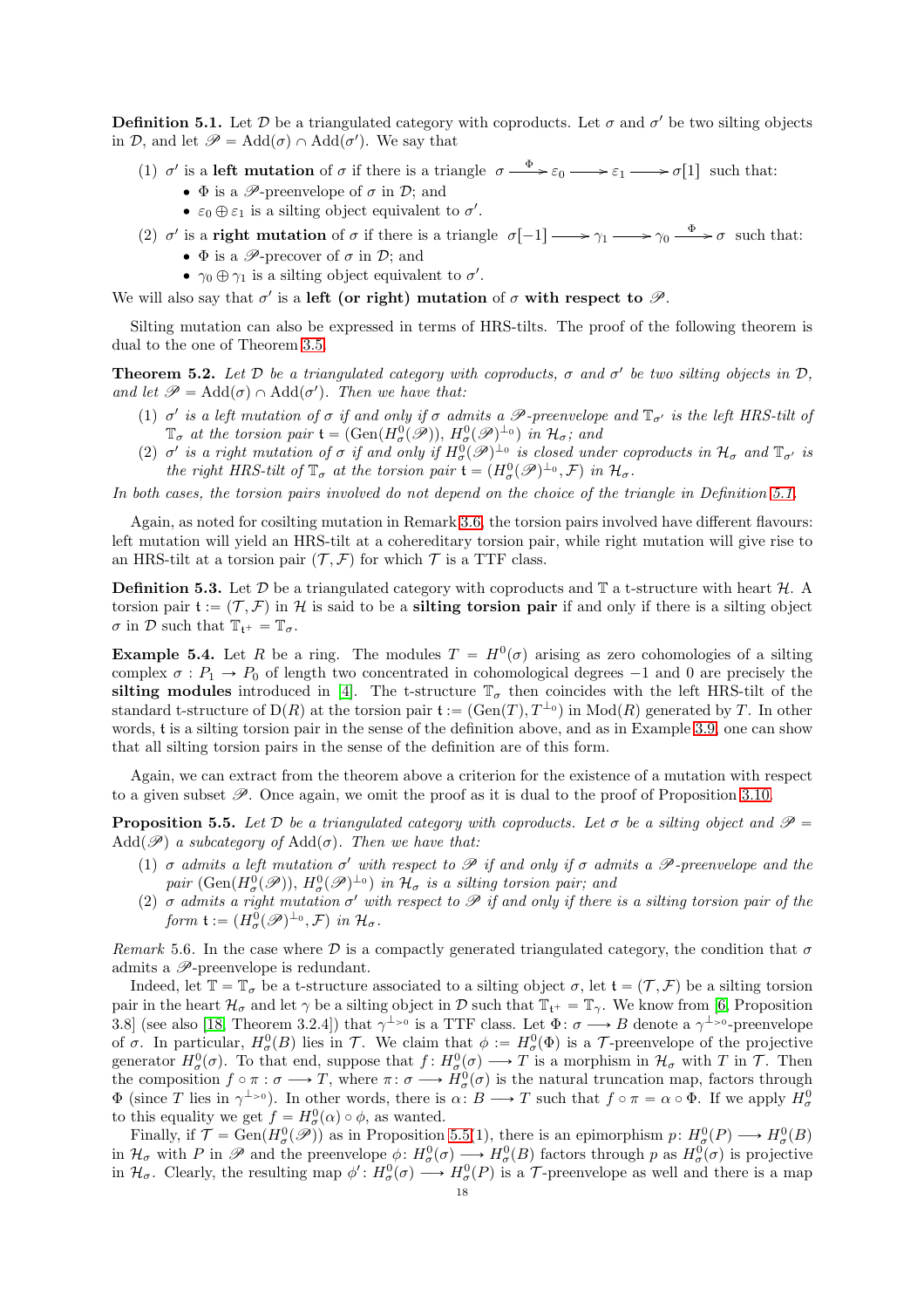$\Phi' : \sigma \longrightarrow P$  such that  $\phi' = H^0_{\sigma}(\Phi')$  by Proposition [2.5\(](#page-4-1)1). Finally,  $\Phi'$  is a  $\mathscr{P}$ -preenvelope by arguments dual to those in Lemma [3.3.](#page-6-3)

Let us now delve into the connection between silting mutation and cosilting mutation. For this purpose we restrict ourselves to the setting of compactly generated triangulated categories. Recall that, in a compactly generated triangulated category  $\mathcal{D}$ , for any compact object K there is an object  $\mathbb{BC}(K)$ , called the **Brown-Comenetz dual of**  $K$ , such that

$$
\text{Hom}_{\mathbb{Z}}(\text{Hom}_{\mathcal{D}}(K,-),\mathbb{Q}/\mathbb{Z})\cong \text{Hom}_{\mathcal{D}}(-,\mathbb{B}\mathbb{C}(K)).
$$

Note that, since K is compact,  $\text{Hom}_{\mathbb{Z}}(\text{Hom}_{\mathcal{D}}(K, -), \mathbb{Q}/\mathbb{Z})$  sends pure triangles to short exact sequences and, thus,  $\mathbb{BC}(K)$  is pure-injective by [\[40,](#page-35-22) Corollary 2.5]. The following lemma is an easy observation.

<span id="page-18-2"></span>Lemma 5.7. *Let* D *be a compactly generated triangulated category and* σ *a compact silting object. Then*  $\mathbb{BC}(\sigma)$  *is a pure-injective cosilting object such that*  $\mathbb{T}_{\sigma} = \mathbb{T}_{\mathbb{BC}(\sigma)}$ *.* 

Recall that in [\[2,](#page-35-4) Section 4] the authors consider compact silting objects in compactly generated triangulated categories. To see that, for a compact object, the definition of silting given in [\[2,](#page-35-4) Definition 4.1] is equivalent to the definition of silting given is Subsection [2.3,](#page-4-0) we refer the reader to [\[2,](#page-35-4) Corollary 4.7]. The following theorem shows that the operation of mutation of compact silting objects defined in [\[2\]](#page-35-4) is a special case of the operation of mutation of both silting objects and pure-injective cosilting objects.

<span id="page-18-1"></span>**Theorem 5.8.** Let  $\mathcal{D}$  be a compactly generated triangulated category. Let  $\sigma$  be a compact silting object *in* D *and*  $\mathfrak{p} = \text{add}(\mathfrak{p})$  *a subcategory of*  $\text{add}(\sigma)$  *and define*  $\mathscr{P} = \text{Add}(\mathfrak{p})$ *.* 

- (1) *Any* p-preenvelope of  $\sigma$  *is a*  $\mathscr P$ -preenvelope and any p-precover of  $\sigma$  *is a*  $\mathscr P$ -precover.
- (2) *If* σ *admits a* p*-preenvelope (respectively, a* p*-precover), then it has a compact left (respectively, right)* mutation  $\sigma'$  with respect to  $\mathscr P$ . Moreover, the t-structure  $\mathbb{T}_{\sigma'}$  is the cosilting t-structure *associated to a pure-injective left (respectively, right)* mutation of the cosilting object  $\mathbb{BC}(\sigma)$ .

*Proof.* (1): Let  $\Phi: \sigma \longrightarrow \varepsilon_0$  be a p-preenvelope of  $\sigma$  and let  $f: \sigma \longrightarrow P$  be a map to an object P in  $\mathscr{P}$ . Without loss of generality we may assume that P is a coproduct of objects in p. Since  $\sigma$  is compact, f factors through a finite subsum of objects in p and hence through  $\Phi$ . Dually, let  $\Psi$ :  $\gamma_0 \longrightarrow \sigma$  be a p-precover and  $g: P \longrightarrow \sigma$  a map from an object P in  $\mathscr{P}$ . Again, without loss of generality assume that P is a coproduct of objects in p. Since a factorisation through  $\Psi$  exists for each summand of P, the universal property of the coproduct yields a factorisation for g.

(2): If  $\sigma$  admits a p-preenvelope  $\Phi: \sigma \longrightarrow \varepsilon_0$ , the triangle

$$
\sigma \xrightarrow{\Phi} \varepsilon_0 \longrightarrow \varepsilon_1 \longrightarrow \sigma[1]
$$

yields a compact silting object  $\sigma' = \varepsilon_0 \oplus \varepsilon_1$  by [\[2,](#page-35-4) Theorem 2.31]. By (1) this is the left mutation of  $\sigma$ with respect to  $\mathscr P$  in the sense of Definition [5.1.](#page-17-0)

By (the proof of) Theorem [5.2,](#page-17-3) the t-structure  $\mathbb{T}_{\sigma'}$  is the left HRS-tilt of  $\mathbb{T}_{\sigma}$  at the torsion pair in  $\mathcal{H}_{\sigma}$  with torsion-free class  $\mathcal{F} = H_{\sigma}^{0}(\mathscr{P})^{\perp_{0}} = H_{\sigma}^{0}(\varepsilon_{0})^{\perp_{0}}$  in  $\mathcal{H}_{\sigma}$ . By Proposition [2.5,](#page-4-1)  $\mathcal{F} = \varepsilon_{0}^{\perp_{0}} \cap \mathcal{H}_{\sigma}$ in D. Consider now the Brown-Comenetz dual of  $\varepsilon_0$  and define  $\mathscr{E} := \text{Prod}(\mathbb{BC}(\varepsilon_0))$ . Note that  $\mathcal{F} =$  ${}^{\perp_0}\mathbb{BC}(\varepsilon_0)\cap\mathcal{H}_\sigma$  in D since  $\text{Hom}_{\mathcal{D}}(\varepsilon_0, X)=0$  if and only if  $\text{Hom}_{\mathcal{D}}(X,\mathbb{BC}(\varepsilon_0))=0$  and, thanks to Proposition [2.5,](#page-4-1) we infer that  $\mathcal{F} = {}^{\perp_0} H^0_\sigma(\mathscr{E})$  in  $\mathcal{H}_\sigma$ . Recall from Lemma [5.7](#page-18-2) that  $\mathbb{T}_\sigma = \mathbb{T}_{\mathbb{B}\mathbb{C}(\sigma)}$  and  $\mathbb{T}_{\sigma'} = \mathbb{T}_{\mathbb{BC}(\sigma')}$ . By Theorem [3.5\(](#page-7-0)1) the t-structure  $\mathbb{T}_{\sigma'}$  then coincides with the one associated to a left mutation of  $\mathbb{BC}(\sigma)$  with respect to  $\mathscr{E}$ .

Now we turn to the dual case. If  $\gamma_0 \longrightarrow \sigma$  is a p-precover, then we see with analogous arguments that there is a compact silting object  $\sigma'$  such that  $\mathbb{T}_{\sigma'}$  is the right HRS-tilt of  $\mathbb{T}_{\sigma}$  at the torsion pair in  $\mathcal{H}_{\sigma}$  with torsion class  $\mathcal{T} = H_{\sigma}^0(\gamma_0)^{\perp_0} = {}^{\perp_0}\mathbb{BC}(\gamma_0)$ , and Lemma [5.7](#page-18-2) yields again that  $\mathbb{T}_{\sigma} = \mathbb{T}_{\mathbb{BC}(\sigma)}$ and  $\mathbb{T}_{\sigma'} = \mathbb{T}_{\mathbb{BC}(\sigma')}$ . Note that  $\mathcal{T} = {}^{\perp_0}H^0_{\sigma}(\mathscr{E})$  where  $\mathscr{E} = \text{Prod}(\mathbb{BC}(\gamma_0)) \subseteq \text{Prod}(\mathbb{BC}(\sigma))$ . Hence  $\mathbb{T}_{\sigma'}$  is the right HRS-tilt of  $\mathbb{T}_{\sigma}$  at the cosilting torsion pair cogenerated by  $H^0_{\sigma}(\mathscr{E})$ . Moreover,  $\mathbb{BC}(\sigma)$  has an  $\mathscr E$ -cover by Lemma [4.8.](#page-14-2) So we infer from Theorem [3.5\(](#page-7-0)2) that the t-structure  $\mathbb T_{\sigma'}$  coincides with the one associated to a right mutation of  $\mathbb{BC}(\sigma)$  with respect to  $\mathscr{E}$ .

#### 6. Mutation and localisation

<span id="page-18-0"></span>In this section we will show that, in nice enough contexts, mutation can be understood as three step process: first restrict the t-structures (to certain subcategories); then shift one of the restricted t-structures; finally glue them back together. In order to prove this, we need to review some ideas concerning restricting and gluing.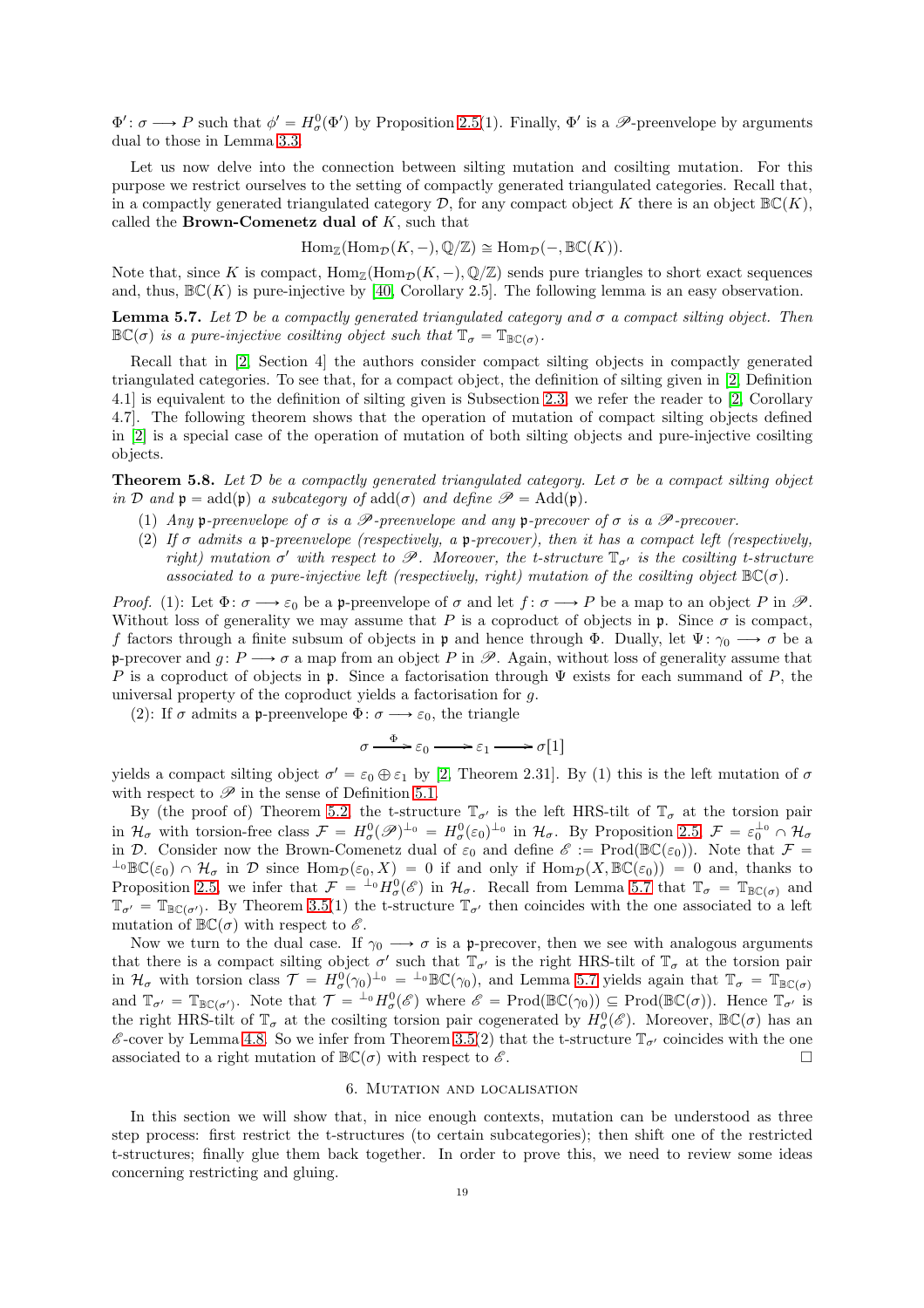<span id="page-19-0"></span>6.1. Restricting and gluing along (co)localising sequences. A sequence of exact functors between triangulated (respectively, abelian categories)

$$
\mathcal{B} \xrightarrow{F} \mathcal{D} \xrightarrow{G} \mathcal{C}
$$

is said to be a **short exact sequence** if  $F$  is fully faithful, the Verdier quotient (respectively, the Serre quotient)  $\mathcal{D}/\mathcal{B}$  is well-defined, there are an equivalence  $L: \mathcal{D}/\mathcal{B} \longrightarrow \mathcal{C}$  and a natural isomorphism  $\theta: G \longrightarrow L \circ q$  where  $q: \mathcal{D} \longrightarrow \mathcal{D}/\mathcal{B}$ .

A short exact sequence of triangulated (respectively, abelian) categories as above is said to be a localising sequence if both  $F$  and  $G$  admit right adjoints. Dually, it is said to be a colocalising sequence if both  $F$  and  $G$  admit left adjoints. A short exact sequence is said to be a recollement if it is both a localising and a colocalising sequence. Note that a localising sequence of triangulated categories

$$
\mathcal{B} \xrightarrow{i^*} \mathcal{D} \xrightarrow{j^*} \mathcal{C}
$$

can be transformed into a colocalising sequence



However, the same observation does not hold for abelian categories. This is due to the fact that in the triangulated setting adjoints of exact functors are exact, while this is not the case in the abelian setting. Recall that, for abelian categories, quotient functors by Serre subcategories (i.e. subcategories closed under subobjects, quotient objects and extensions) are always exact.

**Definition 6.1.** Given a short exact sequence of triangulated categories  $\mathcal{B} \xrightarrow{F} \mathcal{D} \xrightarrow{G} \mathcal{C}$ , we say that a t-structure  $\mathbb{T} = (\mathcal{X}, \mathcal{Y})$  in D restricts along the exact sequence if  $(\mathcal{X} \cap \text{Im}(F), \mathcal{Y} \cap \text{Im}(F))$  is a t-structure in  $\textsf{Im}(F)$  and  $(G(\mathcal{X}), G(\mathcal{Y}))$  is a t-structure in C.

<span id="page-19-1"></span>**Proposition 6.2.** Let  $\mathbb{T}$  be a t-structure in a triangulated category  $\mathcal{D}$  and suppose there is a short exact *sequence of triangulated categories*

$$
\mathcal{B} \xrightarrow{F} \mathcal{D} \xrightarrow{G} \mathcal{C}
$$

- (1) [\[23,](#page-35-32) Lemma 3.3] *The following statements are equivalent for a t-structure* T*.*
	- (a) T *restricts along the exact sequence.*
	- (b)  $G(\mathbb{T}) := (G(\mathcal{X}), G(\mathcal{Y}))$  is a t-structure in C.
	- (c)  $\mathbb{T} \cap \text{Im}(F) := (\mathcal{X} \cap \text{Im}(F), \mathcal{Y} \cap \text{Im}(F))$  is a *t-structure in*  $\text{Im}(F)$ *, and the heart of this tstructure is a Serre subcategory of the heart of* T*.*
- (2) *If* T *restricts along the exact sequence, then there is an induced short exact sequence of abelian categories formed by the associated hearts. If the exact sequence of triangulated categories is a localising, respectively colocalising, sequence, then so is the corresponding sequence of hearts.*

*Proof.* For simplicity, since F is fully faithful, we identify B with  $\text{Im}(F)$  and assume, without loss of generality, that F is the inclusion functor. Denote by  $H$  the heart of T and by  $H_B$  and  $H_C$  the hearts of  $G(\mathbb{T})$  and  $\mathbb{T} \cap \text{Im}(F)$  respectively. Define  $\overline{F} : \mathcal{H}_{\mathcal{B}} \longrightarrow \mathcal{H}$  to be the restriction of F to  $\mathcal{H}_{\mathcal{B}}$  and  $\overline{G} : \mathcal{H} \longrightarrow \mathcal{H}_{\mathcal{C}}$ to be the restriction of  $G$  to  $H$ . Note that these functors are well-defined by the construction of the t-structures  $G(\mathbb{T})$  and  $\mathbb{T}\cap \text{Im}(F)$ . Under the equivalent conditions of (1), it follows as in [\[23,](#page-35-32) Lemma 3.9] (see also [\[15,](#page-35-16) Section 1.4], [\[17,](#page-35-33) Proposition 2.5]) that there is a short exact sequence of abelian categories

$$
\mathcal{H}_{\mathcal{B}} \xrightarrow{\overline{F}} \mathcal{H} \xrightarrow{\overline{G}} \mathcal{H}_{\mathcal{C}} .
$$

Next we observe that if F has a right adjoint, then so does  $\overline{F}$ . Indeed, if  $R: \mathcal{D} \longrightarrow \mathcal{B}$  is a right adjoint to  $F, Y$  is an object of  $B$ , and  $D$  is an object of  $D$ , then we have a canonical isomorphism

$$
\operatorname{Hom}_{\mathcal{D}}(F(Y), D) \cong \operatorname{Hom}_{\mathcal{B}}(Y, R(D)).
$$

In particular,  $\text{Hom}_B(Y, R(D)) = 0$  for each  $Y \in \mathcal{X} \cap \text{Im}(F)$  whenever  $D \in \mathcal{Y}$ . It immediately follows that  $R(Y) \subseteq Y \cap \text{Im}(F)$  and that we have canonical isomorphisms

$$
\text{Hom}_{\mathcal{H}}(\overline{F}(Y), D) = \text{Hom}_{\mathcal{D}}(F(Y), D) \cong \text{Hom}_{\mathcal{B}}(Y, R(D)) \cong \text{Hom}_{\mathcal{H}_{\mathcal{B}}}(Y, H^0_{\mathbb{T}_{\mathcal{B}}}(R(D)))
$$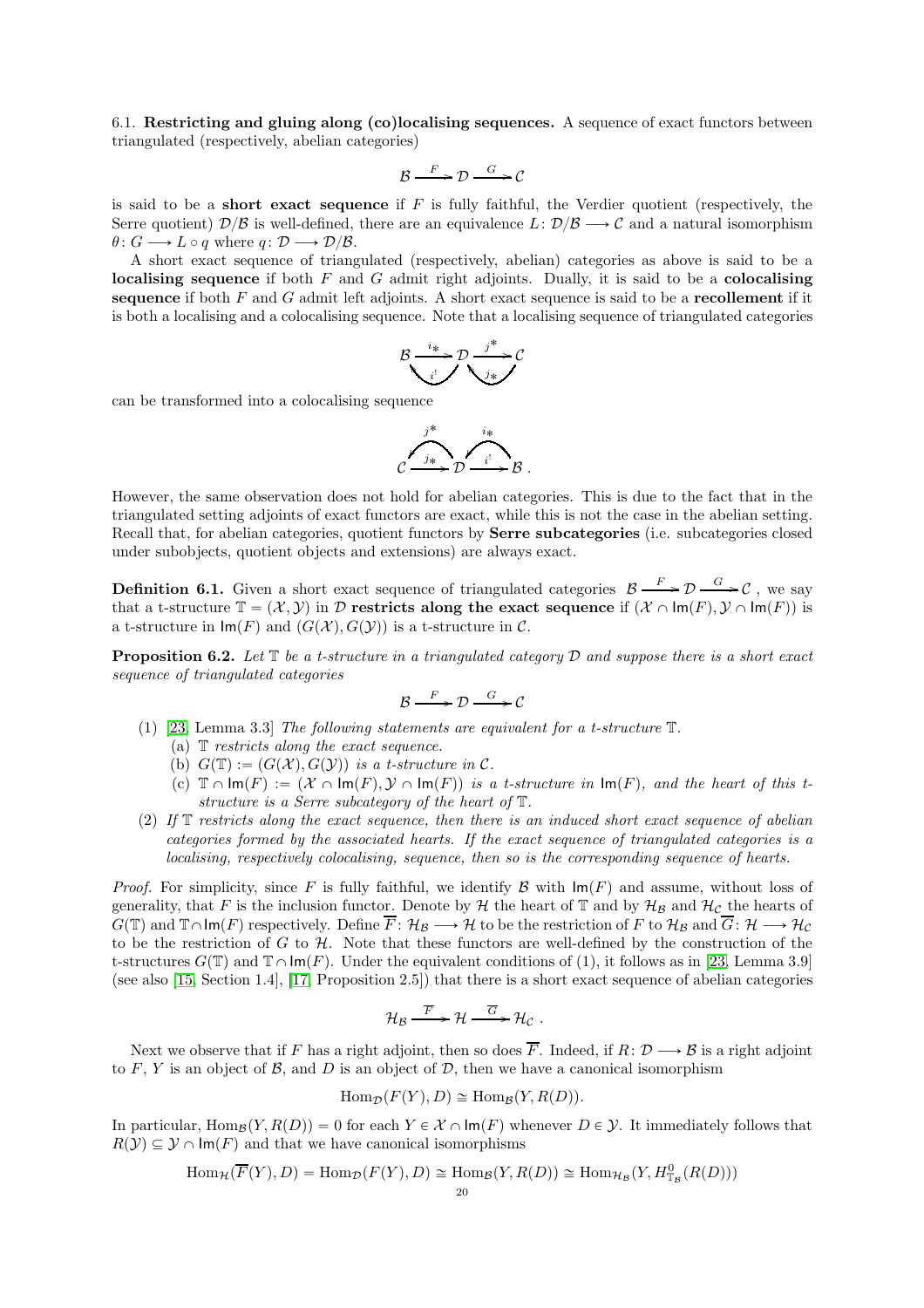for any  $Y \in \mathcal{H}_\mathcal{B}$  and  $D \in \mathcal{H}$ . Therefore the following composition is a right adjoint to  $\overline{F}$ :

$$
\mathcal{H} \xrightarrow{\text{inc}} \mathcal{D} \xrightarrow{\ R} \mathcal{B} \xrightarrow{\ H_{\mathbb{T}_\mathcal{B}^\circ}^0} \mathcal{H}_{\mathcal{B}}.
$$

An analogous argument shows that if  $S: \mathcal{C} \to \mathcal{D}$  is a right adjoint to G, then the composition

$$
\mathcal{H}_{\mathcal{C}} \xrightarrow{\text{inc}} \mathcal{C} \xrightarrow{S} \mathcal{B} \xrightarrow{H_{\mathbb{T}}^{0}} \mathcal{H}
$$

is a right adjoint to  $\overline{G}$ :  $\mathcal{H} \to \mathcal{H}_{\mathcal{C}}$ . Indeed, if  $X \in G(\mathcal{Y})$ , then  $\text{Hom}_{\mathcal{D}}(D, S(X)) \cong \text{Hom}_{\mathcal{C}}(G(D), X) = 0$  for any  $D \in \mathcal{X}$ . Thus,  $S(G(\mathcal{Y})) \subseteq \mathcal{Y}$  and, for any D in H and X in  $\mathcal{H}_{\mathcal{C}}$ , we have canonical isomorphisms

$$
\text{Hom}_{\mathcal{H}_{\mathcal{C}}}(\overline{G}(D), X) = \text{Hom}_{\mathcal{C}}(G(D), X) \cong \text{Hom}_{\mathcal{D}}(D, S(X)) \cong \text{Hom}_{\mathcal{H}}(D, H^0_{\mathbb{T}}(S(X))).
$$

Finally, the assertion for left adjoints follows in similar fashion.  $\Box$ 

<span id="page-20-2"></span>*Remark* 6.3. Let  $\mathbb{T} = (\mathcal{X}, \mathcal{Y})$  be a t-structure in a triangulated category D which restricts along a short exact sequence of triangulated categories

$$
\mathcal{B} \xrightarrow{i_*} \mathcal{D} \xrightarrow{j^*} \mathcal{C} .
$$

Then it follows from [\[15\]](#page-35-16) that:

- (1) if T is a localising sequence, then  $\mathcal{Y} = (\mathcal{Y} \cap \text{Im}(i_*)) \star j_*j^*(\mathcal{Y})$ , where  $j_*$  is the right adjoint of  $j^*$ ;
- (2) if  $\mathbb T$  is a colocalising sequence, then  $\mathcal X = j_!j^*\mathcal X \star (\mathcal X \cap \text{Im}(i_*))$ , where  $j_!$  is the left adjoint of  $j^*$ .

<span id="page-20-0"></span>6.2. Mutation and localising sequences. We are now going to explore the relation between mutation of pure-injective cosilting (respectively, pure-projective silting) objects and categorical localisations. First of all, given a cosilting object  $\sigma$ , we show that sets of pure-injective objects in Prod $(\sigma)$  induce localising sequences both at triangulated and abelian level.

<span id="page-20-1"></span>Proposition 6.4. *Let* σ *be a cosilting object in a compactly generated triangulated category* D*. Let*  $\mathscr{E} = \text{Prod}(\mathscr{E})$  be a subcategory of  $\text{Prod}(\sigma)$  in which every object is pure-injective. Then there is a torsion  $pair \; (<sup>L</sup><sub>Z</sub> \mathscr{E}, \mathcal{C}_{\mathscr{E}})$  *in*  $D$  *and, thus, a localising sequence* 

$$
\overbrace{\phantom{a}\cdots\phantom{a}}^{1_{\mathbb{Z}}}\overbrace{c_{i}^{i}}^{i_{*}}\overbrace{c_{j}}^{j^{*}}\overbrace{c_{j}}^{j^{*}}\overbrace{c_{j}}
$$

*where*  $i_*$  *and*  $j_*$  *are the inclusion functors. Moreover, the cosilting t-structure*  $\mathbb{T}_{\sigma}$  *restricts along the sequence, thus giving rise to a localising sequence of abelian categories*

$$
\mathcal{S} \xrightarrow{\overline{i_*}} \mathcal{H}_{\sigma} \xrightarrow{\overline{j^*}} \mathcal{S}^{\perp_{0,1}}
$$

where  $\overline{i_{\ast}}$  and  $\overline{j_{\ast}}$  are the inclusion functors,  $S = {}^{\perp_0}H^0_{\sigma}(\mathscr{E})$  is a hereditary torsion class, and  $S^{\perp_{0,1}}$  is the *associated Giraud subcategory in*  $\mathcal{H}_{\sigma}$ .

*Proof.* First, we observe that since  $\mathscr E$  is made of pure-injective objects, [\[63,](#page-36-17) Corollary 6.9] shows that there is a torsion pair of the form  $({}^{\perp_{\mathbb{Z}}}\mathscr{E},\mathcal{C}_{\mathscr{E}})$  in  $\mathcal{D}$ . This is equivalent to the existence of the claimed localisation sequence. We now show that  $\mathbb{T}_{\sigma} = (\mathcal{X}, \mathcal{Y})$  restricts along this exact sequence using Proposition [6.2.](#page-19-1) Indeed, if D lies in  $\perp z_{\mathscr{E}}$ , consider its truncation triangle for  $\mathbb{T}_{\sigma}$ 

$$
x(D) \longrightarrow D \longrightarrow y(D) \longrightarrow x(X)[1] .
$$

Clearly  $\perp z_{\mathscr{E}} = \perp > 0$   $\mathscr{E} \cap \perp \le 0$  and, since  $\mathscr{E}$  is contained in  $\text{Prod}(\sigma)$ , we have that  $\mathcal{X} \subseteq \perp \le 0$  and  $\mathcal{Y} \subseteq \perp > 0$ and, thus,  $x(D)$  lies in  $\perp \le \theta \mathscr{E}$  and  $y(D)$  lies in  $\perp > 0 \mathscr{E}$ . Moreover, since  $\perp \le \theta \mathscr{E}$  is suspended,  $y(D)$  also lies in  $\pm \infty \mathscr{E}$ , and since  $\pm \infty \mathscr{E}$  is cosuspended,  $x(D)$  lies in  $\pm \infty \mathscr{E}$ . This shows that the truncation triangle restricts to  ${}^{\perp_{\mathbb{Z}}}\mathscr{E}$ . Furthermore, note that  $\mathcal{H}_{\sigma} \cap {}^{\perp_{\mathbb{Z}}}\mathscr{E}$  is the subcategory of objects X in  $\mathcal{H}_{\sigma}$  such that  $\text{Hom}_{\mathcal{H}}(X, H^0_\sigma(E)) = 0$  for all E in  $\mathscr{E}$ . Recall that  $H^0_\sigma(E)$  is injective for all E in  $\mathscr{E}$  and, therefore,  $\mathcal{H}_{\sigma} \cap {}^{\perp_{\mathbb{Z}}}\mathscr{E} = {}^{\perp_{0}}H_{\sigma}^{0}(\mathscr{E}) = \mathcal{S}$  is a hereditary torsion class in  $\mathcal{H}_{\sigma}$ . Our claim then follows from Proposition [6.2](#page-19-1) and from the fact that the right adjoint of the localising functor in a short exact sequence of abelian categories identifies the quotient category with the Giraud subcategory  $S^{\perp_{0,1}}$  associated to S.

Next, as promised earlier, we prove that if  $\sigma$  and  $\sigma'$  are pure-injective cosilting objects which are mutation of each other, the associated t-structures can be described in terms of some operations along the localising sequence induced by  $\mathscr{E} = \text{Prod}(\sigma) \cap \text{Prod}(\sigma')$ .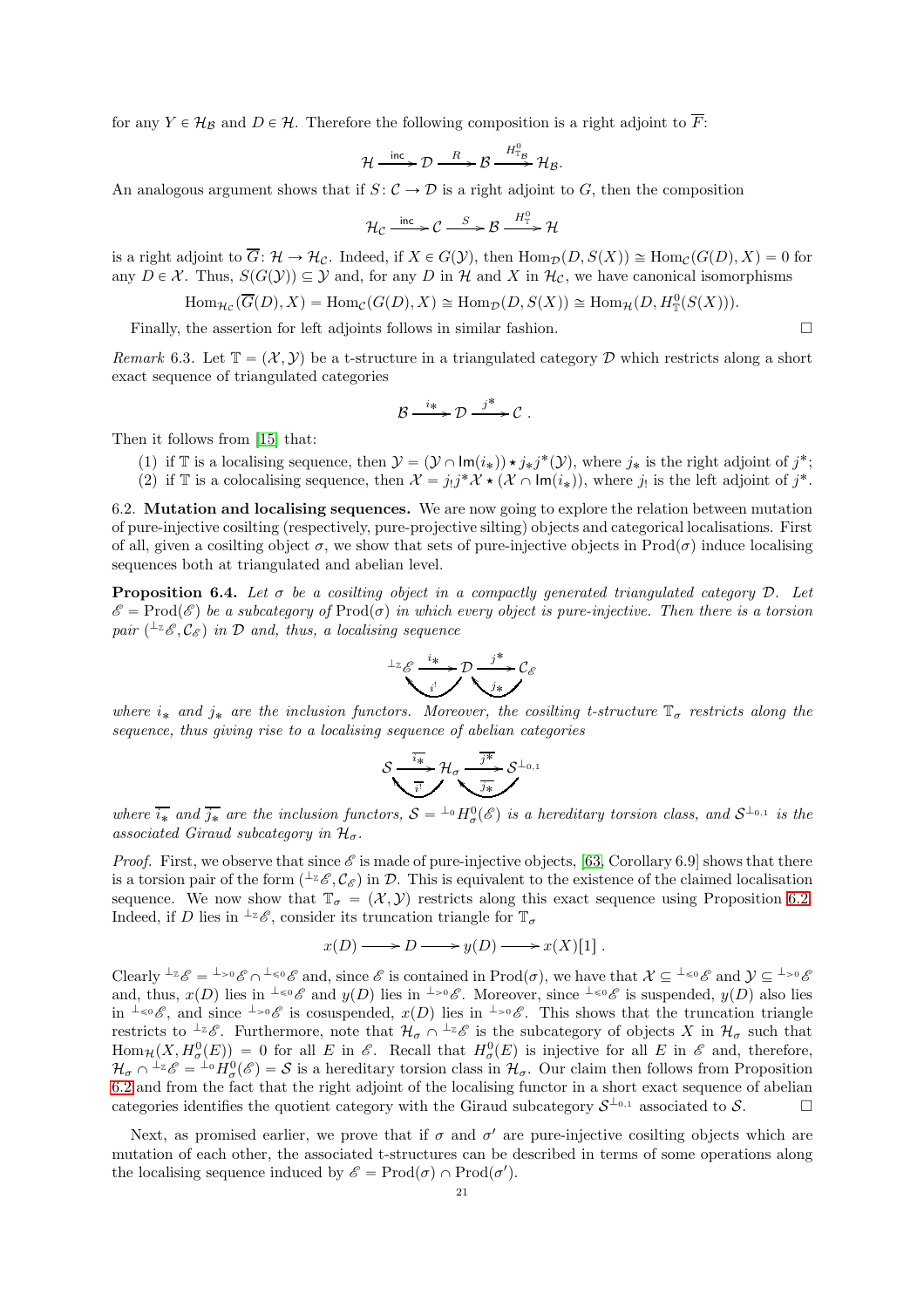<span id="page-21-1"></span>**Lemma 6.5.** Let  $\sigma$  and  $\sigma'$  be pure-injective cosilting objects in a compactly generated triangulated cate*gory* D. Let  $\mathbb{T}_{\sigma} = (\mathcal{X}, \mathcal{Y})$  and  $\mathbb{T}_{\sigma'} = (\mathcal{X}', \mathcal{Y}')$  be the associated cosilting t-structures and let

$$
{}^{\perp_{\mathbb{Z}}}\mathscr{E} \xrightarrow{i_*} \mathcal{D} \xrightarrow{j^*} \mathcal{C}_{\mathscr{E}}
$$

*be the localising sequence induced by*  $\mathscr{E} = \text{Prod}(\sigma) \cap \text{Prod}(\sigma')$ .

- (1) If  $\sigma'$  is a right mutation of  $\sigma$ , then we have the following equalities for the restricted t-structures: (a)  $\mathbb{T}_{\sigma'} \cap {}^{\perp_{\mathbb{Z}}}\mathscr{E} = (\mathbb{T}_{\sigma} \cap {}^{\perp_{\mathbb{Z}}}\mathscr{E})[-1]$  *in*  ${}^{\perp_{\mathbb{Z}}}\mathscr{E}$ ; and (b)  $j^*(\mathbb{T}_{\sigma'}) = j^*(\mathbb{T}_{\sigma})$  in  $\mathcal{C}_{\mathscr{E}}$ .
- (2) If  $\sigma'$  is a left mutation of  $\sigma$ , then we have the following equalities for the restricted t-structures: (a)  $\mathbb{T}_{\sigma'} \cap {}^{\perp_{\mathbb{Z}}}\mathscr{E} = (\mathbb{T}_{\sigma} \cap {}^{\perp_{\mathbb{Z}}}\mathscr{E})[1]$  *in*  ${}^{\perp_{\mathbb{Z}}}\mathscr{E}$ ; and (b)  $j^*(\mathbb{T}_{\sigma'}) = j^*(\mathbb{T}_{\sigma})$  in  $\mathcal{C}_{\mathscr{E}}$ .

*Proof.* We prove (1). The assertion (2) follows analogously, taking into account Corollary [3.7\(](#page-8-1)3).

By assumption we know that  $\mathbb{T}_{\sigma'}$  is the right HRS-tilt of  $\mathbb{T}_{\sigma}$  at the torsion pair  $(S, \mathcal{R})$  in  $\mathcal{H}_{\sigma}$ . Recall from Proposition [6.4](#page-20-1) that the t-structures  $\mathbb{T}_{\sigma}$  and  $\mathbb{T}_{\sigma'}$  restrict along the localising sequence determined by  $\mathscr{E}$ , and the heart of  $\mathbb{T}_{\sigma} \cap {}^{\perp_{\mathbb{Z}}}\mathscr{E}$  is  $\mathcal{H}_{\sigma} \cap {}^{\perp_{\mathbb{Z}}}\mathscr{E} = {}^{\perp_{0}}H_{\sigma}^{0}(\mathscr{E}) = \mathcal{S}$ . We show that the heart of  $\mathbb{T}_{\sigma} \cap {}^{\perp_{\mathbb{Z}}}\mathscr{E}$ coincides with  $S[-1]$ . To this end, we consider the torsion pair  $(R, S[-1])$  in  $\mathcal{H}_{\sigma'}$ . It is clear that  $\mathcal{S}[-1] \subseteq \mathcal{H}_{\sigma'} \cap \perp_{\mathbb{Z}} \mathcal{E}$ . For the converse, we pick an object X in  $\mathcal{H}_{\sigma'} \cap \perp_{\mathbb{Z}} \mathcal{E}$  with torsion decomposition

$$
0 \longrightarrow r(X) \longrightarrow X \longrightarrow X/r(X) \longrightarrow 0
$$

where  $r(X)$  is in R, and  $X/r(X)$  is in  $S[-1]$  and thus in  $\perp z_{\mathscr{E}} \cap \mathcal{H}_{\sigma'}$ . Since this exact sequence yields a triangle in D and since  ${}^{\perp_{\mathbb{Z}}}\mathscr{E}$  is triangulated, it follows that  $r(X)$  lies in  ${}^{\perp_{\mathbb{Z}}}\mathscr{E}$ . But then  $r(X)$  lies in R and in  $\mathcal{H}_{\sigma} \cap {}^{\perp_{\mathbb{Z}}}\mathcal{E} = \mathcal{S}$ . We conclude that  $r(X) = 0$ , as wanted.

Now, combining the fact that the heart of  $\mathbb{T}_{\sigma'} \cap {}^{\perp_{\mathbb{Z}}}\mathscr{E}$  lies in  $\mathcal{Y}[-1]$  with the inclusions  $\mathcal{Y}[-1] \subseteq \mathcal{Y}' \subseteq \mathcal{Y}$ , we easily obtain the equality in  $(1)(a)$ . Next, we check the equality in  $(1)(b)$ . Since the right adjoint  $j_*$  of the quotient functor  $j^*$  is fully faithful, this amounts to verifying  $j_*j^*(\mathcal{Y}) = j_*j^*(\mathcal{Y}')$ . Observe that  $\mathcal{Y}' \subseteq \mathcal{Y}$  implies  $j_*j^*(\mathcal{Y}) \supseteq j_*j^*(\mathcal{Y}')$ . For the reverse inclusion, we pick an object X in  $j_*j^*(\mathcal{Y})$  and consider a truncation triangle with respect to the t-structure  $\mathbb{T}_{\sigma'}$ ,

$$
A \longrightarrow X \longrightarrow B \longrightarrow A[1]
$$

with A in X' and B in  $\mathcal{Y}'$ . Again, since  $j_*j^*(\mathcal{Y}') \subseteq \mathcal{Y} \subseteq \mathcal{Y}$  and since the latter is cosuspended, we have that A lies in  $\mathcal{X}' \cap \mathcal{Y}$ , which coincides with the torsion class  $\mathcal{S} = {}^{\perp_0}H^0_{\sigma}(\mathscr{E})$  of  $\mathcal{H}_{\sigma}$ . But this means that A lies in  $\pm z \mathscr{E}$  and, in particular, it has no maps to objects in the essential image of  $j_*$ , where X lies. Hence X is isomorphic to B, proving the desired equality.  $\square$ 

Now we can give a precise description of mutated cosilting t-structures associated to pure-injective cosilting objects in terms of localisation.

<span id="page-21-0"></span>Theorem 6.6. *Let* σ *be a pure-injective cosilting object in a compactly generated triangulated category* D with associated t-structure  $\mathbb{T}_{\sigma} = (X, Y)$ *. Let*  $\mathscr{E} = \text{Prod}(\mathscr{E})$  be a subcategory of  $\text{Prod}(\sigma)$ *, and consider the localising sequence induced by* E

$$
\perp_{\mathbb{Z}} \mathscr{E} \xrightarrow{i_*} \mathcal{D} \xrightarrow{j^*} \mathcal{C}_{\mathscr{E}}.
$$

- (1)  $\sigma$  *admits* a right mutation with respect to  $\mathscr E$  if and only if there is a cosilting object  $\sigma'$  with associated coaisle  $\mathcal{Y}' = (\mathcal{Y} \cap {}^{\perp_{\mathbb{Z}}}\mathscr{E})[-1] \star j_*j^*(\mathcal{Y})$ .
- (2)  $\sigma$  *admits a left mutation with respect to*  $\mathscr E$  *if and only if there is a cosilting object*  $\sigma'$  *with* associated coaisle  $\mathcal{Y}' = (\mathcal{Y} \cap {}^{\perp_{\mathbb{Z}}}\mathcal{E})[1] \star j_*j^*(\mathcal{Y})$ .

*Proof.* Recall that a mutation of a pure-injective cosilting object is again pure-injective by Theorem [4.9.](#page-14-0) The only-if part in (1) and (2) follows directly from Lemma [6.5](#page-21-1) and Remark [6.3.](#page-20-2) For the if-part, let us consider the hereditary torsion pair  $(S, \mathcal{R})$  in  $\mathcal{H}_{\sigma}$  cogenerated by  $H_{\sigma}^{0}(\mathscr{E})$  and verify the conditions (1)(b) and (2)(b) in Theorem [4.9,](#page-14-0) respectively. In fact, we show in both cases that  $\sigma'$  is the corresponding mutation.

(1): We have to show that the torsion-free class  $\mathcal R$  is closed under direct limits. By Proposition [4.5](#page-13-0) this amounts to proving that  $(S, \mathcal{R})$  is a cosilting torsion pair. Indeed, we claim that  $\mathbb{T}_{\sigma'}$  is a right HRS-tilt of  $\mathbb{T}_{\sigma}$  at  $(S, \mathcal{R})$ . For a proof, we apply Proposition [2.3](#page-4-3) and verify that  $\mathcal{Y}[-1] \subseteq \mathcal{Y}' \subseteq \mathcal{Y}$  and  $\mathcal{R} = \mathcal{H}_{\sigma} \cap \mathcal{H}_{\sigma'}$ .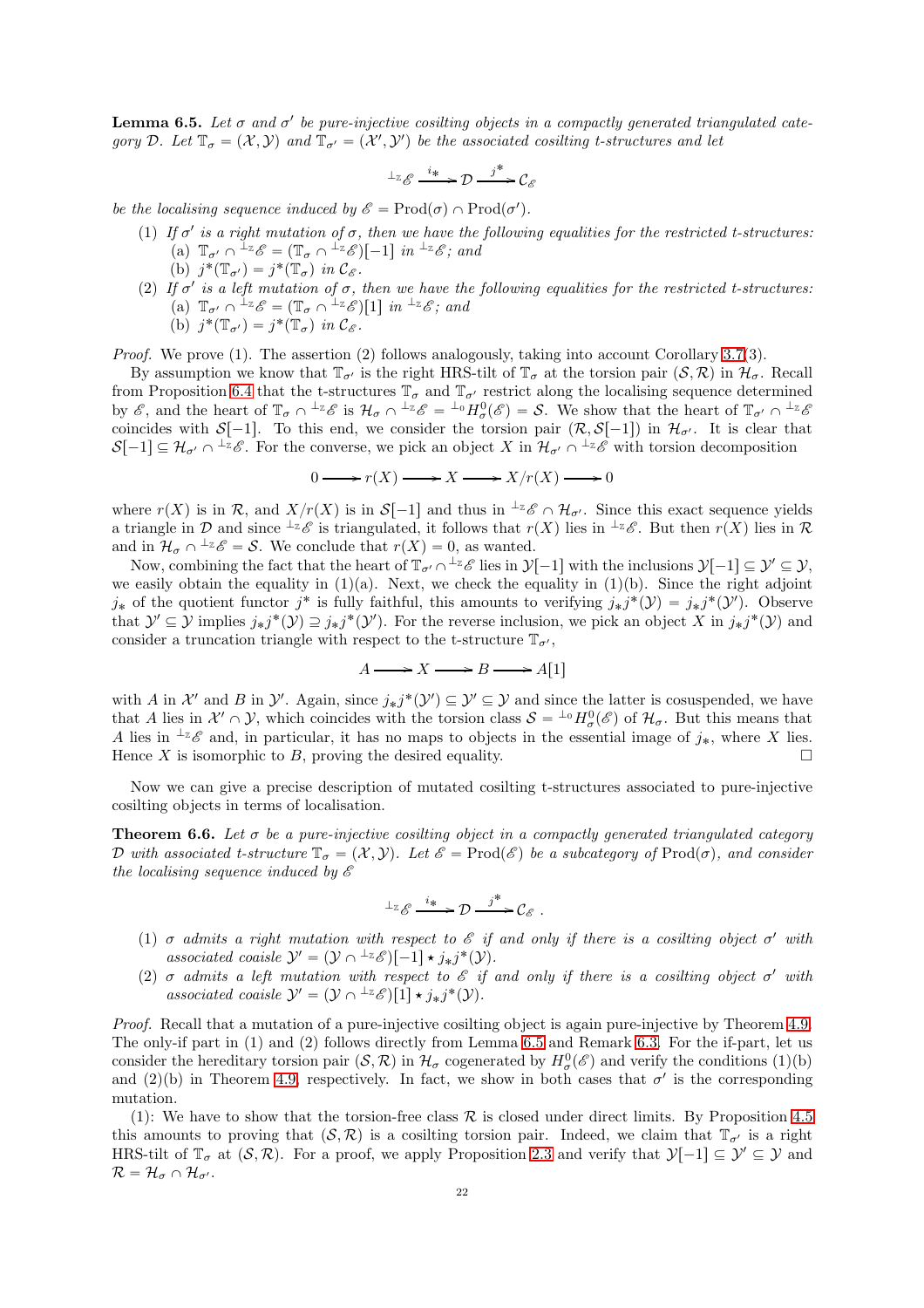Observe first that  $\mathcal{Y}' \subseteq \mathcal{Y}$  since  $j_*j^*(\mathcal{Y}) \subseteq \mathcal{Y}$  by Proposition [6.4](#page-20-1) and Remark [6.3.](#page-20-2) On the other hand, let Y be an object in  $\mathcal{Y}[-1]$  and consider the triangle associated to Y given by the localising sequence induced by  $\mathscr{E}$ ,

<span id="page-22-0"></span>
$$
A \longrightarrow Y \stackrel{\alpha}{\longrightarrow} j_*j^*Y \longrightarrow A[1] .
$$

As  $j_*j^*Y \subseteq \mathcal{Y}[-1] \subseteq \mathcal{Y}$  and, consequently,  $A \in (\mathcal{Y} \cap {}^{\perp_{\mathbb{Z}}}\mathcal{E})[-1]$ , we have  $\mathcal{Y}[-1] \subseteq \mathcal{Y}'$ .

We now finish the proof of part (1) by showing that  $\mathcal{H}_{\sigma} \cap \mathcal{Y}' = \mathcal{H}_{\sigma} \cap \mathcal{H}_{\sigma'} = \mathcal{R}$ . To that end, let Y be an object in  $\mathcal{H}_{\sigma}$  and consider the triangle  $(\Delta_4)$  associated to Y given by the localising sequence induced by  $\mathscr{E}$ . By assumption, Y lies in  $\mathcal{Y}'$  if and only if A lies in  $(\mathcal{Y} \cap {}^{\perp_{\mathbb{Z}}}\mathscr{E})[-1]$ . Now, applying the functor  $H^0_\sigma$ to the triangle, and using that  $j_*j^*(\mathcal{Y}) \subseteq \mathcal{Y}$ , we see that A lies in  $\mathcal{Y}$ , and we get an exact sequence

$$
0 \longrightarrow H^0_{\sigma}(A) \longrightarrow Y \xrightarrow{H^0_{\sigma}(\alpha)} H^0_{\sigma}(j_*j^*Y) .
$$

Observe that A lies in  $(\mathcal{Y} \cap {}^{\perp_{\mathbb{Z}}}\mathcal{E})[-1]$  if and only if  $H^0_\sigma(A) = 0$ , which means that  $H^0_\sigma(\alpha)$  is a monomorphism. But  $H^0_\sigma(\alpha)$  is the reflection of Y in the Giraud subcategory  $S^{\perp_{0,1}}$  (see Proposition [6.4\)](#page-20-1) and, hence, it is a monomorphism if and only if Y lies in the torsion-free class  $\mathcal{R}$ .

(2): We have to show that the torsion class  $S$  is closed under direct products. For this purpose, it suffices to show that  $S = H_{\sigma}^{-1}(\mathcal{Y}')$ . Indeed,  $\mathcal{Y}'$  is contained in  $\mathcal{Y}[1]$ , and by definition of products in the heart  $\mathcal{H}_{\sigma}$ , the functor  $H_{\sigma}^{-1}$  sends products in  $\mathcal{Y}[1]$  to products in  $\mathcal{H}_{\sigma}$ . Hence  $H_{\sigma}^{-1}(\mathcal{Y}')$  is closed under products, because so is  $\mathcal{Y}'$  being the coaisle of a t-structure.

Now, as  $j_*j^*(\mathcal{Y})$  is contained in  $\mathcal{Y}$ , we have by assumption

$$
H_{\sigma}^{-1}(\mathcal{Y}') = H_{\sigma}^{-1}((\mathcal{Y} \cap {}^{\perp_{\mathbb{Z}}}\mathcal{E})[1] \star j_*j^*(\mathcal{Y})) = H_{\sigma}^{-1}((\mathcal{Y} \cap {}^{\perp_{\mathbb{Z}}}\mathcal{E})[1]) = H_{\sigma}^0(\mathcal{Y} \cap {}^{\perp_{\mathbb{Z}}}\mathcal{E})
$$

which clearly consists of the objects X in  $\mathcal{H}_{\sigma}$  such that  $\text{Hom}_{\mathcal{D}}(X, \mathscr{E}) = 0$ . Since  $\mathscr{E}$  is contained in Prod( $\sigma$ ), the latter are precisely the objects of  $S = {}^{\perp_0}H^0_{\sigma}(\mathscr{E})$ , as wanted.

**Example 6.7.** We continue Example [4.10](#page-15-0) over the Kronecker algebra A. Let  $P \subset \mathbb{X}$ , and consider the right mutation  $\sigma_P$  of  $\sigma_\varnothing$  at the set  $\mathscr{E} = \text{Prod}(\{S[\infty] \mid S \in \mathbf{t}_P\})$ . Notice that the heart H associated with  $\sigma_{\alpha}$  is equivalent to the category of quasi-coherent sheaves over the projective line X, where the simple sheaves are in bijection with the simple regular A-modules. Moreover, the hereditary torsion pair  $(S, \mathcal{R})$  in H cogenerated by E corresponds to the torsion pair generated by the simple sheaves which are determined by the family of tubes  $\mathbf{t}_P = \bigcup_{x \in P} \mathbf{t}_x$ . Combining Proposition [6.4](#page-20-1) with [\[8,](#page-35-34) Corollary 5.8] we obtain a localising sequence of hearts

$$
S = \underline{\lim}_{\mathcal{H}} \mathbf{t}_P \longrightarrow \mathcal{H} \longrightarrow \text{Mod}(A_P)
$$

where  $A_P$  is a hereditary ring obtained as the universal localisation of A at the modules from  $\mathbf{t}_P$ . On the other hand, the heart  $\mathcal{H}'$  associated with the mutation  $\sigma_P$  is a locally coherent Grothendieck category which is neither hereditary nor locally noetherian if  $P \neq \emptyset$ .

Finally, we turn to the dual case. We first need a technical lemma.

<span id="page-22-1"></span>**Lemma 6.8.** Let  $\mathcal{D}$  be a compactly generated triangulated category and  $P \in \mathcal{D}$  a pure-projective object. *Then there exists a set of maps* I *between compact objects such that*

$$
P^{\perp_0} = \{ X \in \mathcal{D} \mid \text{Hom}_{\mathcal{D}}(f, X) = 0 \text{ for each } f \in \mathcal{I} \}
$$

*Proof.* Recall from §[2.3](#page-4-0) that the category of pure-projective objects is equivalent to that of projective  $\mathcal{D}^c$ -modules via  $\mathbf{y}: \mathcal{D} \longrightarrow \text{Mod}(\mathcal{D}^c)$ . By a Theorem of Kaplansky, every projective module is a direct sum of countably generated ones [\[47,](#page-36-18) Lemma 36.3], so we can without loss of generality assume that  $\mathbf{y}P$ is countably generated. In particular, there is a sequence of compact objects of  $\mathcal{D}$ ,

$$
C_1 \xrightarrow{f_1} C_2 \xrightarrow{f_2} C_3 \xrightarrow{f_3} \cdots
$$

such that  $yP = \lim_{n \to \infty} yC_n$  and, given any  $X \in \mathcal{D}$ , we have isomorphisms

$$
\operatorname{Hom}_{\mathcal{D}}(P,X) \cong \operatorname{Hom}_{\operatorname{Mod}(\mathcal{D}^c)}(\mathbf{y}P,\mathbf{y}X) \cong \varprojlim \operatorname{Hom}_{\operatorname{Mod}(\mathcal{D}^c)}(\mathbf{y}C_n,\mathbf{y}X) \cong \varprojlim \operatorname{Hom}_{\mathcal{D}}(C_n,X).
$$

(the outer isomorphisms follow by the Yoneda lemma and the fact that y preserves coproducts and summands). Moreover, as one can trace back to [\[70,](#page-36-19) Theorem 1.9] and as is explained in [\[34,](#page-35-35) §1], up to passing to a cofinal subsystem, one can assume that there exist morphisms

$$
C_2 \xleftarrow{g_2} C_3 \xleftarrow{g_3} C_4 \xleftarrow{g_4} \cdots
$$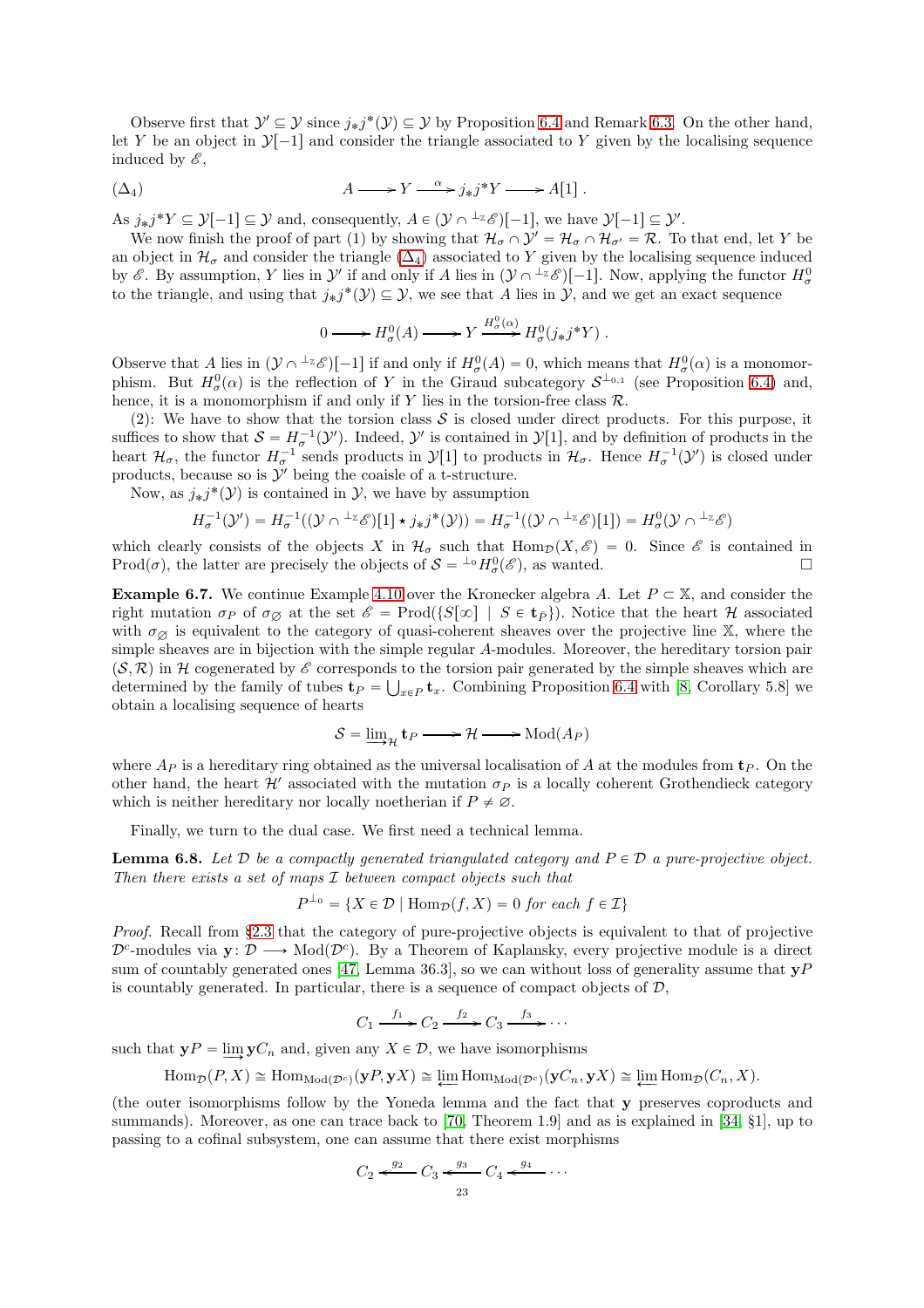such that  $g_{n+1}f_{n+1}f_n = f_n$  for each  $n > 0$ .

We claim that, given any  $X \in \mathcal{D}$ , we have  $\text{Hom}_{\mathcal{D}}(P, X) = 0$  if and only if  $\text{Hom}_{\mathcal{D}}(f_n, X) = 0$  for each  $n > 0$ . The if part being clear, we focus on the only if-part. Applying  $\text{Hom}_{\mathcal{D}}(-, X)$  to the direct system above, we obtain an inverse system of abelian groups

$$
\text{Hom}_{\mathcal{D}}(C_1, X) \xleftarrow{f_1^*} \text{Hom}_{\mathcal{D}}(C_2, X) \xleftarrow{f_2^*} \text{Hom}_{\mathcal{D}}(C_3, X) \xleftarrow{f_3^*} \cdots
$$

and one readily verifies that  $\text{Im}(f_n^*) = \text{Im}(f_n^* f_{n+1}^*)$  for each  $n > 0$ , as  $f_n^*(h) = hf_n = hg_{n+1}f_{n+1}f_n =$  $f_n^* f_{n+1}^*(hg_{n+1})$  for any  $h: C_{n+1} \to X$ . Using the same argument as in [\[65,](#page-36-20) Lemma 4.5], we deduce that also the image of the limit map

$$
\operatorname{Hom}_{\mathcal{D}}(C_n, X) \longleftarrow \varprojlim \operatorname{Hom}_{\mathcal{D}}(C_n, X) \cong \operatorname{Hom}_{\mathcal{D}}(P, X)
$$

equals Im $(f_n^*)$  for each  $n > 0$ . Hence, if  $\text{Hom}_{\mathcal{D}}(P, X) = 0$ , then Im $(f_n^*) = 0$  for each  $n > 0$ , or in other words  $\text{Hom}_{\mathcal{D}}(f_n, X) = 0$  for each  $n > 0$ .

Now we see that pure-projective silting objects even induce recollements of triangulated categories and of the associated hearts.

**Proposition 6.9.** Let  $\sigma$  be a silting object in an compactly generated triangulated category  $\mathcal{D}$ . Let  $\mathscr{P} = \text{Add}(\mathscr{P})$  be a subcategory of  $\text{Add}(\sigma)$  in which every object is pure-projective. Then there is a TTF *triple*  $(S_{\mathcal{P}}, \mathcal{P}^{\perp_{\mathbb{Z}}}, \mathcal{C}_{\mathcal{P}})$  *in*  $\mathcal{D}$  *and, thus, a recollement* 



*where*  $i_*$  *and*  $j_!$  *are the inclusion functors. Moreover, the silting t-structure*  $\mathbb{T}_{\sigma}$  *restricts along the sequence, thus giving rise to a recollement of abelian categories*



where  $\overline{i_*}$  and  $\overline{j_*}$  are the inclusion functors,  $\mathcal{T} = H^0_\sigma(\mathscr{P})^{\perp_0}$  is a TTF class, and  $\mathcal{T}^{\perp_{0,1}}$  is the associated *Giraud subcategory in*  $\mathcal{H}_{\sigma}$ .

*If*  $\sigma$  *and*  $\sigma'$  *are pure-projective silting objects with associated t-structures*  $\mathbb{T}_{\sigma} = (X, Y)$  *and*  $\mathbb{T}_{\sigma'} =$  $(X', Y')$ , and  $\sigma'$  is a left mutation of  $\sigma$  at  $\mathscr{P}$ , then we have  $\mathcal{X}' = j_!j^*(\mathcal{X}) \star (\mathcal{X} \cap \mathscr{P}^{\perp_Z})[1]$ , while in the *case of right mutation we have*  $\mathcal{X}' = j_! j^* (\mathcal{X}) \star (\mathcal{X} \cap \mathcal{P}^{\perp_{\mathbb{Z}}})[-1].$ 

*Proof.* The class  $\mathscr{P}^{\perp_{\mathbb{Z}}}$  is preenveloping by Lemma [6.8](#page-22-1) and [\[40,](#page-35-22) Proposition 3.11], and the inclusion  $i_*: \mathscr{P}^{\perp_{\mathbb{Z}}}\longrightarrow \mathscr{D}$  has a left adjoint  $i^*$  by [\[48,](#page-36-21) Proposition 5.1]. In fact, the latter tells us that there is colocalising sequence

$$
\overbrace{\mathscr{P}^{\perp_{\mathbb{Z}}} \xrightarrow{i_{*}} \mathscr{D}}^{\qquad \qquad j_{!}} S_{\mathscr{P}}
$$

It follows from that  $\mathscr{P}^{\perp_{\mathbb{Z}}}$  is itself a compactly generated triangulated category and that the sequence is also localising; see [\[40,](#page-35-22) Proposition 2.6 and Lemma 4.1] (see also [\[42,](#page-35-36) Proposition 6.3]). Hence, we get the recollement. The proof that the t-structure restricts along the recollement is analogous to Proposition [6.4.](#page-20-1) From [\[15\]](#page-35-16) it follows that there is such a recollement of hearts. Finally, the last statement is shown with arguments similar to those in the proof of Lemma [6.5.](#page-21-1)

## 7. Mutation of torsion pairs

<span id="page-23-0"></span>We now wish to consider mutations of cosilting torsion pairs. We will make use of the notation set up in Definition [3.8.](#page-9-2) We will also freely use the fact that a cosilting object  $\sigma'$  is a right mutation of a cosilting object  $\sigma$  if and only if  $\sigma$  is a left mutation of  $\sigma'$ , cf. Corollary [3.7.](#page-8-1)

**Definition 7.1.** Let  $\mathcal{D}$  be a triangulated category with products and coproducts and  $\mathbb{T}$  a t-structure with heart H. Furthermore, let  $\mathfrak{u} = (\mathcal{U}, \mathcal{V})$  and  $\mathfrak{t} = (\mathcal{T}, \mathcal{F})$  be in Cosilt $(\mathcal{H})$  with associated cosilting objects  $\sigma_u$  and  $\sigma_t$  in D. If  $\sigma_t$  is a right mutation of  $\sigma_u$ , then we will say that t is a right mutation of u and u is a left mutation of t.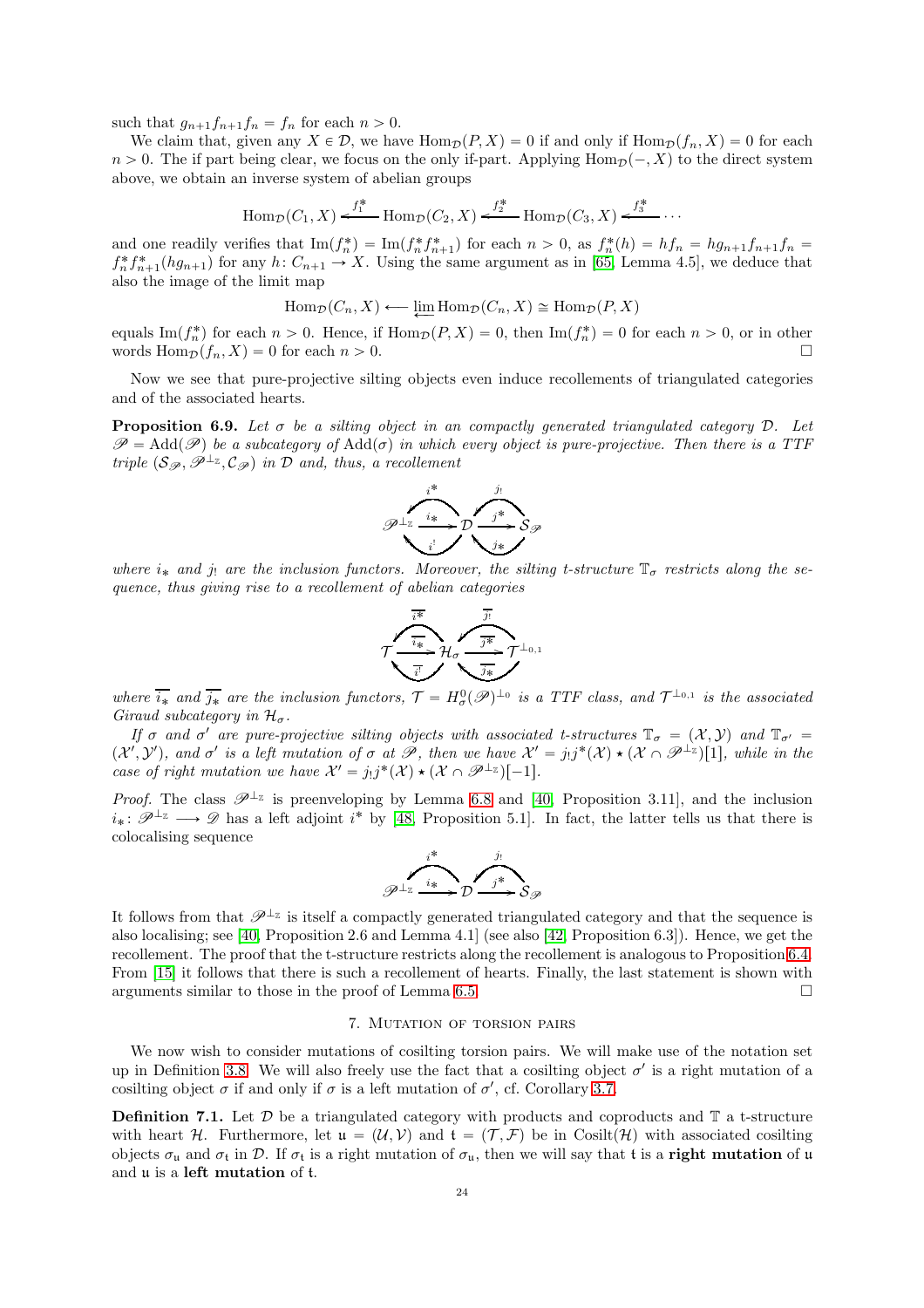By Corollary [3.7,](#page-8-1) the definition is independent of the cosilting objects we choose to represent u and t.

<span id="page-24-0"></span>7.1. Inclusions of torsion pairs and filtration triples. If a cosilting torsion pair  $f = (T, \mathcal{F})$  is a right mutation of some cosilting torsion pair  $\mathfrak{u} = (\mathcal{U}, \mathcal{V})$ , then, by Theorem [3.5,](#page-7-0) we have that  $\mathbb{T}_{\mathfrak{t}^-}$  is a right HRS-tilt of  $\mathbb{T}_{u^-}$ . By Proposition [2.3,](#page-4-3) we have that  $\mathcal{X}_{u^-} \subseteq \mathcal{X}_{t^-}$  and so  $\mathcal{U} \subseteq \mathcal{T}$ . Consequently, we begin by studying such nested torsion pairs, which are known to give rise to filtrations (see [\[13\]](#page-35-37)).

**Definition 7.2.** Let  $U, S, \mathcal{F}$  be full subcategories of an abelian category A. We will call  $(U, S, \mathcal{F})$  a **filtration triple** if  $\text{Hom}_{A}(\mathcal{U}, \mathcal{S}) = 0$ ,  $\text{Hom}_{A}(\mathcal{U}, \mathcal{F}) = 0$ ,  $\text{Hom}_{A}(\mathcal{S}, \mathcal{F}) = 0$  and, for every object X in A, there exists a filtration

$$
0 = X_0 \subseteq X_1 \subseteq X_2 \subseteq X_3 = X
$$

such that  $X_1/X_0 = X_1$  lies in  $\mathcal{U}, X_2/X_1$  lies in  $\mathcal{S}$  and  $X_3/X_2 = X/X_2$  lies in  $\mathcal{F}$ .

<span id="page-24-2"></span>Proposition 7.3. *Let* A *be an abelian category. There is a bijection between:*

- (1) *pairs of torsion pairs*  $(\mathcal{U}, \mathcal{V}), (\mathcal{T}, \mathcal{F})$  *in* A *with*  $\mathcal{U} \subseteq \mathcal{T}$ *; and*
- (2) *filtration triples*  $(U, S, \mathcal{F})$  *in* A.

*The mutually inverse bijections are given by:*

 $(\mathcal{U}, \mathcal{V}), (\mathcal{T}, \mathcal{F}) \mapsto (\mathcal{U}, \mathcal{V} \cap \mathcal{T}, \mathcal{F})$  and  $(\mathcal{U}, \mathcal{S}, \mathcal{F}) \mapsto (\mathcal{U}, \mathcal{S} \star \mathcal{F}), (\mathcal{U} \star \mathcal{S}, \mathcal{F}).$ 

*Proof.* Let  $(\mathcal{U}, \mathcal{V}), (\mathcal{T}, \mathcal{F})$  be a pair of torsion pairs in A such that  $\mathcal{U} \subseteq \mathcal{T}$ . We show that  $(\mathcal{U}, \mathcal{V} \cap \mathcal{T}, \mathcal{F})$ is a filtration triple in A. Let  $S := V \cap T$ . Firstly, the Hom-orthogonality conditions are clear because Hom  $_A(\mathcal{U}, \mathcal{V}) = 0 = \text{Hom}_A(\mathcal{T}, \mathcal{F})$ . Let X be an arbitrary object in A with torsion decompositions

$$
0 \longrightarrow X_1 \longrightarrow X \longrightarrow X/X_1 \longrightarrow 0 \text{ and } 0 \longrightarrow X_2 \longrightarrow X \longrightarrow X/X_2 \longrightarrow 0
$$

where  $X_1$  is contained in  $\mathcal{U}, X/X_1$  is in  $\mathcal{V}, X_2$  is in  $\mathcal{T}$  and  $X/X_2$  is in  $\mathcal{F}$ . Then  $X_2/X_1$  is the torsion-free part of  $X_2$  with respect to  $(\mathcal{U}, \mathcal{V})$  and is a quotient of  $X_2$ , and so  $X_2/X_1$  lies in S. Hence  $0 = X_0 \subseteq X_1 \subseteq$  $X_2 \subseteq X$  is the desired filtration of X.

Let  $(\mathcal{U}, \mathcal{S}, \mathcal{F})$  be a filtration triple in A. We show that  $(\mathcal{U} \star \mathcal{S}, \mathcal{F})$  is a torsion pair in A; the proof that  $(U, S \star F)$  is a torsion pair is similar. If we consider objects U in U, S in S and an exact sequence

$$
0 \longrightarrow U \longrightarrow X \longrightarrow S \longrightarrow 0
$$

and we apply  $\text{Hom}_{\mathcal{A}}(-, \mathcal{F})$ , then we obtain that  $\text{Hom}_{\mathcal{A}}(X, \mathcal{F}) = 0$  and hence  $\text{Hom}_{\mathcal{A}}(\mathcal{U} \star \mathcal{S}, \mathcal{F}) = 0$ . Moreover, by the definition of filtration triple, for each object  $A$  in  $A$ , we have a short exact sequence

$$
0 \longrightarrow A_2 \longrightarrow A \longrightarrow A/A_2 \longrightarrow 0
$$

with  $A/A_2$  in  $\mathcal{F}$ ,  $A_2$  in  $\mathcal{U} \star \mathcal{S}$  because there is a short exact sequence

$$
0 \longrightarrow A_1 \longrightarrow A_2 \longrightarrow A_1/A_2 \longrightarrow 0
$$

where  $A_1$  lies in  $\mathcal U$  and  $A_1/A_2$  lies in S. Thus  $(\mathcal U \star \mathcal S, \mathcal F)$  is a torsion pair.

<span id="page-24-1"></span>**Proposition 7.4.** Let H be the heart of a t-structure in a triangulated category D and let  $(\mathcal{U}, \mathcal{S}, \mathcal{F})$  be *a filtration triple in* H*. The following statements hold.*

- (1)  $(F, U[-1], S[-1])$  is a filtration triple in  $H_{t^-}$  where  $t = (U \star S, F)$ .
- (2)  $(S, \mathcal{F}, \mathcal{U}[-1])$  is a filtration triple in  $\mathcal{H}_{\mathfrak{u}^-}$  where  $\mathfrak{u} = (\mathcal{U}, \mathcal{S} \star \mathcal{F})$ .

*Proof.* We prove statement (1); the proof of (2) is similar. We show that  $(F, U[-1], S[-1])$  is a filtration triple in  $\mathcal{H}_{t^-}$ . First we prove the Hom-orthogonality conditions:

$$
\mathrm{Hom}_{\mathcal{H}_{\mathfrak{t}^-}}(\mathcal{U}[-1],\mathcal{S}[-1])=\mathrm{Hom}_{\mathcal{D}}(\mathcal{U}[-1],\mathcal{S}[-1])\cong \mathrm{Hom}_{\mathcal{D}}(\mathcal{U},\mathcal{S})=\mathrm{Hom}_{\mathcal{H}}(\mathcal{U},\mathcal{S})=0.
$$

Also, since  $U, S \subset \mathcal{T} := U \star S$  and  $(\mathcal{F}, \mathcal{T}[-1])$  is a torsion pair in  $\mathcal{H}_{t^-}$ , it follows that

$$
\operatorname{Hom}_{\mathcal{H}_{\mathfrak{t}^-}}(\mathcal{F},\mathcal{U}[-1])=0=\operatorname{Hom}_{\mathcal{H}_{\mathfrak{t}^-}}(\mathcal{F},\mathcal{S}[-1]).
$$

Next we prove the existence of a filtration by  $(F, U[-1], S[-1])$  for an arbitrary object  $Y \in \mathcal{H}_{t-}$ . The torsion pair  $(F, \mathcal{T}[-1])$  with  $\mathcal{T}[-1] = \mathcal{U}[-1] \star \mathcal{S}[-1]$  induces the following commutative diagram in  $\mathcal{H}_{t}$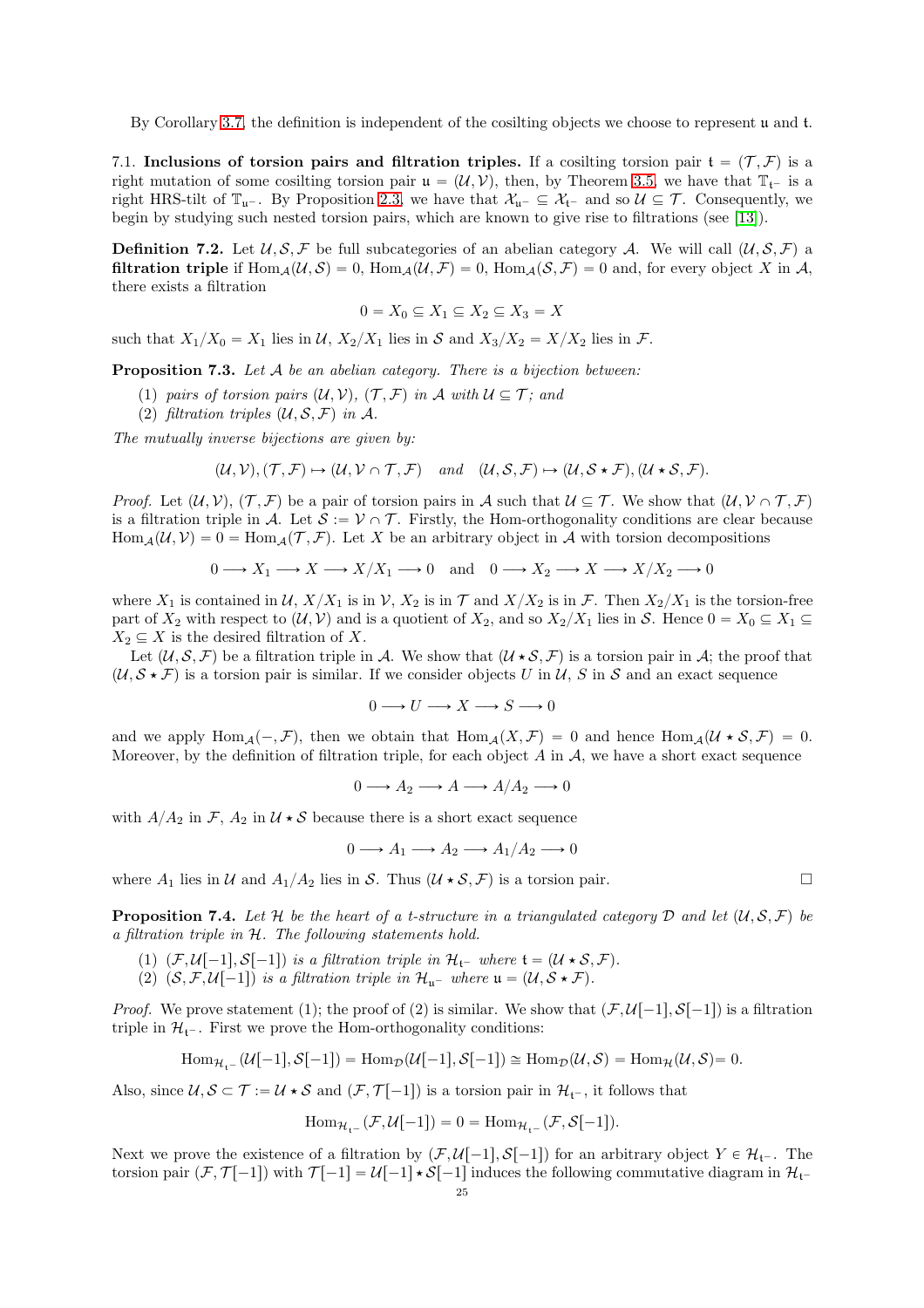with exact rows and columns, where the object  $X$  is obtained as a pullback.



Then, the sequence  $0 = Y_0 \subseteq F \subseteq X \subseteq Y$  is a  $(\mathcal{F}, \mathcal{U}[-1], \mathcal{S}[-1])$ -filtration of Y.

Let us summarise the situation in Proposition [7.4](#page-24-1) as follows

$$
(\mathcal{U}, \mathcal{S}, \mathcal{F}) \text{ in } \mathcal{H} \longrightarrow^{\mathfrak{t}^-}_{\mathcal{W}} (\mathcal{F}, \mathcal{U}[-1], \mathcal{S}[-1]) \text{ in } \mathcal{H}_{\mathfrak{t}^-}
$$
  

$$
\downarrow^{\mathfrak{u}^-}_{\mathfrak{h}} \downarrow^{\mathfrak{u}^-}_{\mathfrak{t}} \left( \mathcal{S}, \mathcal{F}, \mathcal{U}[-1] \right) \text{ in } \mathcal{H}_{\mathfrak{u}^-}
$$

We are now going to see that this diagram can be completed to a commutative triangle. Recall that the collection of torsion pairs in an abelian category  $\mathcal{H}$  has a partial order: we say that u is less than t if  $\mathcal{U} \subseteq \mathcal{T}$ . This gives rise to a poset which we denote by tors $(\mathcal{H})$ .

<span id="page-25-1"></span>**Proposition 7.5.** Let H be the heart of a t-structure  $\mathbb{T} = (X, Y)$  in a triangulated category D, and let  $u = (\mathcal{U}, \mathcal{V})$  be a torsion pair in H. The assignment taking  $t = (\mathcal{T}, \mathcal{F})$  to  $\mathfrak{s} = (\mathcal{T} \cap \mathcal{V}, \mathcal{F} \star \mathcal{U}[-1])$  induces *an order-preserving bijection between:*

- (1) *torsion pairs*  $\mathfrak{t} = (\mathcal{T}, \mathcal{F})$  *in* H *with*  $\mathcal{U} \subseteq \mathcal{T}$ ; *and*
- (2) *torsion pairs*  $\mathfrak{s} = (\mathcal{S}, \mathcal{R})$  *in*  $\mathcal{H}_{\mathfrak{u}^-}$  *with*  $\mathcal{S} \subseteq \mathcal{V}$ *.*

*Moreover, if* t and  $\mathfrak s$  *correspond to each other under this bijection, then*  $(\mathbb{T}_{\mathfrak u^-})_{\mathfrak s^-} = \mathbb{T}_{\mathfrak t^-}$ *. That is, we have a commutative diagram*

$$
\mathbb{T} \xrightarrow{\mathfrak{t}^-} \mathbb{T}_{\mathfrak{t}^-}
$$
  

$$
\downarrow \qquad \qquad \downarrow \qquad \qquad \mathbb{T}_{\mathfrak{t}^-}
$$
  

$$
\mathbb{T}_{\mathfrak{u}^-}
$$

*Proof.* In view of Proposition [7.3,](#page-24-2) the statement can be rephrased in terms of a bijection between filtration triples  $(\mathcal{U}, \mathcal{S}, \mathcal{F})$  in H with  $\mathcal{S} \star \mathcal{F} = \mathcal{V}$  and filtration triples  $(\mathcal{S}, \mathcal{F}, \mathcal{U}[-1])$  in  $\mathcal{H}_{u^-}$  with the same property. By Proposition [7.4,](#page-24-1) every filtration triple  $(\mathcal{U}, \mathcal{S}, \mathcal{F})$  in H induces a filtration triple  $(\mathcal{S}, \mathcal{F}, \mathcal{U}[-1])$  in  $\mathcal{H}_{\mathfrak{u}^-}$ , which in turn induces a filtration triple  $(\mathcal{U}[-1], \mathcal{S}[-1], \mathcal{F}[-1])$  in  $(\mathcal{H}_{u^-})_{v^-}$ , where  $v = (\mathcal{V}, \mathcal{U}[-1])$  is the tilted torsion pair in  $\mathcal{H}_{u^-}$ . By Remark [2.2](#page-4-2) we have  $(\mathcal{H}_{u^-})_{v^-} = \mathcal{H}[-1]$ , and the latter filtration triple corresponds to the filtration triple  $(\mathcal{U}, \mathcal{S}, \mathcal{F})$  in H. This establishes the desired bijection, which is order-preserving by construction.

Next, we prove the stated equality of t-structures by comparing the coaisles. We have  $\mathcal{Y}_{t^-} = \mathcal{F} \star \mathcal{Y}[-1]$ and  $\mathcal{Y}_{u^-} = \mathcal{V} \star \mathcal{Y}[-1]$ . Then, keeping in mind that  $\mathcal{R} = \mathcal{F} \star \mathcal{U}[-1]$ , we obtain

$$
(\mathcal{Y}_{\mathfrak{u}^-})_{\mathfrak{s}^-} = \mathcal{R} \star \mathcal{Y}_{\mathfrak{u}^-}[-1] = \mathcal{F} \star \mathcal{U}[-1] \star \mathcal{V}[-1] \star \mathcal{Y}[-2] = \mathcal{F} \star \mathcal{H}[-1] \star \mathcal{Y}[-2] = \mathcal{F} \star \mathcal{Y}[-1] = \mathcal{Y}_{\mathfrak{t}^-}.
$$

<span id="page-25-0"></span>7.2. Mutation of cosilting torsion pairs. In this subsection, we apply Proposition [7.5](#page-25-1) to cosilting torsion pairs and determine when they are related by mutation.

We will see that this can be expressed in terms of the notion of a wide subcategory. Recall that a full subcategory  $W$  of an abelian category  $\mathcal H$  is an exact abelian subcategory if it is closed under kernels and cokernels. The subcategory  $W$  is **wide** if it is an exact abelian subcategory that is closed under extensions. We will need the following lemma.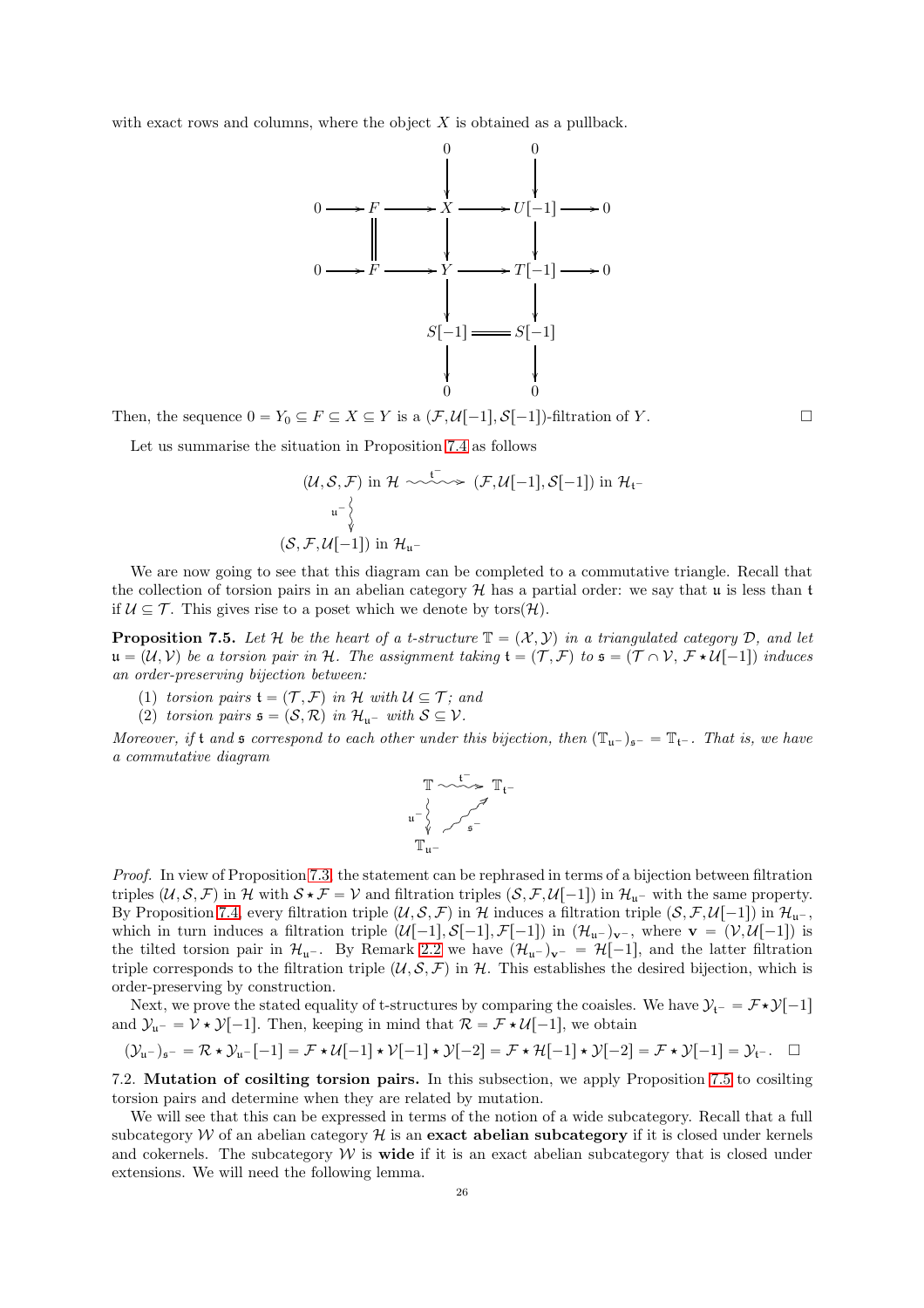<span id="page-26-2"></span>Lemma 7.6. Let D be an arbitrary triangulated category and let H and H' be hearts of t-structures  $(X, Y)$  and  $(X', Y')$  respectively. Then the following statements hold.

- (1) *Let* W *be a full subcategory of* H*. Then* W *is an exact abelian subcategory of* H *if and only if*  $W \star W[1] \subseteq W[1] \star W$  *(equivalently, the cone of every morphism f in* W *is contained in*  $W[1]\star W$ ).
- (2) Let W be a full subcategory contained in  $H \cap H'$ . Then W is an exact abelian subcategory of  $H$ *if and only if*  $W$  *is an exact abelian subcategory of*  $H'$ *.*
- (3) Let W be a full subcategory contained in  $H \cap H'$ . Then W is a wide subcategory of H if and only *if* W is a wide subcategory of  $H'$ .

*Proof.* Statements (2) and (3) follow immediately from the first statement because then the required closure conditions depend only on the ambient triangulated category and not on the specific t-structures. We therefore prove statement (1). Let f be a morphism in W and let  $L := \text{cone}(f)$ . Consider the triangle  $L_X \to L \to L_Y \to L_X[1]$  corresponding to the t-structure  $(\mathcal{X}, \mathcal{Y})$ . Then Ker $(f) = L_X[-1]$  and  $\text{Coker}(f) = L_y$ , so the statement follows.

Let us now consider the following situation.

<span id="page-26-1"></span>**Setup 7.7.** Let D be a compactly generated triangulated category with a t-structure  $\mathbb{T} = (\mathcal{X}, \mathcal{Y})$  and let H be the heart of T. Let further  $\mathfrak{u} = (\mathcal{U}, \mathcal{V})$  and  $\mathfrak{t} = (\mathcal{T}, \mathcal{F})$  be torsion pairs in Cosilt<sub>\*</sub> $(\mathcal{H})$  such that  $U \subseteq \mathcal{T}$ . Let us fix the following notation:

- $\bullet$   $\mathfrak{s} = (\mathcal{S}, \mathcal{R}) = (\mathcal{T} \cap \mathcal{V}, \mathcal{F} \star \mathcal{U}[-1])$  is the torsion pair in  $\mathcal{H}_{u}$  uniquely determined by u and t according to Proposition [7.5;](#page-25-1)
- $\bullet$   $\mathfrak{r} = (\mathcal{R}, \mathcal{S}[-1])$  is the tilted torsion pair of  $\mathfrak{s}$  in  $(\mathbb{T}_{\mathfrak{u}})_{\mathfrak{s}^-} = \mathbb{T}_{\mathfrak{t}^-}$ .

We can visualise the setup in the following commutative diagram:

$$
\mathbb{T} \xrightarrow{\mathfrak{t}^-} \mathbb{T}_{\mathfrak{t}^-}
$$
\n
$$
\downarrow \qquad \downarrow \qquad \downarrow \qquad \downarrow \qquad \downarrow \qquad \mathbb{T}_{\mathfrak{t}^-}
$$
\n
$$
\downarrow \qquad \downarrow \qquad \downarrow \qquad \downarrow \qquad \downarrow \qquad \downarrow \qquad \downarrow \qquad \downarrow \qquad \downarrow \qquad \downarrow \qquad \downarrow \qquad \downarrow \qquad \downarrow \qquad \downarrow \qquad \downarrow \qquad \downarrow \qquad \downarrow \qquad \downarrow \qquad \downarrow \qquad \downarrow \qquad \downarrow \qquad \downarrow \qquad \downarrow \qquad \downarrow \qquad \downarrow \qquad \downarrow \qquad \downarrow \qquad \downarrow \qquad \downarrow \qquad \downarrow \qquad \downarrow \qquad \downarrow \qquad \downarrow \qquad \downarrow \qquad \downarrow \qquad \downarrow \qquad \downarrow \qquad \downarrow \qquad \downarrow \qquad \downarrow \qquad \downarrow \qquad \downarrow \qquad \downarrow \qquad \downarrow \qquad \downarrow \qquad \downarrow \qquad \downarrow \qquad \downarrow \qquad \downarrow \qquad \downarrow \qquad \downarrow \qquad \downarrow \qquad \downarrow \qquad \downarrow \qquad \downarrow \qquad \downarrow \qquad \downarrow \qquad \downarrow \qquad \downarrow \qquad \downarrow \qquad \downarrow \qquad \downarrow \qquad \downarrow \qquad \downarrow \qquad \downarrow \qquad \downarrow \qquad \downarrow \qquad \downarrow \qquad \downarrow \qquad \downarrow \qquad \downarrow \qquad \downarrow \qquad \downarrow \qquad \downarrow \qquad \downarrow \qquad \downarrow \qquad \downarrow \qquad \downarrow \qquad \downarrow \qquad \downarrow \qquad \downarrow \qquad \downarrow \qquad \downarrow \qquad \downarrow \qquad \downarrow \qquad \downarrow \qquad \downarrow \qquad \downarrow \qquad \downarrow \qquad \downarrow \qquad \downarrow \qquad \downarrow \qquad \downarrow \qquad \downarrow \qquad \downarrow \qquad \downarrow \qquad \downarrow \qquad \downarrow \qquad \downarrow \qquad \downarrow \qquad \downarrow \qquad \downarrow \qquad \downarrow \qquad \downarrow \qquad \downarrow \qquad \downarrow \qquad \downarrow \qquad \downarrow \qquad \downarrow \qquad \downarrow \qquad \downarrow \qquad \downarrow
$$

<span id="page-26-0"></span>**Theorem 7.8.** Suppose we are in Setup [7.7.](#page-26-1) Then  $\mathfrak{s}$  is in Cosilt<sub>\*</sub>( $\mathcal{H}_{u-}$ ) and  $\mathfrak{r}$  is in Cosilt<sub>\*</sub>( $\mathcal{H}_{t-}$ ). *Moreover, the following statements are equivalent.*

- (1) t *is a right mutation of* u*.*
- (2) S *is a wide subcategory of* H*.*
- (3)  $\mathfrak{s} = (\mathcal{S}, \mathcal{R})$  *is a hereditary torsion pair in*  $\mathcal{H}_{u^-}$ .
- (4)  $S[-1]$  *is a TTF class in*  $\mathcal{H}_{t}$ .

*Proof.* Let  $\sigma_t$  and  $\sigma_u$  denote the pure-injective cosilting objects in D associated to u and t respectively. The fact that  $\mathfrak s$  is a cosilting torsion pair follows immediately from the fact that  $(\mathbb{T}_{\mathfrak{u}})_{\mathfrak{s}^-} = \mathbb{T}_{\mathfrak{t}^-} = \mathbb{T}_{\sigma_{\mathfrak{t}}}$ by Proposition [7.5.](#page-25-1) Similarly, we have that  $(\mathbb{T}_{\mathfrak{t}})_{\mathfrak{r}} = \mathbb{T}_{\mathfrak{u}}[-1] = \mathbb{T}_{\sigma_{\mathfrak{u}}}[-1]$  by Remark [2.2.](#page-4-2) From Corollary [4.6](#page-13-1) we infer that  $\mathfrak{s}$  is in Cosilt<sub>\*</sub> $(\mathcal{H}_{u-})$  and  $\mathfrak{r}$  is in Cosilt<sub>\*</sub> $(\mathcal{H}_{t-})$ .

(1) $\Leftrightarrow$ (3): Since  $\sigma_t$  and  $\sigma_u$  are pure-injective, the hearts  $\mathcal{H}_{u^-} = \mathcal{H}_{\sigma_u}$  and  $\mathcal{H}_{t^-} = \mathcal{H}_{\sigma_t}$  are Grothendieck categories by Theorem [2.7.](#page-5-2) It is well-known that, in a Grothendieck category, a torsion pair is hereditary if and only if it is cogenerated by a class of injective objects.

Now, if  $\sigma_t$  is a right mutation of  $\sigma_u$ , then we know from Theorem [3.5](#page-7-0) that the t-structure  $\mathbb{T}_{\sigma_t} = \mathbb{T}_{t}$ is the right HRS-tilt of  $\mathbb{T}_{\sigma_{\mathfrak{u}}} = \mathbb{T}_{\mathfrak{u}}$ - at the torsion pair  $({}^{\perp_0}H^0_{\mathfrak{u}^-}(\mathscr{E}), \text{Cogen}(H^0_{\mathfrak{u}^-}(\mathscr{E})))$  in  $\mathcal{H}_{\mathfrak{u}^-}$  induced by  $\mathscr{E} = \text{Prod}(\sigma_{\mathfrak{u}}) \cap \text{Prod}(\sigma_{\mathfrak{t}})$ . It follows that the torsion pairs  $\mathfrak{s} = (\mathcal{S}, \mathcal{R})$  and  $\left( \ulcorner \circ H^0_{\mathfrak{u}^-}(\mathscr{E}), \text{Cogen}(H^0_{\mathfrak{u}^-}(\mathscr{E})) \right)$ coincide. We know that  $H^0_{\mathfrak{u}^-}(\mathscr{E})$  is a set of injective objects in  $\mathcal{H}_{\mathfrak{u}^-}$  (see Proposition [2.5\)](#page-4-1) and so we have shown that (3) holds.

Conversely, suppose that  $S = {}^{\perp_0} \mathcal{I}$  for some class  $\mathcal{I} = \text{Prod}(\mathcal{I})$  of injective objects in  $\mathcal{H}_{u^-}$ . Then there is a class  $\mathscr{E} = \text{Prod}(\mathscr{E}) \subseteq \text{Prod}(\sigma_u)$  such that  $\mathcal{I} = H^0_{\mathfrak{u}^-}(\mathscr{E})$  (see Proposition [2.5](#page-4-1) again) and, moreover,  $\mathfrak{s} = ({}^{\perp_0}H^0_{\mathfrak{u}^-}(\mathscr{E}), \text{Cogen}(H^0_{\mathfrak{u}^-}(\mathscr{E})))$  is a cosilting torsion pair in  $\mathcal{H}_{\mathfrak{u}^-}$  because  $(\mathbb{T}_{\mathfrak{u}^-})_{\mathfrak{s}^-} = \mathbb{T}_{\mathfrak{t}^-} = \mathbb{T}_{\sigma_{\mathfrak{t}}}$  by Proposition [7.5.](#page-25-1) It follows from Proposition [4.5](#page-13-0) and Theorem [4.9](#page-14-0) that  $\sigma_{\mathfrak{u}^-}$  admits a right mutation  $\tilde{\sigma}$ with respect to  $\mathscr{E}$ , which is equivalent to  $\sigma_t$  because  $\mathbb{T}_{\tilde{\sigma}}$  is the right HRS-tilt of  $\mathbb{T}_{u^-}$  at s.

 $(2) \Leftrightarrow (3)$ : Note that S is a full subcategory of D that is contained in  $\mathcal{H} \cap \mathcal{H}_{u^-}$  so, by Lemma [7.6\(](#page-26-2)3), we have that S is a wide subcategory of H if and only if S is a wide subcategory of  $\mathcal{H}_{u}$ . Since S is a torsion class in  $\mathcal{H}_{u}$ , it is closed under extensions and quotients. The equivalence of (2) and (3) then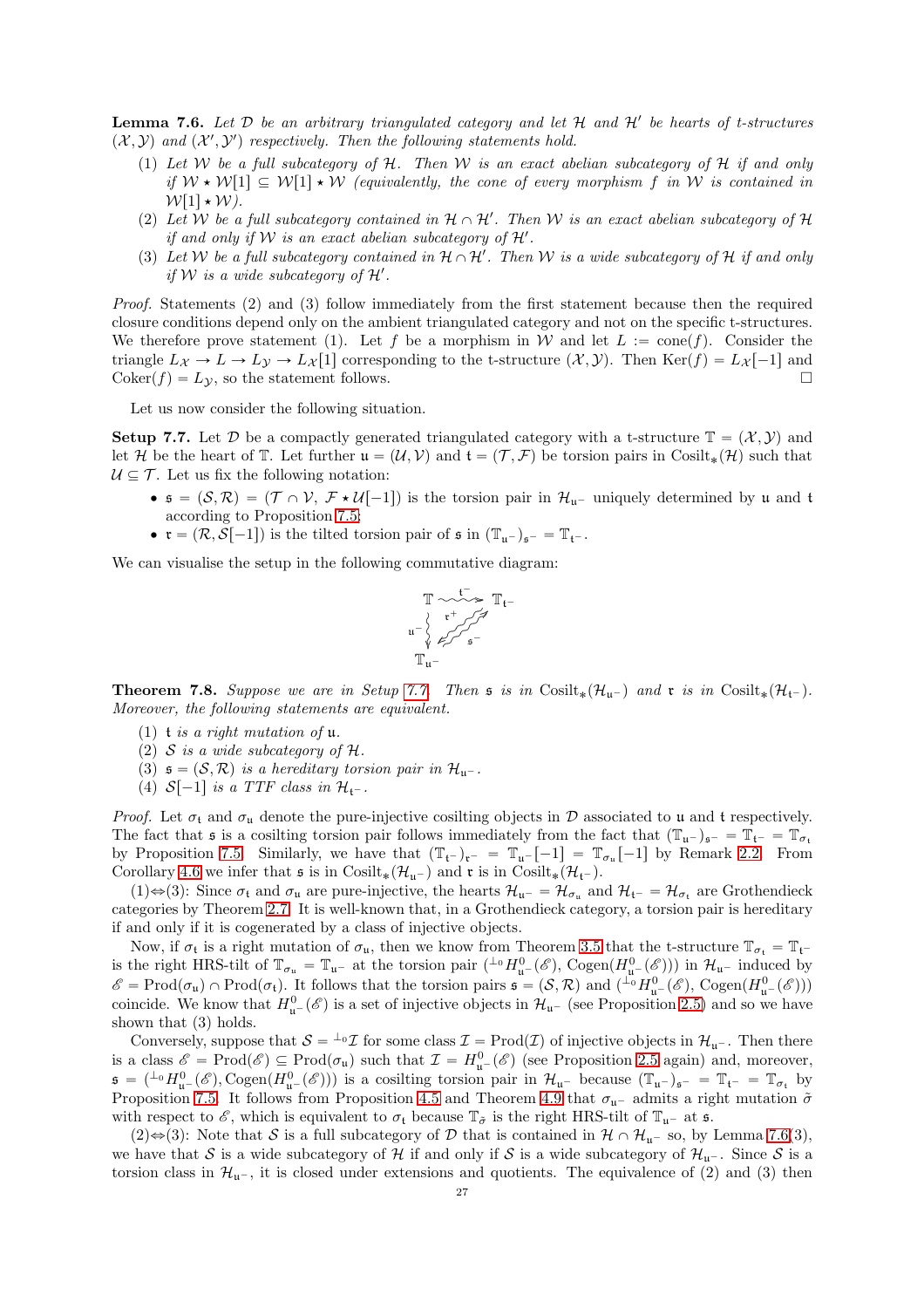follows from the fact that  $\mathfrak s$  is hereditary if and only if S is closed under subobjects in  $\mathcal{H}_{u-}$  if and only if S is closed under kernels in  $\mathcal{H}_{u^-}$  if and only if S is a wide subcategory of  $\mathcal{H}_{u^-}$ .

(2) $\Rightarrow$ (4): By analogous arguments as in the previous paragraph, we observe that S is wide in H if and only if  $\mathfrak{r} = (\mathcal{R}, \mathcal{S}[-1])$  is a cohereditary torsion pair in  $\mathcal{H}_{t-}$ , that is, if and only if  $\mathcal{S}[-1]$  is closed under quotient objects in  $\mathcal{H}_{t}$ . Since a torsion-free class in a Grothendieck category is always closed<br>under coproducts this happens if and only if  $S[-1]$  is a torsion class in  $\mathcal{H}_{t-}$ under coproducts, this happens if and only if  $S[-1]$  is a torsion class in  $\mathcal{H}_{t-}$ .

Inspired by Theorem [7.8\(](#page-26-0)2), we conclude the section with a useful criterion for when the intersection of a torsion and a torsion-free class is a wide subcategory. It is closely related to a construction of Ingalls and Thomas [\[37,](#page-35-38) §2.3], which was generalised in [\[44,](#page-36-22) §3].

<span id="page-27-1"></span>**Proposition 7.9.** Let H be an abelian category and  $\mathfrak{u} = (\mathcal{U}, \mathcal{V})$  and  $\mathfrak{t} = (\mathcal{T}, \mathcal{F})$  be torsion pairs in H *such that*  $U \subseteq T$ *. Then the following are equivalent:* 

- (1)  $\mathcal{T} \cap \mathcal{V}$  *is a wide subcategory of*  $\mathcal{H}$ *.*
- (2) If  $g: T \to V$  is a map in H with T in T and V in V, then  $\text{Ker}(g)$  lies in T and Coker(g) lies in V*.*

*Proof.* Let us denote  $W := \mathcal{T} \cap \mathcal{V}$ .

 $(1) \Rightarrow (2)$ : Let  $g: T \rightarrow V$  be a morphism in H with T in T and V in V. By Proposition [7.3,](#page-24-2) we have that T lies in  $\mathcal{U} \star \mathcal{W}$  and V lies in  $\mathcal{W} \star \mathcal{F}$ , so there are short exact sequences

 $0 \longrightarrow U \longrightarrow T \stackrel{b}{\longrightarrow} S_1 \longrightarrow 0$  and  $0 \longrightarrow S_2 \stackrel{a}{\longrightarrow} V \longrightarrow F \longrightarrow 0$ 

with  $S_1$  and  $S_2$  in W, U in U and F in F. Since  $\text{Hom}_A(U, V) = 0$  and  $\text{Hom}_A(S_1, F) = 0$ , we may use the kernel/cokernel properties to obtain a morphism  $f: S_1 \rightarrow S_2$  such that  $g = afb$ . By assumption we have that both  $\text{Ker}(f)$  and  $\text{Coker}(f)$  lie in W. By taking the pullback of the canonical embedding  $Ker(f) \rightarrow S_1$  along b, we obtain a short exact sequence

$$
0 \longrightarrow U \longrightarrow K \longrightarrow \text{Ker}(f) \longrightarrow 0.
$$

By checking the universal property, it is straightforward to show that  $K \cong \text{Ker}(q)$  and, hence,  $\text{Ker}(q)$ lies in  $U \star W = \mathcal{T}$ . A dual argument yields that there is a short exact sequence

$$
0 \longrightarrow \operatorname{Coker}(f) \longrightarrow \operatorname{Coker}(g) \longrightarrow F \longrightarrow 0
$$

and hence  $Coker(g)$  lies in  $W \star \mathcal{F} = \mathcal{V}$ .

 $(2) \Rightarrow (1)$ : Let  $g: T \rightarrow V$  be a map with T and V in W. Then Ker $(g)$  lies in T by assumption and Ker(g) lies in V because V is a torsion-free class in H. Therefore, Ker(g) lies in W. Similarly, we have that  $Coker(q)$  lies in W.

# 8. MUTATIONS OF TORSION PAIRS IN  $D^b(\text{mod}(R))$

<span id="page-27-0"></span>In this section we will assume that  $D$  is the derived category  $D(R)$  of a left coherent ring R. We will use the techniques developed in the previous sections to study torsion pairs in hearts of t-structures in  $D^b(\text{mod}(R))$ . In order to do that, we must first lift these t-structures to the whole derived category  $D$  and then extend the torsion pairs from the original heart to the lifted heart. Let us begin with the process of extending torsion pairs within a locally coherent Grothendieck category (of which  $Mod(R)$ ) is, by assumption on  $R$ , an example).

<span id="page-27-2"></span>**Proposition 8.1.** [\[25,](#page-35-9) Lemma 4.4] Let A be a locally coherent Grothendieck category and  $\mathbf{t} = (\mathcal{T}, \mathcal{F})$  a *torsion pair in* fpA*. Then*

- (1) the pair  $\vec{t} = (\vec{\tau}, \vec{\tau}) := (f^{\perp}(\tau^{\perp}), \tau^{\perp})$  in A is a torsion pair, called the **lift of** t;
- (2) *the assignment of a torsion pair in* fpA *to its lift in* A *induces a bijection between* (a) *torsion pairs in* fpA*;*
	- (b) *torsion pairs*  $(X, Y)$  *of finite type in* A *such that*  $X \cap f\mathcal{P}$  *is a torsion class in*  $f\mathcal{P}$ .

*If* A *is* locally noetherian *(i.e. if* A *is a Grothendieck category with a set of noetherian generators), then the assignement above establishes a bijection between torsion pairs in* fpA *and torsion pairs of finite type in* A*.*

Note that torsion pairs of finite type in  $Mod(R)$ , for any ring R, are precisely the ones in Cosilt<sub>\*</sub>(Mod(R)). This also holds for a more general class of hearts in  $D(R)$ , see Proposition [4.5.](#page-13-0)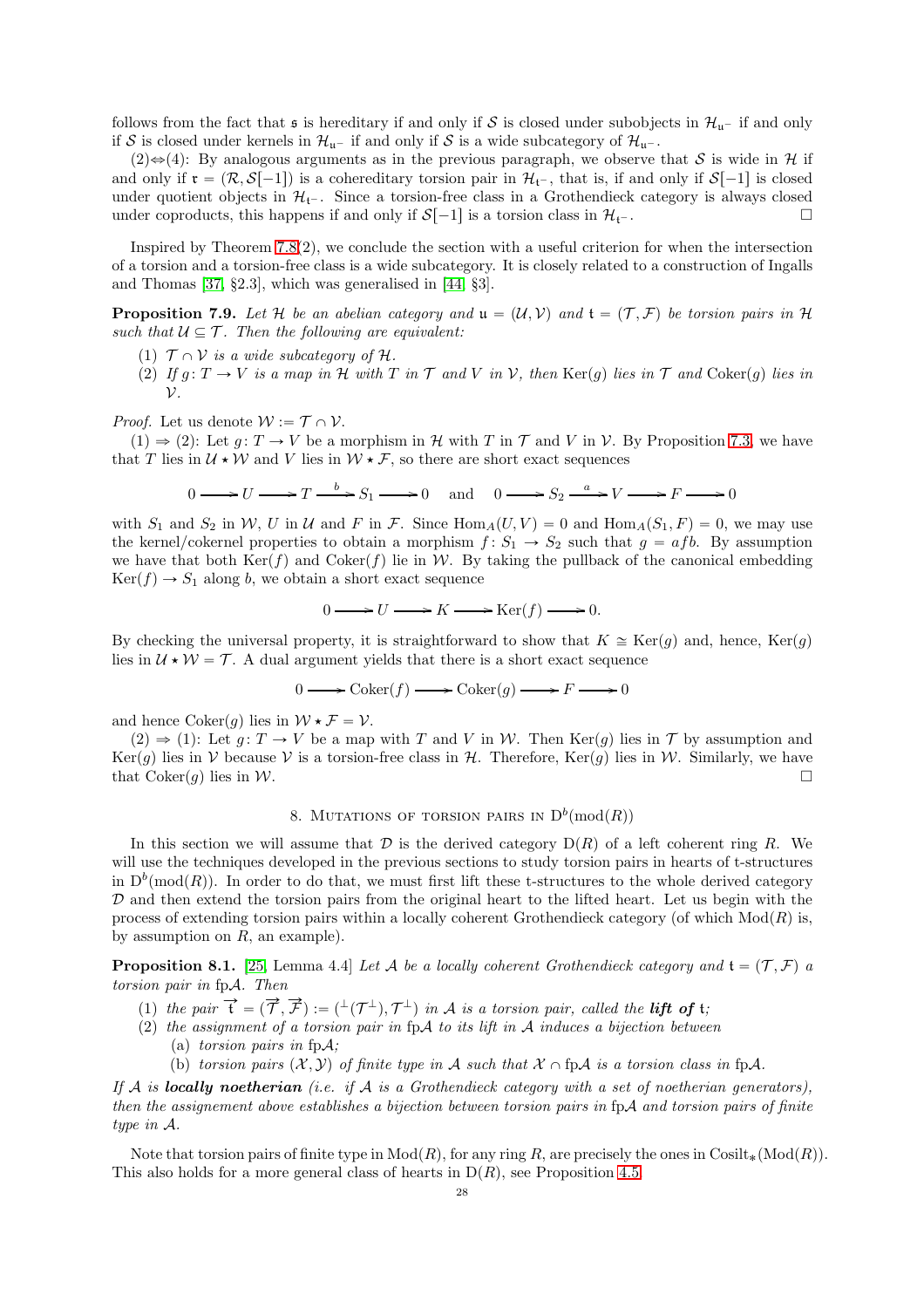Let us now consider an analogous result for certain t-structures in  $D^b(\text{mod}(R))$ . Recall that a tstructure  $\mathbb{T} = (\mathcal{X}, \mathcal{Y})$  in  $D(R)$  or in  $D^b(\text{mod}(R))$  is called **intermediate** if there are integers  $m \geq n$  such that

$$
D^{\geq 0}[m] \subseteq \mathcal{Y} \subseteq D^{\geq 0}[n]
$$

where  $D^{\geq 0}$  is the standard coaisle in  $D(R)$  or in  $D^b(\text{mod}(R))$ , respectively.

<span id="page-28-0"></span>**Proposition 8.2.** [\[46,](#page-36-23) Lemma 3.1 and Corollary 4.2] Let R be a left coherent ring and let  $\mathbb{T} := (\mathcal{U}, \mathcal{V})$ *be an intermediate t-structure in*  $D^b(\text{mod}(R))$ *. Then* 

- (1) the pair  $\vec{T} = (\vec{U}, \vec{V}) := (\perp (\mathcal{U}^{\perp}), \mathcal{U}^{\perp})$  in D(R) is a t-structure, called the **lift of**  $\mathbb{T}$ ;
- (2) the assignment of a t-structure in  $D^b(\text{mod}(R))$  to its lift in  $D(R)$  induces a bijection between (a) *intermediate t-structures in*  $D^b(\text{mod}(R))$ ;
	- (b) *intermediate, compactly generated t-structures in*  $D(R)$  *with a locally coherent heart*  $\overrightarrow{H}$  *such that*  $\operatorname{fp} \overrightarrow{\mathcal{H}} = \overrightarrow{\mathcal{H}} \cap D^b(\operatorname{mod}(R)).$

Note that the t-structures in  $D(R)$  obtained as lifts of t-structures in  $D^b(\text{mod}(R))$  correspond to pure-injective cosilting objects (see [\[5,](#page-35-11) Theorem 4.9]), that is, for every intermediate t-structure  $\mathbb T$  in  $D^b(\text{mod}(R))$  with heart H, there is a pure-injective cosilting object  $\sigma$  such that  $\vec{T} = \mathbb{T}_{\sigma}$ . The t-structure  $\vec{T} = T_{\sigma}$  has a locally coherent Grothendieck heart  $\mathcal{H}_{\sigma}$  with fp $\mathcal{H}_{\sigma} = \mathcal{H}$ . We will often denote this heart by  $\overrightarrow{\mathcal{H}}$ , see the remark below.

*Remark* 8.3. Let us briefly justify the notation  $\overline{(-)}$  used in the assignments discussed in the two theorems. In fact, if H is a locally coherent Grothendieck category it is shown in [\[25\]](#page-35-9) that, for a torsion pair  $(\mathcal{T}, \mathcal{F})$ in fpH, we have that  $\perp(T^{\perp})$  and  $\mathcal{T}^{\perp}$  are the closure under direct limits of  $\mathcal T$  and  $\mathcal F$ , respectively, inside H. Similarly, if  $(\mathcal{U}, \mathcal{V})$  is an intermediate t-structure in  $D^b(\text{mod}(R))$  for a left coherent ring R, it is shown in [\[46\]](#page-36-23) that  $\perp(\mathcal{U}^{\perp}), \mathcal{U}^{\perp}$  and the heart  $\perp(\mathcal{U}^{\perp})[-1] \cap \mathcal{U}^{\perp}$  are the closure under directed homotopy colimits of U, V and of the heart  $U[-1] \cap V$ , respectively, inside D(R). Recall that in the derived category of a ring, we may consider directed homotopy colimits as the derived functor of the direct limit functor.

Finally, the following proposition relates the two lifts enunciated in the theorems above via HRStilting. This result is essentially contained in [\[62,](#page-36-24) Proposition 5.1] and [\[46,](#page-36-23) Proposition 5.1]. We include a proof since the formulations therein are slightly different. The

<span id="page-28-2"></span>**Proposition 8.4.** Let R be a left coherent ring and  $\mathbb{T} = (\mathcal{X}, \mathcal{Y})$  an intermediate t-structure in  $D^b(\text{mod}(R))$ *with heart* H. Consider a torsion pair  $\mathfrak{t} = (\mathcal{T}, \mathcal{F})$  in H and a torsion pair  $\mathfrak{p} = (\mathcal{P}, \mathcal{Q})$  in the heart  $\overrightarrow{H}$  of  $\vec{T}$  *in*  $D(R)$ *. Then* **p** *is the lift of* **t** *to*  $\vec{\mathcal{H}}$  *if and only if*  $\vec{T}_{p}$ <sup>*-is the lift of*  $T_{t}$ *- to*  $D(R)$ *, i.e.*</sup>

$$
\mathfrak{p} = \overrightarrow{t} \Leftrightarrow \overrightarrow{\mathbb{T}}_{\mathfrak{p}^-} = \overrightarrow{\mathbb{T}_{t^-}}
$$

*In particular, for any torsion pair* **t** *in*  $H$ *, the heart of*  $\vec{T}$ <sub> $\vec{t}$ </sub> *is a locally coherent Grothendieck category with*  $H_{t-}$  *as its subcategory of finitely presented objects.* 

*Proof.* Suppose that  $\vec{\mathbb{T}}_{p^-} = \vec{\mathbb{T}}_{t^-}$ . Since  $H^0_{\vec{\mathbb{T}}}$  sends directed homotopy colimits in D(R) to direct limits in  $\overrightarrow{\mathcal{H}}$  (see [\[64,](#page-36-25) Lemma 5.7]), it follows that an object X of D(R) lies in  $\overrightarrow{\mathcal{T}}$  if and only if it lies in  $\overrightarrow{\mathcal{H}} \cap \overrightarrow{\mathcal{X}_{t}}$ . This latter intersection coincides by assumption with  $\vec{\mathcal{X}}_{p^-} \cap \vec{\mathcal{H}}$  which is precisely  $\mathcal{P}$ , thus proving the desired equality.

Conversely, suppose that  $\mathfrak{p} = \vec{t}$ . Let X be an object in  $\overrightarrow{\mathcal{X}_{t}}$ . Then, there is a directed coherent diagram (i.e. an object of the derived category  $D(\text{Mod}(R)^I)$  of I-shaped diagrams of R-modules) that gives rise to  $(X_i)_{i\in I}$  in  $\mathcal{X}_{i}^I$  such that  $\mathbb{L} \underline{\lim}_{i\in I} X_i = X$ . Again since  $H^0_{\overline{\mathbb{T}}}$  sends directed homotopy colimits in D(R) to direct limits in  $\overrightarrow{\mathcal{H}}$ , we have that  $H^0_{\overrightarrow{\mathcal{H}}}(X)$  lies in  $\overrightarrow{\mathcal{T}}$ , and this latter class coincides with  $\mathcal{P}$ by assumption. As a consequence, since  $\vec{T}$  is intermediate and, thus, nondegenerate, we have that  $\overrightarrow{\mathcal{X}}_{t-} \subseteq \overrightarrow{\mathcal{X}}_{p-}$  (see also Remark [2.2\)](#page-4-2). Conversely, since both  $\overrightarrow{\mathcal{Y}}$  and  $\overrightarrow{\mathcal{X}}$  are contained in  $\overrightarrow{\mathcal{X}}_{t-}$ , it follows that  $\overrightarrow{\mathcal{X}}_{p^-} = \overrightarrow{\mathcal{X}} \star \overrightarrow{\mathcal{P}} = \overrightarrow{\mathcal{X}} \star \overrightarrow{\mathcal{T}}$  is contained in  $\overrightarrow{\mathcal{X}}_{t^-}$ . The final statement follows from Proposition [8.2.](#page-28-0)

Informally, one of the implications of the statement above tells us that the tilt at the lifted torsion pair coincides with the lift of the tilted t-structure. In other words, the operations *lift* and *tilt*, when correctly interpreted, commute.

We are now ready to establish the setup with which we will work in this section.

<span id="page-28-1"></span>**Setup 8.5.** Let R be a left coherent ring and  $\mathbb{T}$  an intermediate t-structure in  $D^b(\text{mod}(R))$  with heart H. Consider two torsion pairs  $\mathfrak{u} = (\mathcal{U}, \mathcal{V})$  and  $\mathfrak{t} = (\mathcal{T}, \mathcal{F})$  in H with  $\mathcal{U} \subseteq \mathcal{T}$  and let us fix the notation: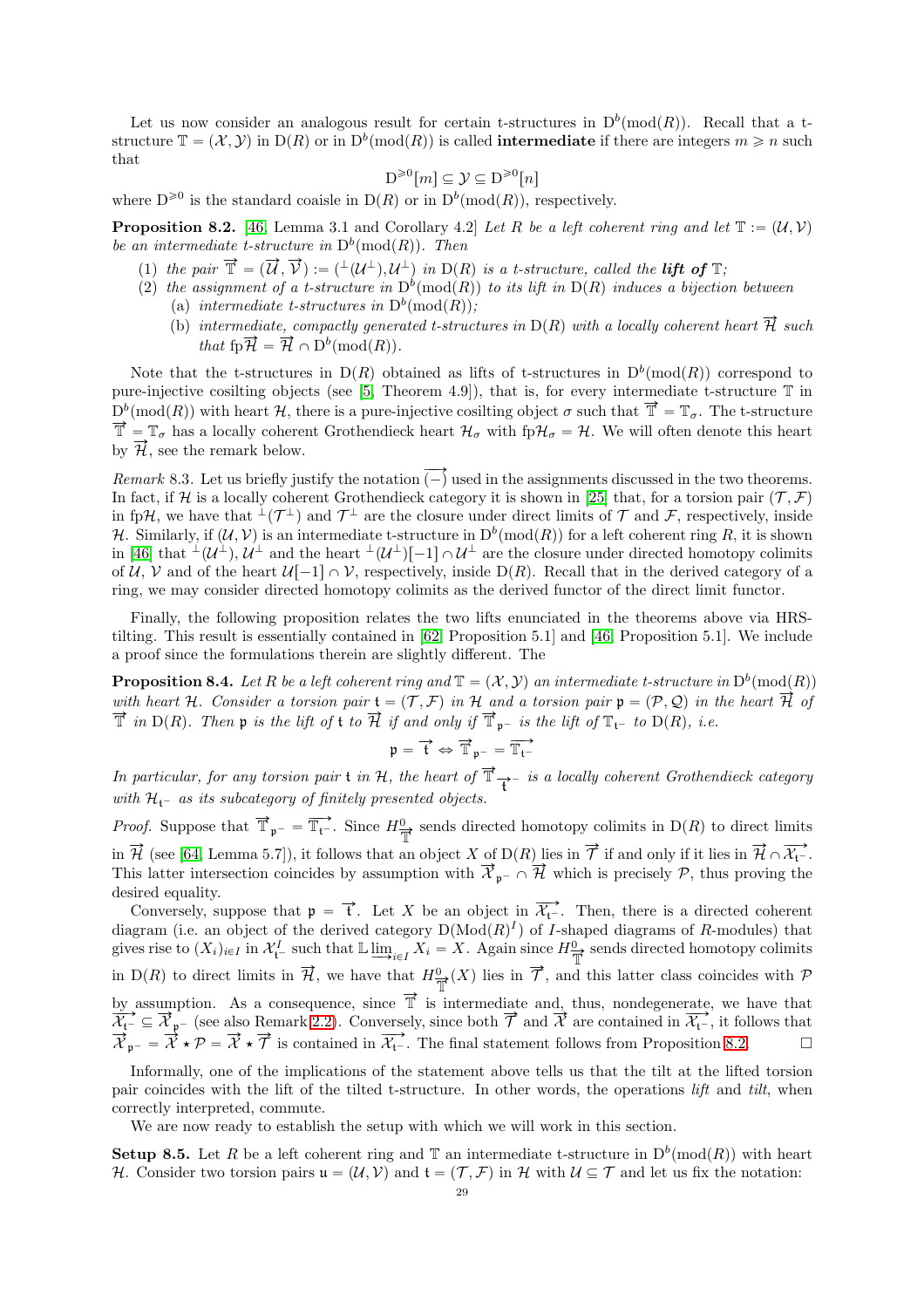- $\bullet$   $\sigma$  denotes a pure-injective cosilting object in D(R) such that  $\overline{\mathbb{T}} = \mathbb{T}_{\sigma}$ ;
- $\bullet$   $\mathfrak{s} = (\mathcal{S}, \mathcal{R}) = (\mathcal{T} \cap \mathcal{V}, \mathcal{F} \star \mathcal{U}[-1])$  denotes the torsion pair in  $\mathcal{H}_{u}$  determined by u and t by Proposition [7.5;](#page-25-1)
- $\mathbf{r} = (\mathcal{R}, \mathcal{S}[-1])$  denotes the tilted torsion pair of  $\mathfrak{s}$  in  $(\mathbb{T}_{\mathfrak{u}})_{\mathfrak{s}^-} = \mathbb{T}_{\mathfrak{t}^-}$ .

An important example of Setup [8.5](#page-28-1) is given by taking  $\mathbb T$  to be the standard t-structure in  $D(R)$  and  $\mathfrak{u} = (\mathcal{U}, \mathcal{V})$  and  $\mathfrak{t} = (\mathcal{T}, \mathcal{F})$  any torsion pairs in mod $(R)$  with  $\mathcal{U} \subseteq \mathcal{T}$ .

The following lemma makes it clear that, in our setup, Proposition [7.5](#page-25-1) is compatible with the operations of lifting of torsion pairs and t-structures. This will be useful for us later on.

<span id="page-29-1"></span>**Lemma 8.6.** Suppose we are in Setup [8.5](#page-28-1) and consider the torsion pair  $\vec{t}$  and  $\vec{u}$  in  $\vec{\mathcal{H}}$ . Then the torsion *pairs*  $(\vec{\mathcal{T}} \cap \vec{\mathcal{V}}, \vec{\mathcal{T}} \star \vec{\mathcal{U}}[-1])$  in  $\vec{\mathcal{H}}_{\vec{\mathbf{U}}}-$  and  $(\vec{\mathcal{T}} \star \vec{\mathcal{U}}[-1], (\vec{\mathcal{T}} \cap \vec{\mathcal{V}})[-1])$  in  $\vec{\mathcal{H}}_{\vec{\mathbf{U}}}-$  given by Proposition [7.5](#page-25-1) *coincide with*  $\vec{s}$  *and*  $\vec{r}$ *, respectively.* 

*Proof.* Note that, by Proposition [8.4,](#page-28-2) we have  $\overrightarrow{\mathcal{H}}_{\overrightarrow{\mathbf{u}}^-} = \overrightarrow{\mathcal{H}_{\mathbf{u}^-}}$  and  $\overrightarrow{\mathcal{H}}_{\overrightarrow{\mathbf{t}}^-} = \overrightarrow{\mathcal{H}_{\mathbf{t}^-}}$ . By Proposition [7.5,](#page-25-1) the torsion pair for which a right HRS-tilt allows us to pass from  $\overrightarrow{\mathcal{H}_{u}}$  to  $\overrightarrow{\mathcal{H}_{t}}$  is uniquely determined as the torsion pair for which a right fries and above as to pass from  $V_{\text{t}}$  to  $V_{\text{t}}$  is analysis) determined as the torsion pair  $\mathfrak{p} := (\vec{\mathcal{T}} \cap \vec{\mathcal{V}}, \vec{\mathcal{F}} \star \vec{\mathcal{U}}[-1])$ . On the other hand, it follows from Propos torsion pair must be  $\vec{s}$ . An analogous argument holds for the equality  $(\vec{F} \star \vec{U}[-1], (\vec{T} \cap \vec{\mathcal{V}})[-1]) = \vec{r}$  $\lim_{T \to \infty} \frac{\text{max of } \mathcal{F} \cdot \text{min } \text{max of } \mathcal{F}}{\text{max of } \mathcal{F}}$ 

In the context of the Lemma above, when  $\vec{t}$  is a right mutation of  $\vec{u}$ , the torsion pair  $\vec{s}$  is a hereditary torsion pair of finite type, as shown in Theorem [7.8](#page-26-0) and Proposition [4.5.](#page-13-0) We will make use of the close relationship between such torsion pairs and the spectrum of locally coherent Grothendieck categories, which we summarise in the next theorem.

<span id="page-29-2"></span>Theorem 8.7 ([\[39,](#page-35-39) [35\]](#page-35-40)). *Let* A *be a locally coherent Grothendieck category* A*. The (isoclasses of ) indecomposable injective objects form a topological space,*  $Spec(A)$ *, with a basis of open subsets given by sets of the form*

$$
\mathcal{O}(C) = \{ E \in \text{Spec}(\mathcal{A}) \mid \text{Hom}_{\mathcal{H}}(C, E) \neq 0 \}, C \in \text{fpA}.
$$

*There are bijections between:*

- (a) *hereditary torsion pairs of finite type in* A*;*
- (b) *Serre subcategories of* fpA*; and*
- (c) *open subsets of*  $Spec(A)$ *.*

*The bijection between (a) and (b) is given by the assignments*  $(S, \mathcal{R}) \mapsto S \cap \text{fpA}$  *and*  $\mathcal{L} \mapsto ({}^{\perp_0}(\mathcal{L}^{\perp_0}), \mathcal{L}^{\perp_0})$ . *The assignment*  $(b) \rightarrow (c)$  takes a Serre subcategory L to  $\mathcal{O} = \{E \in \text{Spec}(\mathcal{A}) \mid E \notin \mathcal{L}^{\perp_0}\}$ . The assignment  $(c) \rightarrow (a)$  maps an open set  $\mathcal O$  to the hereditary torsion pair  $(S, \mathcal R)$  cogenerated by the complement  $\mathcal O^c$ .

Let us come back to Setup [8.5.](#page-28-1) We are now in a position to show that, if the lifted torsion pairs  $\vec{t}$ and  $\vec{u}$  in  $\vec{\mathcal{H}}$  are related by mutation, then this mutation is controlled by objects of  $\mathcal{H} = \text{fp} \vec{\mathcal{H}}$ .

<span id="page-29-0"></span>Theorem 8.8. *Suppose we are in Setup [8.5.](#page-28-1) The following statements are equivalent.*

- (1)  $\vec{t}$  *is a right mutation of*  $\vec{u}$ *.*
- (2) S *is a wide subcategory of* H*.*
- $(3)$  *If*  $g: T \to V$  *is a map in*  $\mathcal{H}$  *with*  $T$  *in*  $\mathcal{T}$  *and*  $V$  *in*  $\mathcal{V}$ *, then*  $\text{Ker}(g)$  *lies in*  $\mathcal{T}$  *and*  $\text{Coker}(g)$  *lies in* V*.*

*Proof.* (1) $\Rightarrow$ (2): From Theorem [7.8](#page-26-0) and Lemma [8.6,](#page-29-1) the class  $\vec{S}$  is a wide subcategory in  $\vec{\mathcal{H}}$ . We prove that  $S = \overrightarrow{S} \cap H$ , thus showing that S is a wide subcategory of H. We have  $S = V \cap T = \overrightarrow{V} \cap \overrightarrow{T} \cap H$ . The latter class coincides with  $\vec{V} \cap \vec{T} \cap D^b(\text{mod}(R))$  by Proposition [8.2](#page-28-0) and, moreover, from Lemma [8.6,](#page-29-1) we have that it equals  $\overrightarrow{S} \cap D^b(\text{mod}(R))$ . Using Proposition [8.2](#page-28-0) again, we conclude our claim.

 $(2) \Rightarrow (1)$ : Both hearts H and  $\mathcal{H}_{u^-}$  in  $D^b(\text{mod}(R))$  contain W. By Lemma [7.6\(](#page-26-2)3), our assumption implies that  $W = S \cap \mathcal{H}_{u^-}$  is a wide subcategory of  $\mathcal{H}_{u^-}$ . In fact, it is even a Serre subcategory: it is closed under quotients in  $\mathcal{H}_{u}$  because S is a torsion class, and so it is also closed under subobjects. By Theorem [8.7](#page-29-2) we then have that  $\vec{s}$  is a hereditary torsion pair of finite type and, therefore, by Lemma [8.6](#page-29-1) and Theorem [7.8,](#page-26-0) we conclude that  $\vec{\tau}$  is a right mutation of  $\vec{u}$ .

 $(2) \Leftrightarrow (3)$ : This is an immediate consequence of Proposition [7.9.](#page-27-1)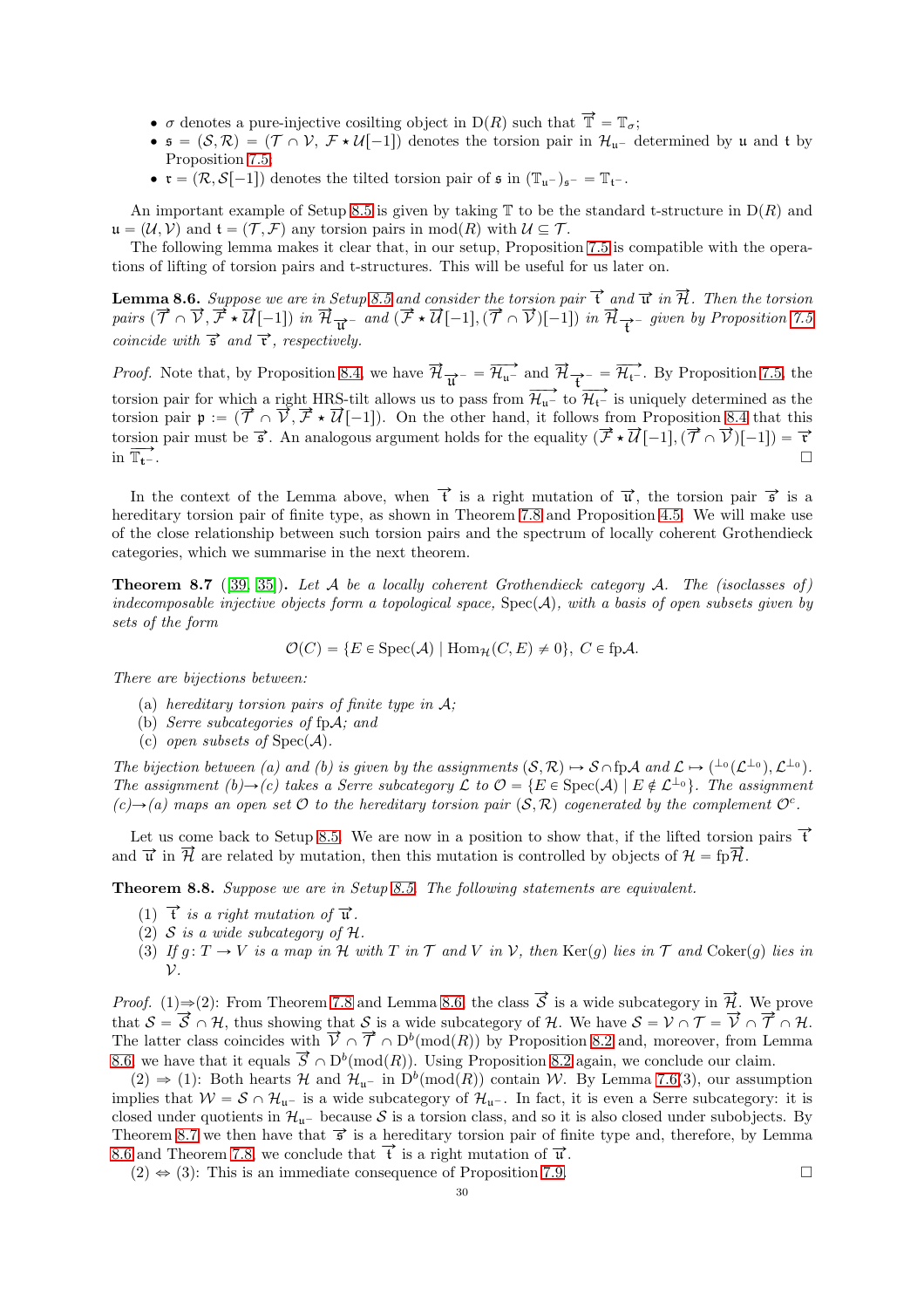## 9. MUTATION AND SIMPLE OBJECTS

<span id="page-30-0"></span>In this section we specialise the results of Section [8](#page-27-0) to the case where the heart  $\mathcal{H}$  (of an intermediate t-structure in  $D^b(\text{mod}(R))$ , R left coherent) is a length category. These hearts are known to occur frequently when R is an artinian ring. In this setting we will show that mutation is controlled by simple objects.

<span id="page-30-1"></span>9.1. Abelian length categories. Recall that an abelian category  $A$  is called a length category if filt(S) = A, where S is the set of simple objects in A. A Grothendieck category G is called **locally** finite if it has a set of finite length generators. Recall that an object is of finite length if and only if it is both noetherian and artinian. By [\[55,](#page-36-26) Proposition 8.2] we have that  $\mathcal G$  is locally finite if and only if fpG is a length category if and only if G is locally noetherian and Filt $(\Omega) = G$  where  $\Omega$  is the set of simple objects in G. In particular, if in Setup [8.5](#page-28-1)  $H$  is a length category, Proposition [8.1](#page-27-2) tells us that every torsion pair of finite type in  $\vec{\mathcal{H}}$  is of the form  $\vec{v}$ , for a torsion pair  $\mathfrak{v}$  in  $\mathcal{H}$ . We will replace Setup [8.5](#page-28-1) with the following.

<span id="page-30-2"></span>Setup 9.1. (= Setup [8.5](#page-28-1) +  $\mathcal{H}$  length category) Let R be a left coherent ring and T an intermediate t-structure in  $D^b(\text{mod}(R))$  whose heart H is a length category. Consider two torsion pairs  $\mathfrak{u} = (\mathcal{U}, \mathcal{V})$ and  $\mathfrak{t} = (\mathcal{T}, \mathcal{F})$  in H with  $\mathcal{U} \subseteq \mathcal{T}$  and let us fix the notation:

- $\sigma$  denotes a pure-injective cosilting object in D(R) such that  $\vec{\mathbb{T}} = \mathbb{T}_{\sigma}$ ;
- $\bullet$   $\mathfrak{s} = (\mathcal{S}, \mathcal{R}) = (\mathcal{T} \cap \mathcal{V}, \mathcal{F} \star \mathcal{U}[-1])$  denotes the torsion pair in  $\mathcal{H}_{u}$  determined by u and t by Proposition 7.5:
- $\mathbf{r} = (\mathcal{R}, \mathcal{S}[-1])$  denotes the tilted torsion pair of  $\mathfrak{s}$  in  $(\mathbb{T}_{\mathfrak{u}})_{\mathfrak{s}^-} = \mathbb{T}_{\mathfrak{t}^-}$ .

An important example of Setup [9.1](#page-30-2) is given by taking  $\mathbb T$  to be the standard t-structure in  $D^b(\text{mod}(R)),$ with R being artinian, and any pair of torsion pairs  $\mathfrak{u} = (\mathcal{U}, \mathcal{V})$  and  $\mathfrak{t} = (\mathcal{T}, \mathcal{F})$  in mod $(R)$  with  $\mathcal{U} \subseteq \mathcal{T}$ .

*Remark* 9.2. In view of Proposition [8.1,](#page-27-2) mutation of torsion pairs in Cosilt<sub>\*</sub>( $\overrightarrow{\mathcal{H}}$ ) admits an interpretation inside the lattice tors( $\mathcal{H}$ ) of torsion classes in H with partial order given by inclusion. We refer to [\[27,](#page-35-12) [10,](#page-35-41) [12,](#page-35-13) [11\]](#page-35-42) for details about the lattice structure of tors $(\mathcal{H})$ .

Following [\[11,](#page-35-42) Section 6], we will say that t is a right mutation of  $\mu$  (and  $\mu$  a left mutation of t) when we are in the situation of Theorem [8.8.](#page-29-0) Note also that condition (2) in that theorem, in the terminology of [\[11\]](#page-35-42), states that the interval  $[\mathcal{U}, \mathcal{T}]$  is a wide interval of tors $(\mathcal{H})$ .

The following well-known theorem due to Ringel tells us that every object in a wide subcategory  $W$  of  $H$  admits a finite filtration by simple objects of  $W$ . This is the point of view from which wide intervals are studied in [\[11\]](#page-35-42). An object X in H is called a **brick** if  $\text{End}_{\mathcal{H}}(X)$  is a skew-field. A collection of bricks  $\Omega$  in H is called a **semibrick** if  $\text{Hom}_{\mathcal{H}}(S, S') = 0$  whenever S and S' are in  $\Omega$  and  $S \neq S'$ .

<span id="page-30-4"></span>Theorem 9.3 ([\[60\]](#page-36-27)). *Let* A *be a length category. If we assign to a wide subcategory* W *of* A *the set* M *of its simple objects, we obtain a semibrick* M such that  $W = \text{filt}(M)$ *. This yields a one-one correspondence between wide subcategories and semibricks in* A*.*

When a wide subcategory arises as in Theorem  $8.8(2)$ , it is possible to characterise its simple objects more precisely, and we do so in Lemma [9.6.](#page-31-0) First we need the following definition.

<span id="page-30-3"></span>**Definition 9.4** ([\[7\]](#page-35-14)). Let  $u = (U, V)$  be torsion pair in an abelian category H. We say that a non-zero object M in V is almost torsion (for u) if the following conditions are satisfied.

(i) All proper quotients of M are in  $\mathcal{U}$ .

(ii) For all short exact sequences  $0 \to M \to Y \to Z \to 0$ , with Y in V, we have that Z lies in V.

Almost torsion-free objects for u are defined dually.

<span id="page-30-5"></span>*Remark* 9.5. (1) [\[7\]](#page-35-14), [\[58,](#page-36-28) Theorem 2.3.6] If  $H$  is the heart of a t-structure in an arbitrary triangulated category, then an object M in V is almost torsion if and only if M becomes a (torsion) simple object in the tilted heart  $\mathcal{H}_{u^-} = \mathcal{V} \star \mathcal{U}[-1]$ . The almost torsion-free objects for u are precisely those N in U for which  $N[-1]$  becomes a simple object in  $\mathcal{H}_{u^-}$ .

(2) [\[66,](#page-36-29) Section 2] Let A be a finite-dimensional algebra and  $\mathfrak{u} = (\mathcal{U}, \mathcal{V})$  a torsion pair in mod(A) with lifted torsion pair  $\vec{u}$  in Mod(A). The finite-dimensional torsion-free, almost torsion modules for  $\vec{u}$  coincide with the torsion-free, almost torsion modules for u and are precisely the minimal extending modules defined in [\[12\]](#page-35-13). Moreover, all torsion, almost torsion-free modules for  $\vec{u}$  are finite-dimensional and coincide with the torsion, almost torsion-free modules for  $\mu$ , that is, with the minimal co-extending modules from [\[12\]](#page-35-13).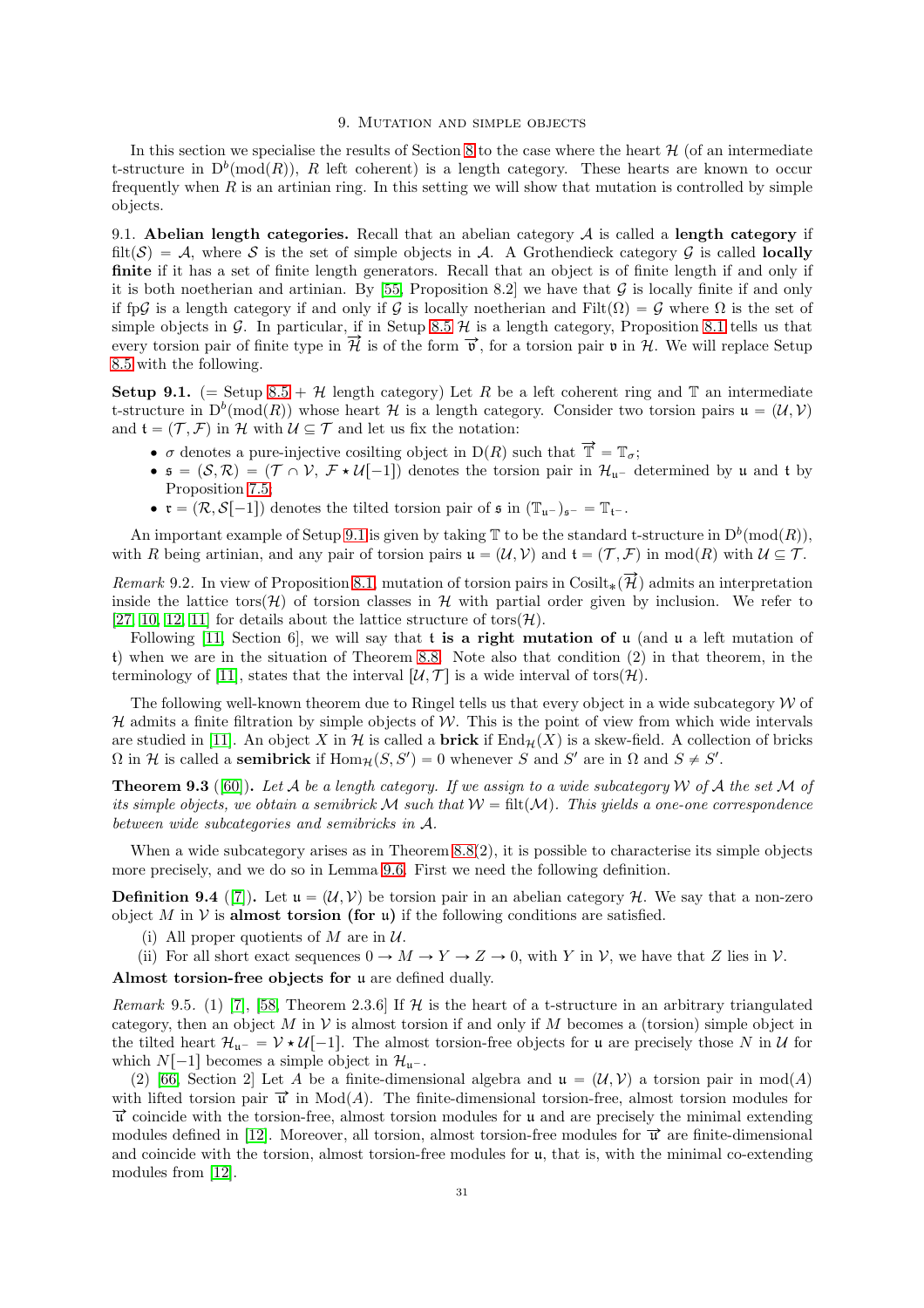(3) It is easy to check that the arguments in [\[66\]](#page-36-29) yield the same results for locally finite categories. In particular, in the situation of Setup [9.1,](#page-30-2) every object  $M$  which is torsion-free, almost torsion for u becomes a simple object in  $\overrightarrow{\mathcal{H}_{u}}$ , and every object N which is torsion, almost torsion-free for t gives rise to a simple object  $N[-1]$  in  $\overrightarrow{\mathcal{H}_{t}}$ .

<span id="page-31-0"></span>Lemma 9.6. *Suppose we are in Setup [9.1.](#page-30-2) If* t *is a right mutation of* u*, then the following statements are equivalent for an object* B *in* H*.*

- (1) B *is contained in the semibrick associated to the wide subcategory*  $S$  *of*  $H$ *.*
- (2)  $B$  *is a torsion-free, almost torsion object for* **u** *that belongs to*  $\mathcal{T}$ *.*
- (3) B *is a torsion, almost torsion-free object for* t *that belongs to* V*.*

*Proof.* Let M denote the semibrick associated to S, that is, the set of simple objects of S. We show the equivalence of  $(1)$  and  $(2)$ . The equivalence of  $(1)$  and  $(3)$  uses a dual argument.

We begin by showing that every B in M is torsion-free, almost torsion for u. Let  $N \cong B/K$  be a proper factor of B; we wish to show that N lies in  $U$  and hence condition (i) from Definition [9.4](#page-30-3) holds. Let  $U_N$  and  $V_N$  be objects in  $\mathcal U$  and  $\mathcal V$  such that there is a short exact sequence  $0 \to U_N \to N \to V_N \to 0$ . First suppose that  $U_N \neq 0$  and consider the pullback diagram:



By condition (3) of Theorem [8.8](#page-29-0) applied to f, we have that X lies in S. Hence the morphism g is an isomorphism and so  $V_N = 0$ . That is, we have  $N = U_N$ , which lies in U. Now suppose that  $U_N = 0$  and so N lies in V. We may apply condition (3) of Theorem [8.8](#page-29-0) to l and so we have that K lies in S. Then h is an isomorphism, that is, we have  $N = 0$ . Condition (ii) in Definition [9.4](#page-30-3) follows immediately from statement (3) of Theorem [8.8.](#page-29-0)

Conversely, if B in H is torsion-free, almost torsion for u and belongs to T, then certainly B lies in  $S$ , and every non-zero subobject K in S of B satisfies that  $B/K$  lies in  $S \subseteq V$ , but also in U by condition (i) in Definition [9.4,](#page-30-3) hence  $K = B$ . This shows that B is a simple object of S, hence it belongs to M.  $\Box$ 

Let A be a Grothendieck category, and let  $\Omega$  be the set of isoclasses of simple objects in A. Given a subset  $\Omega'$  of  $\Omega$ , we consider the torsion pair generated by  $\Omega'$ . It has the shape  $(\text{Filt}(\Omega'), (\Omega')^{\perp_0})$ , cf. [\[68,](#page-36-10) Proposition VIII.3.2]. Moreover, it is hereditary because, for every simple S in  $\Omega$  and every object M in G, there exists a non-zero map  $S \to E(M)$  if and only if S embeds in M, and so  $(\Omega')^{\perp_0}$  is closed under injective envelopes. By [\[68,](#page-36-10) Lemma VIII.2.4], the torsion pairs generated by subsets of  $\Omega$  are precisely the hereditary torsion pairs of the form  $(S, \mathcal{R})$  with  $S \subseteq \text{Filt}(\Omega)$ ; we call such a pair a simple torsion **pair.** Observe that an object M is contained in Filt $(\Omega)$  if and only if every non-zero quotient of M has a non-zero socle, cf. [\[68,](#page-36-10) Proposition VII.2.5]. For the sake of the next result, we will say that a TTF class F is a simple TTF class if  $\mathcal{F} = \text{Filt}(\Omega')$  for some set  $\Omega' \subseteq \Omega$ .

<span id="page-31-1"></span>Theorem 9.7. *Suppose we are in Setup [9.1.](#page-30-2) Let* M *be the set of all torsion-free, almost torsion objects for* u *which belong to* T *. Let* N *be the set of all torsion, almost torsion-free objects for* t *which belong to* V*. The following statements are equivalent.*

- (1) t *is a right mutation of* u*.*
- (2)  $S = \text{filt}(\mathcal{M})$  in H.
- (3)  $S = \text{filt}(\mathcal{N})$  in H.
- (4) *The pair*  $\vec{s}$  *is a simple (hereditary) torsion pair in*  $\overrightarrow{\mathcal{H}_{\text{u}}}.$
- (5) The class  $\vec{S}$  [-1] is a simple TTF class in  $\overrightarrow{\mathcal{H}_{t}}$ .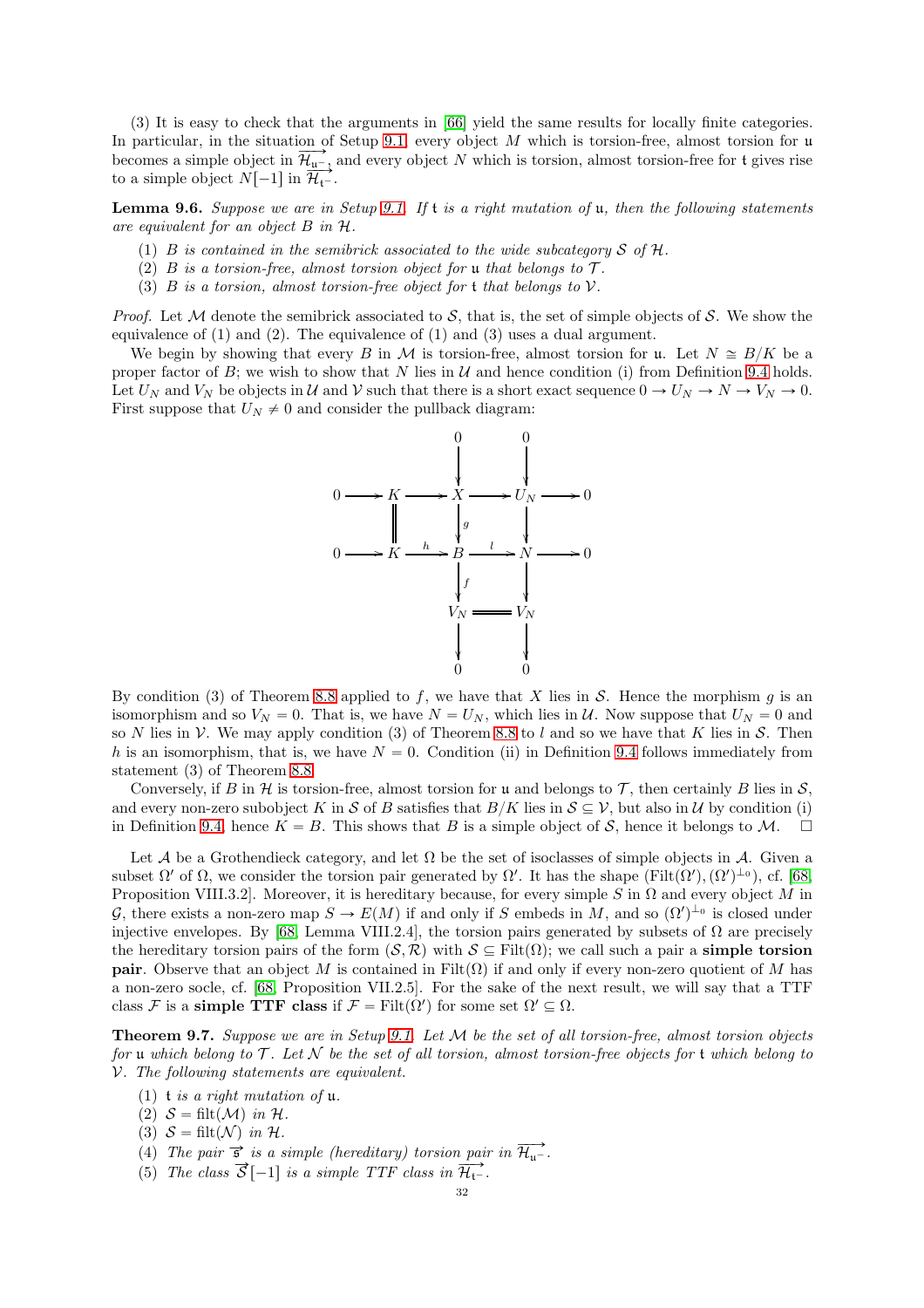*Proof.* The equivalence of the first three statements follows immediately from Theorem [8.8,](#page-29-0) Theorem [9.3](#page-30-4) and Lemma [9.6.](#page-31-0)

 $(2) \Rightarrow (4)$ : First observe that, since S is extension-closed, condition (2) implies that S also coincides with filt(M) in  $\mathcal{H}_{u}$ . Hence, we have that  $\vec{\mathcal{R}} = \mathcal{S}^{\perp_{0}} = \mathcal{M}^{\perp_{0}}$  in  $\overrightarrow{\mathcal{H}_{u}}$ , and the latter is the torsion-free class in a simple hereditary torsion pair in  $\overrightarrow{\mathcal{H}_{u}}$  by Remark [9.5.](#page-30-5) Thus,  $\vec{s}$  is indeed a simple torsion pair in  $\overrightarrow{\mathcal{H}_{\mathfrak{u}^{-}}}$ .

(4) $\Rightarrow$ (5): We know from Theorem [7.8](#page-26-0) that  $\vec{S}$  [-1] is a TTF class in  $\vec{H}_{t}$ <sup>-</sup>. By assumption, there exists a set of simple objects  $\Omega'$  in  $\overline{\mathcal{H}}_{u}$  such that  $\overline{\mathcal{S}} = \text{Filt}(\Omega')$ . It follows easily from the definitions that the torsion, almost torsion-free objects for a hereditary torsion pair coincide with the torsion simple objects. Thus, the objects in  $\vec{S}$  that are almost torsion-free coincide with M. By Remark [9.5,](#page-30-5) we have that the objects  $Ω'[-1]$  are simple in  $\overline{\mathcal{H}_{t-}} = (\overline{\mathcal{H}_{u-}})_{\overline{S}}$ . Since, considering the subcategory Filt $(Ω')$  of  $\overline{\mathcal{H}_{u-}}$  and the subcategory Filt $(\Omega'[-1])$  of  $\overrightarrow{\mathcal{H}_{t-}}$ , we have

$$
\vec{\mathcal{S}}\left[-1\right] = (\text{Filt}(\Omega'))[-1] = \text{Filt}(\Omega'[-1])
$$

and, thus,  $\vec{S}$ [-1] is a simple TTF class in  $\overrightarrow{\mathcal{H}_{t}}$ .

 $(5) \Rightarrow (1)$ : This implication is immediate by Theorem [7.8.](#page-26-0)

Generalising results from [\[37\]](#page-35-38) again, we obtain certain "distinguished" mutations of a torsion pair in a length category.

<span id="page-32-0"></span>**Lemma 9.8.** *Suppose*  $H$  *is a length category with a torsion pair*  $\mathfrak{v} = (X, Y)$ *.* 

(1) *There is a torsion pair*  $\check{\mathfrak{v}} = (\check{\mathfrak{X}}, \check{\mathfrak{Y}})$  *in* H *such that* 

$$
\tilde{\mathcal{X}} = \{ X \in \mathcal{H} \mid \text{ every } f \in \text{Hom}_{\mathcal{H}}(X, Y) \text{ with } Y \in \mathcal{Y} \text{ has } \text{Coker}(f) \in \mathcal{Y} \}.
$$

(2) *There is a torsion pair*  $\hat{\mathfrak{v}} = (\hat{\mathcal{X}}, \hat{\mathcal{Y}})$  *in* H *such that* 

$$
\hat{\mathcal{Y}} = \{ Y \in \mathcal{H} \mid \text{ every } f \in \text{Hom}_{\mathcal{H}}(X, Y) \text{ with } X \in \mathcal{X} \text{ has } \text{Ker}(f) \in \mathcal{X} \}.
$$

*Moreover, we have*  $\hat{\mathcal{X}} \subseteq \mathcal{X} \subseteq \check{\mathcal{X}}$  *and both*  $\check{\mathcal{X}} \cap \mathcal{Y}$  *and*  $\mathcal{X} \cap \hat{\mathcal{Y}}$  *are wide subcategories of*  $\mathcal{H}$ *.* 

*Proof.* We prove only (1) and one half of the final statements. The others follow by a dual analogous argument.

It is easy to check that  $\mathcal{X} \subseteq \check{\mathcal{X}}$  and  $\check{\mathcal{X}}$  is closed under quotients. To see that  $\check{\mathcal{X}}$  is closed under extensions, consider an exact sequence  $0 \to X_1 \to X \to X_2 \to 0$  in H such that  $X_1, X_2 \in \check{\mathcal{X}}$  and consider further a homomorphism  $f: X \to Y$  with  $Y \in \mathcal{Y}$ . If we denote by  $Y_1$  the image of the composition  $X_1 \rightarrow X \rightarrow Y$  and by  $Y_2$  the cokernel of the same map, we obtain a commutative diagram with exact rows and columns



Now  $Y_1 \in \mathcal{Y}$  since it is a subobject of Y and  $Y_2 \in \mathcal{Y}$  since  $X_1 \in \mathcal{X}$ . By inspecting the left and right columns, it follows that  $C_1, C_2 \in \mathcal{Y}$ . As  $\mathcal{Y}$  is closed under extensions, we also have Coker $(f) \in \mathcal{Y}$  and, hence,  $X \in \mathcal{X}$ . Since H is a length category and  $\mathcal{X} \subseteq \mathcal{H}$  is closed under quotients and extensions, it is a torsion class in H. Finally, the fact that  $\check{X} \cap Y$  is a wide subcategory of H follows by the argument for [37. Proposition 2.12]. for [\[37,](#page-35-38) Proposition 2.12].

Combining the last two results with those from [\[11\]](#page-35-42) allows us to describe all right or left mutations of a torsion pair in terms of almost torsion objects or almost torsion-free objects, respectively. Moreover, we identify the "distinguished" mutations from Lemma [9.8](#page-32-0) as "extremal" mutations of the given torsion pair.

Corollary 9.9. *Suppose we are in Setup [9.1.](#page-30-2)*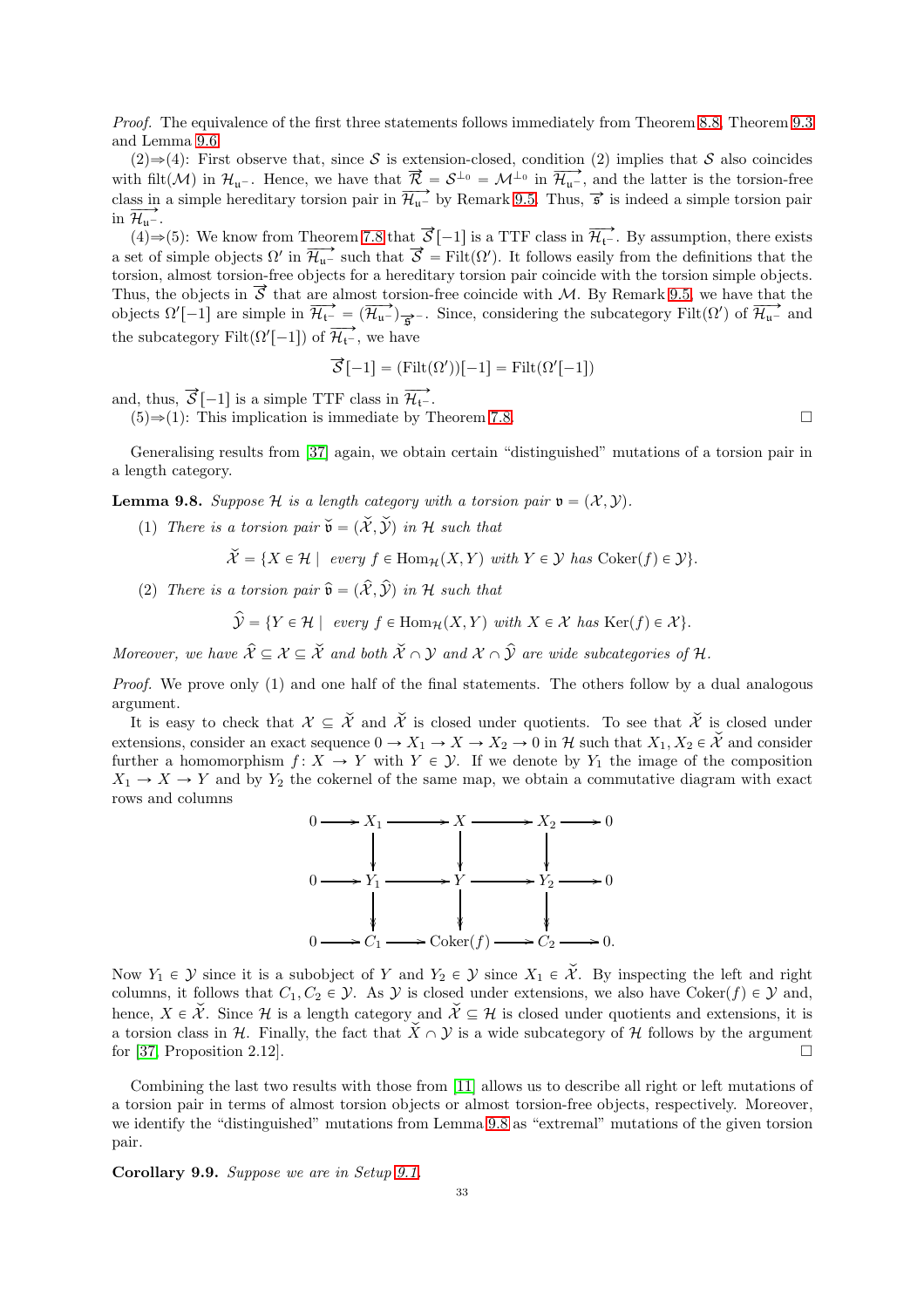- (1) *Let* M *be a representative set of isomorphism classes of torsion-free, almost torsion objects for* u*. Then the right mutations of* u *bijectively correspond to subsets of* M*. In particular,* u *admits a proper right mutation if and only if there are torsion-free, almost torsion objects for* u*. Moreover, if* **t** *is a right mutation of* **u**, then  $\mathcal{U} \subseteq \mathcal{T} \subseteq \check{\mathcal{U}}$ *.*
- (2) *Let* N *be a representative set of isomorphism classes of torsion, almost torsion-free objects for* t*. Then the left mutations of* t *bijectively correspond to subsets of* N *. In particular,* t *admits a proper left mutation if and only if there are torsion, almost torsion-free objects for* t*. Moreover, if* **u** *is a left mutation of* **t***, then*  $\hat{\mathcal{T}} \subseteq \mathcal{U} \subseteq \mathcal{T}$ *.*

*Proof.* We prove (1); the argument for (2) is dual. To start with, note that  $M$  is a semibrick by Remark [9.5\(](#page-30-5)1) (as it is a set of pairwise non-isomorphic simple objects in  $\mathcal{H}_{u-}$ ), and so is any subset of M.

The assignment between right mutations and subsets of  $M$  can be described as follows. Given a right mutation  $\mathfrak{t} = (\mathcal{T}, \mathcal{F})$  of  $\mathfrak{u} = (\mathcal{U}, \mathcal{V})$ , the intersection  $\mathcal{S} = \mathcal{T} \cap \mathcal{V}$  is a wide subcategory of H by Theorem [8.8,](#page-29-0) and so is of the form  $S = \text{filt}(\mathcal{M}')$  for a unique subset  $\mathcal{M}' \subseteq \mathcal{M}$  by Theorem [9.7](#page-31-1) (recall that simply  $\mathcal{M}' = \mathcal{M} \cap \mathcal{S}$  by Theorem [9.3\)](#page-30-4). This assignment is injective since one can recover  $\mathcal{T}$  from  $\mathcal{M}'$  as  $\mathcal{T} = \mathcal{U} \star \text{filt}(\mathcal{M}')$ , see Proposition [7.3.](#page-24-2)

On the other hand, if  $\mathcal{M}' \subseteq \mathcal{M} \subseteq \mathcal{V}$  is any subset, then  $\mathcal{M}' \subseteq \mathcal{U}$  by the very definition of almost torsion objects for **u**. Following [\[11,](#page-35-42) §6], we denote by  $W_r(V) := \check{\mathcal{U}} \cap \mathcal{V}$  the wide subcategory of H obtained by applying Lemma [9.8](#page-32-0) to u. Note that  $W_r(V)$  is also a wide subcategory of  $\mathcal{H}_{u^-}$  by Lemma [7.6,](#page-26-2) hence  $\mathcal{M}'$  becomes a set of simple objects in  $\mathcal{W}_r(\mathcal{V})$ . As  $\mathcal{W}_r(\mathcal{V})$  is necessarily an abelian length category,  $\mathcal{S} := \text{filt}(\mathcal{M}')$  is torsion class of a hereditary torsion pair in  $\mathcal{W}_r(\mathcal{V})$ . Now it follows from [\[11,](#page-35-42) Theorems 4.2 and 6.6] that  $\mathcal{T} := \mathcal{U} \star \mathcal{S}$  is a torsion class in H such that  $\mathcal{V} \cap \mathcal{T} = \mathcal{S} = \text{filt}(\mathcal{M}')$ . Hence, the assignment from the previous paragraph is also surjective.  $\Box$ 

<span id="page-33-0"></span>9.2. Irreducible mutations. In this final subsection we consider irreducible mutations of torsion pairs. The notation  $\text{Ind}(\sigma)$  and  $\text{Ind}(\sigma')$  is used for the isoclasses of indecomposable objects in Prod $(\sigma)$  and  $\text{Prod}(\sigma')$  respectively.

**Definition 9.10.** Suppose  $\sigma$  and  $\sigma'$  are pure-injective cosilting objects in a compactly generated triangulated category D and let  $\mathscr E$  be the class  $\text{Prod}(\sigma) \cap \text{Prod}(\sigma')$ . Suppose  $\sigma'$  is a right mutation of  $\sigma$  or, equivalently, that  $\sigma$  is a left mutation of  $\sigma'$  (see Corollary [3.7\)](#page-8-1). We will say that  $\sigma'$  is an **irreducible** right mutation of  $\sigma$  if  $|\text{Ind}(\sigma)\setminus\text{Ind}(\mathscr{E})| = 1$ . We will say that  $\sigma$  is an irreducible left mutation of  $\sigma'$ if  $|\text{Ind}(\sigma')\rangle \text{Ind}(\mathscr{E})|=1.$ 

Recall that, by Proposition [4.12,](#page-16-1) there is a bijection between  $\text{Ind}(\sigma)\text{Ind}(\mathscr{E})$  and  $\text{Ind}(\sigma')\text{Ind}(\mathscr{E})$  and so  $\sigma'$  is an irreducible right mutation of  $\sigma$  if and only if  $\sigma$  is an irreducible left mutation of  $\sigma'$ .

Notation: Within Setup [9.1,](#page-30-2) we fix some further notation that we use in the remainder of the section.

- Denote by  $\sigma_{\mathfrak{u}}$  and  $\sigma_{\mathfrak{t}}$  the cosilting objects in D(R) such that  $\mathcal{H}_{\sigma_{\mathfrak{u}}} = \overrightarrow{\mathcal{H}_{\mathfrak{u}^-}}$  and  $\mathcal{H}_{\sigma_{\mathfrak{t}}} = \overrightarrow{\mathcal{H}_{\mathfrak{t}^-}}$ .
- $\bullet$  In the case where t is a right mutation of u, let M be the semibrick associated to S. For each  $M$  in  $M$ , we know from Remark [9.5](#page-30-5) and Lemma [9.6](#page-31-0) that
	- M is a simple object in  $\overline{\mathcal{H}_{u}}$ ; we denote by  $\sigma_M$  the object in Ind $(\sigma_u)$  such that  $H^0_{\sigma_u}(\sigma_M)$  is the injective envelope of M in the locally coherent Grothendieck category  $\mathcal{H}_{\sigma_{\mathfrak{u}}}$ .
	- $-M[-1]$  is a simple object in  $\overrightarrow{\mathcal{H}_{t-}}$  and we similarly denote by  $\sigma_{M[-1]}$  the object in Ind $(\sigma_t)$  such that  $H^0_{\mathfrak{t}^-}(\sigma_{M[-1]})$  is the injective envelope of  $M[-1]$  in the locally coherent Grothendieck category  $\mathcal{H}_{\sigma_{\mathfrak{t}}}$ .

<span id="page-33-1"></span>Lemma [9.1](#page-30-2)1. *Suppose we are in Setup* 9.1 *and that*  $t$  *is a right mutation of*  $u$ *. Let*  $\sigma_u$  *and*  $\sigma_t$  *be a cosilting object associated to* u *and* t *respectively and consider*  $\mathscr{E} = \text{Prod}(\sigma_{\mathfrak{u}}) \cap \text{Prod}(\sigma_{\mathfrak{t}})$ . Then:

- (1) *the set*  $\text{Ind}(\sigma_u)\text{Ind}(\mathscr{E})$  *coincides with*  $\{\sigma_M \mid M \in \mathcal{M}\}\$ ; and
- (2) the set  $\text{Ind}(\sigma_t)\backslash \text{Ind}(\mathscr{E})$  coincides with  $\{\sigma_{M[-1]} \mid M \in \mathcal{M}\}.$

*Proof.* (1) By Theorems [3.5\(](#page-7-0)2) and [9.7,](#page-31-1) we have that

$$
(\overrightarrow{S}, \overrightarrow{\mathcal{R}}) = ({}^{\perp_0} H^0_{\sigma_{\mathfrak{u}}}(\mathscr{E}), \text{Cogen}(H^0_{\sigma_{\mathfrak{u}}}(\mathscr{E}))) = (\text{Filt}(\mathcal{M}), \mathcal{M}^{\perp_0})
$$

is a hereditary torsion pair of finite type in  $\mathcal{H}_{\sigma_u}$ . By Theorem [8.7](#page-29-2)

$$
\mathcal{O} := \{ E \in \text{Spec}(\mathcal{H}_{\sigma_{\mathfrak{u}}}) \mid E \notin \mathcal{M}^{\perp_{0}} \}
$$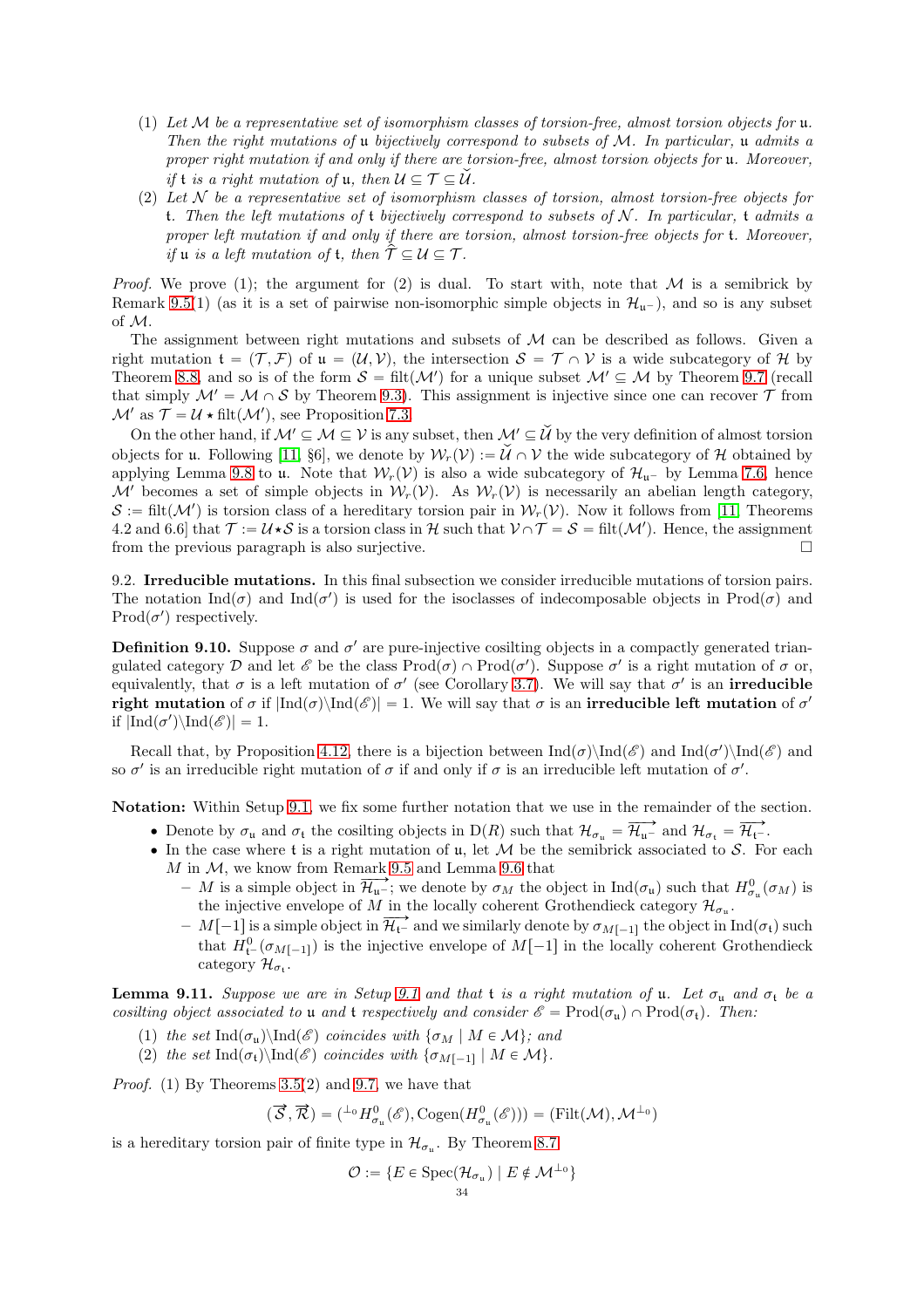is the associated open set in  $Spec(\mathcal{H}_{\sigma_u})$ , and it clearly consists of the injective envelopes of the simples from M. In other words, we have that  $\mathcal{O} = {H^0_{\sigma_\mathfrak{u}}(\sigma_M) \mid M \in \mathcal{M}}$ . Since  $H^0_{\sigma_\mathfrak{u}}(\mathscr{E})$  is the class of torsionfree injective objects of  $\mathcal{H}_{\sigma_u}$ , it follows that  $H^0_{\sigma_u}$  induces a bijection between  $\text{Ind}(\sigma_u)\setminus \text{Ind}(\mathscr{E})$  and  $\mathcal{O}$ , and the claim is proven.

(2) It follows from the proof of Theorem [9.7,](#page-31-1) Remark [9.5](#page-30-5) and the fact that direct limits in both  $\overrightarrow{\mathcal{H}_{t-}}$ and  $\overrightarrow{\mathcal{H}_{u^-}}$  are directed homotopy colimits (see [\[64,](#page-36-25) Corollary 5.8]) that  $\overrightarrow{\mathcal{S}[-1]} = \overrightarrow{\mathcal{S}}[-1] = \text{Filt}(\mathcal{N}[-1])$  in  $\mathcal{H}_{t}$ . Recall that, by Lemma [8.6,](#page-29-1)  $\overline{T}_{u^-}$  is the left HRS-tilt of  $\overline{T}_{t^-}$  at the torsion pair  $\vec{r} = (\vec{R}, \vec{S}[-1])$ . Since u is a left mutation of t, it follows from Theorem [3.5\(](#page-7-0)1) that  $\overline{\mathcal{S}[-1]} = {}^{\perp_0}H^0_{\sigma_t}(\mathscr{E})$ . The same arguments as (1) yield that  $\text{Ind}(\sigma_t)\setminus \text{Ind}(\mathscr{E})$  coincides with  $\{\sigma_{M[-1]} \mid M \in \mathcal{M}\}\$ .

*Remark* 9.12*.* It follows from Lemma [9.11](#page-33-1) that right mutation of a torsion pair u within Setup [9.1](#page-30-2) consists of removing indecomposable summands of an associated cosilting object  $\sigma_u$  in  $D(R)$  and replacing them with new ones. Indeed, since  $\sigma_M$  corresponds to the injective envelope of a simple object in  $\mathcal{H}_{\sigma_u}$  for every M in M, it follows that  $\sigma_M$  is a direct summand of every cosilting object equivalent to  $\sigma_u$ . Similarly, for every M in M, the indecomposable object  $\sigma_{M[-1]}$  is a direct summand of every cosilting object corresponding to t.

As a corollary of the results above we are able to characterise minimal inclusions of torsion classes in length hearts  $H$  (as in Setup [9.1\)](#page-30-2) in terms of irreducible mutations of the associated cosilting objects. Recall that if the inclusion  $\mathcal{U} \subseteq \mathcal{T}$  is proper, it is said to be a **minimal inclusion of torsion classes** if for any other torsion class X of H, if  $\mathcal{U} \subseteq \mathcal{X} \subseteq \mathcal{T}$  then either  $\mathcal{U} = \mathcal{X}$  or  $\mathcal{T} = \mathcal{X}$ .

<span id="page-34-2"></span>*Remark* [9.1](#page-30-2)3. If in Setup 9.1 we have  $\mathcal{H} = \text{mod}(A)$  for a finite-dimensional algebra A, it is shown in [\[12,](#page-35-13) Theorem 2.8] that if  $U \subseteq \mathcal{T}$  is a minimal inclusion of torsion classes, then  $\mathcal{T}$  can be built by adjoining to  $U$  an indecomposable module satisfying certain properties. This module turns out to be precisely the unique torsion-free, almost torsion module for the torsion pair u, as shown in [\[66\]](#page-36-29). It can easily be checked that these arguments hold also for an arbitrary length category  $H$ , by replacing the notion of dimension by length where necessary.

<span id="page-34-1"></span>Corollary 9.14. *Suppose we are in Setup [9.1.](#page-30-2) The following statements are equivalent.*

- (1)  $\sigma_t$  *is an irreducible right mutation of*  $\sigma_u$ *.*
- (2) The class S coincides with filt $(M)$  for a brick M in H.
- (3) The inclusion  $U \subseteq \mathcal{T}$  is a minimal inclusion of torsion classes.

*Proof.* (2) $\Rightarrow$ (1): By Theorem [9.3,](#page-30-4) we have that S is a wide subcategory of H and so, by Theorem [8.8,](#page-29-0) we have that  $\sigma_t$  is a right mutation of  $\sigma_u$ . It follows from Lemma [9.6](#page-31-0) that  $\mathcal{M} = \{M\}$ . By Lemma [9.11,](#page-33-1) we have that  $\sigma_t$  is an irreducible right mutation of  $\sigma_u$ .

 $(3) \Rightarrow (2)$ : By Remark [9.13,](#page-34-2) there is a torsion-free, almost torsion object for u in S. By Remark [9.5,](#page-30-5) it follows that M is a simple object in  $\mathcal{H}_{\mathfrak{u}}$ . Thus  $\mathcal{S}' := \text{filt}(M)$  is a non-trivial torsion class in  $\mathcal{H}_{\mathfrak{u}}$ - that is contained in S. By Proposition [7.5,](#page-25-1) there exists a torsion class  $\mathcal{U} \subsetneq \mathcal{T}' \subseteq \mathcal{T}$  in  $\mathcal{H}$ . By assumption, we have that  $\mathcal{T} = \mathcal{T}'$  and so, by another application of Proposition [7.5,](#page-25-1) we conclude that  $\mathcal{S} = \mathcal{S}'$ .

(1) $\Rightarrow$ (3): Suppose (1) holds and consider a torsion class X in H such that  $\mathcal{U} \subseteq \mathcal{X} \subseteq \mathcal{T}$ . We must show that  $\mathcal{U} = \mathcal{X}$  or  $\mathcal{T} = \mathcal{X}$ . By Proposition [7.5,](#page-25-1) this implies that there exists a torsion class  $\mathcal{S}' \subseteq \mathcal{S} \subseteq \mathcal{V}$  in  $\mathcal{H}_{\mathfrak{u}^-}$  (given by  $\mathcal{X} \cap \mathcal{V}$ ) and, by assumption, we have that  $\mathcal{S} = \text{filt}(S)$  for the unique (up to iso) simple object S in S. If S' is trivial, then by Proposition [7.5,](#page-25-1)  $\mathcal{U} = \mathcal{X}$ . Suppose that S' is non-trivial and let X be a non-zero object of S'. Since S' is contained in filt(S), S is a quotient of X and, thus, S lies in S'. This shows that  $S' = S$  and, thus, that  $\mathcal{T} = \mathcal{X}$ , again by Proposition [7.5.](#page-25-1)

<span id="page-34-0"></span>Example 9.15. We revisit Example [4.10.](#page-15-0) This time we consider the indecomposable preprojective modules  $P_n, n \in \mathbb{N}$  over the Kronecker algebra A and the torsion pairs  $\mathfrak{t}_n = (\perp_0 P_n, \text{Cogen}(P_n))$  cogenerated by them. It is well known that  $t_n$  is an irreducible mutation of  $t_{n+1}$ , the corresponding wide subcategory is  ${}^{\perp_0}P_n \cap \text{Cogen}(P_{n+1}) \cap \text{mod}(A) = \text{add}(P_{n+1})$ . Notice that  ${}^{\perp_0}P_n \cap \text{Cogen}(P_{n+2}) \cap \text{mod}(A) =$  $add(P_{n+1} \oplus P_{n+2})$  is not wide, so  $t_n$  is not a mutation of  $t_{n+2}$ . This shows that a sequence of irreducible mutations is not a mutation in general.

We can also rediscover the fact that  $\sigma_{\mathbb{X}}$  does not admit right mutation. Indeed,  $\sigma_{\mathbb{X}}$  is associated with the torsion pair  $\mathfrak{u} = (\text{Gen}(\mathbf{t}), \mathcal{V})$  generated by all finite-dimensional indecomposable regular modules, so any torsion pair  $\mathfrak{t} = (\mathcal{T}, \mathcal{F})$  in Cosilt $(A)$  lying above u has the form  $\mathfrak{t} = \mathfrak{t}_n$  for some n, and  $\mathcal{T} \cap \mathcal{V} \cap \text{mod}(A)$  $\text{add}(P_{n+1} \oplus P_{n+2} \oplus \ldots)$  is clearly not wide.

Finally, we remark that the set  $\mathscr E$  in Lemma [9.11](#page-33-1) may differ from Prod $(\{\sigma_M \mid M \in \Omega \setminus \mathcal{M}\})$  where  $\Omega$ is the set of isoclasses of simple objects in  $\mathcal{H}_{u}$ . To this end, we consider  $\sigma_P$  with  $P = \mathbb{X}\setminus\{x\}$  for some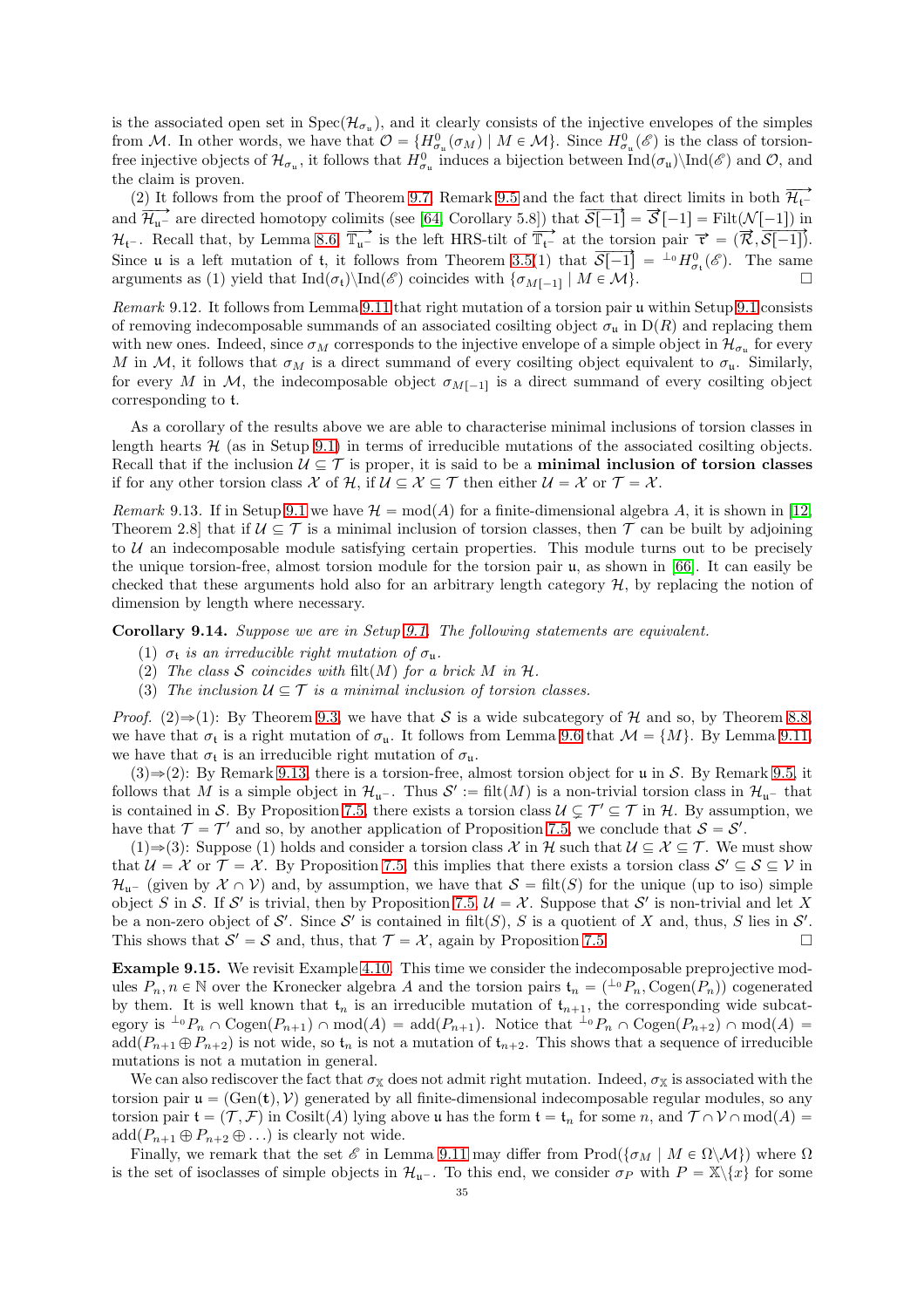$x \in X$ . Here M only contains the simple regular module S corresponding to the tube  $t_x$ , and the set  $\Omega$  consists of the Prüfer module  $S_{\infty}$  and the adic modules corresponding to  $\mathbf{t}_P = \bigcup_{y \neq x} \mathbf{t}_y$ . Thus the generic module G belongs to the set  $\mathscr{E}$ , but not to Prod $(\{\sigma_M \mid M \in \Omega \setminus \mathcal{M}\})$ .

## <span id="page-35-0"></span>**REFERENCES**

- <span id="page-35-6"></span><span id="page-35-4"></span>[1] T. ADACHI, O. IYAMA AND I. REITEN, *τ-tilting theory*, Compos. Math. 150 (2014), 415-452.
- <span id="page-35-27"></span>[2] T. Aihara, O. Iyama, Silting mutation in triangulated categories, J. Lond. Math. Soc. 85 (2012), no. 3, 633-668.
- [3] L. ANGELERI HÜGEL, M. HRBEK, Silting modules over commutative rings, Int. Math. Res. Not. IMRN 2017(13) (2017), 4131–4151.
- <span id="page-35-29"></span><span id="page-35-11"></span>[4] L. ANGELERI HÜGEL, F. MARKS and J.VITÓRIA, Silting modules, Int. Math. Res. Not. IMRN  $2016(4)$  (2016), 1251– 1284.
- <span id="page-35-30"></span>[5] L. ANGELERI HÜGEL, F. MARKS and J.VITÓRIA, Torsion pairs in silting theory, Pacific J. Math. 291 (2017), 257–278. [6] L. ANGELERI HÜGEL, F. MARKS and J.VITÓRIA, Partial silting objects and smashing subcategories, Math. Z. 296 (2020), 887-900.
- <span id="page-35-34"></span><span id="page-35-14"></span>[7] L. ANGELERI HÜGEL, I. HERZOG, R. LAKING, Simples in a cotiling heart. In preparation.
- <span id="page-35-15"></span>[8] L. ANGELERI HÜGEL, D. KUSSIN, Tilting and cotilting modules over concealed canonical algebras, Math. Z. 285 (2017), 821–850.
- <span id="page-35-41"></span>[9] L. ANGELERI HÜGEL, R. LAKING, F. SENTIERI, Mutation of torsion pairs for a finite dimensional algebra. In preparation.
- <span id="page-35-42"></span>[10] S.Asai, Semibricks, Int. Math. Res. Not. IMRN 2020 (16), 4993-5054.
- <span id="page-35-13"></span>[11] S. Asai, C. PFEIFER, Wide subcategories and lattices of torsion classes, preprint (2019), [arXiv:1905.01148.](http://arxiv.org/abs/1905.01148)
- <span id="page-35-37"></span>[12] E. Barnard, A. Carroll and S. Zhu, Minimal inclusions of torsion classes, J. Algebraic Combin. 2 (2019) 879–901.
- [13] P. BAUMANN, J. KAMNITZER and P. TINGLEY, Affine Mirković-Vilonen polytopes, Publ. Math. Inst. Hautes Études Sci. 120 (2014) 113–205.
- <span id="page-35-23"></span><span id="page-35-16"></span>[14] S. Bazzoni, Cotilting modules are pure-injective, Proc. Amer. Math. Soc. 131 (2003), no. 12, 3665–3672.
- [15] A. BEILINSON, J. BERNSTEIN and P.DELIGNE, Analyse et topologie sur les espaces singuliers, Astérisque, vol. 100 (1982), Soc. Math. France.
- <span id="page-35-33"></span><span id="page-35-20"></span>[16] A. BELIGIANNIS, Relative homological algebra and purity in triangulated categories, J. Algebra 227 (2000), 268–361.
- [17] A. BELIGIANNIS and I. REITEN, *Homological and homotopical aspects of torsion theories*, Mem. Amer. Math. Soc. 883 (2007), 207 pp.
- <span id="page-35-31"></span>[18] M. V. Bondarko, On torsion pairs, (well generated) weight structures, adjacent t-structures, and related (co)homological functors, preprint (2016), [arXiv:1611.00754.](http://arxiv.org/abs/1611.00754)
- <span id="page-35-21"></span><span id="page-35-10"></span>[19] S. Breaz, F. Pop, Cosilting modules, Algebr. Represent. Theory 20 (2017), 1305–1321.
- <span id="page-35-3"></span>[20] S. BREAZ, J. ŽEMLIČKA, Torsion classes generated by silting modules, Ark. Mat.  $56$  (2018), 15–32.
- [21] A. BUAN, B. R. MARSH, I. REITEN, M. REINEKE and G. TODOROV, Tilting theory and cluster combinatorics, Adv. Math. 204 (2006), 572–618.
- <span id="page-35-32"></span><span id="page-35-26"></span>[22] A. Buan and H. Krause, Cotilting modules over tame hereditary algebras, Pacific J. Math. 211 (2003), no. 1, 41–59. [23] J. CHUANG and R. ROUQUIER, *Perverse equivalences*, preprint, available at
- <span id="page-35-24"></span><https://www.math.ucla.edu/~rouquier/papers/perverse.pdf>.
- <span id="page-35-9"></span> $[24]$  P. COUPEK and J. S\*roviček, Cotilting sheaves on Noetherian schemes, Math. Z. 296 (2020), no. 1–2, 275–312.
- <span id="page-35-19"></span>[25] W. CRAWLEY-BOEVEY, Locally finitely presented additive categories, Comm. Algebra 22 (1994), 1641-1674.
- <span id="page-35-12"></span>[26] S. E. Dickson, A torsion theory for abelian categories, Trans. Amer. Math. Soc. 121(1) (1966), 223-235.
- [27] L. DEMONET, O. IYAMA, N. READING, I. REITEN and H. THOMAS, Lattice theory of torsion classes, preprint (2017), [arXiv:1711.01785.](http://arxiv.org/abs/1711.01785)
- <span id="page-35-25"></span><span id="page-35-18"></span>[28] R. El Bashir, Covers and directed colimits, Algebr. Represent. Theory 9 (2006), no. 5, 423–430.
- <span id="page-35-8"></span>[29] C. Faith, Algebra: rings, modules and categories I, Springer, Berlin–Heidelberg–New York, 1973.
- [30] F. Genovese, W. Lowen, M. Van den Bergh, t-structures and twisted complexes on derived injectives, Adv. Math. 387 (2021), Paper No. 107826, 70 pp.
- <span id="page-35-1"></span>[31] A. GORODENTSEV and A. RUDAKOV, Exceptional vector bundles on projective spaces, Duke Math. J. 54 (1987), 115– 130.
- <span id="page-35-17"></span>[32] D. HAPPEL, I. REITEN, S.SMALØ, Tilting in abelian categories and quasitilted algebras, Mem. Amer. Math. Soc. 120 (1996), no. 575, viii+ 88.
- <span id="page-35-35"></span><span id="page-35-2"></span>[33] D. HAPPEL and L. UNGER, On a partial order of tilting modules, Algebr. Represent. Theory 8 (2005), 147-156.
- <span id="page-35-40"></span>[34] D. HERBERA, P. PŘÍHODA, Reconstructing projective modules from its trace ideal, J. Algebra 416 (2014), 25–57.
- [35] I. HERZOG, The Ziegler spectrum of a locally coherent Grothendieck category, Proc. Lond. Math. Soc. 74 (1997), 503–558.
- <span id="page-35-38"></span><span id="page-35-28"></span>[36] M. HRBEK and J. ŠŤOVÍČEK, Tilting classes over commutative rings, Forum Math. 32 (2020), no. 1, 235–267.
- [37] C. INGALLS, H. THOMAS, Noncrossing partitions and representations of quivers, Compos. Math. 145 (2009), 1533– 1562.
- <span id="page-35-39"></span><span id="page-35-5"></span>[38] B. KELLER and D. VOSSIECK, Aisles in derived categories, Bull. Soc. Math. Belg. 40 (1988), 239–253.
- <span id="page-35-22"></span>[39] H. KRAUSE, *The spectrum of a locally coherent category*, J. Pure Appl. Algebra 114 (1997), 259–271.
- [40] H. KRAUSE, Smashing subcategories and the telescope conjecture—an algebraic approach, Invent. Math. 139 (2000), no. 1, 99–133.
- <span id="page-35-7"></span>[41] R. LAKING, Purity in compactly generated derivators and t-structures with Grothendieck hearts, Math. Z. 295 (2020), 1615–1641.
- <span id="page-35-36"></span>[42] R. LAKING and J. VITÓRIA, *Definability and approximations in triangulated categories*, Pacific J. Math. 306-2 (2020), 557–586.